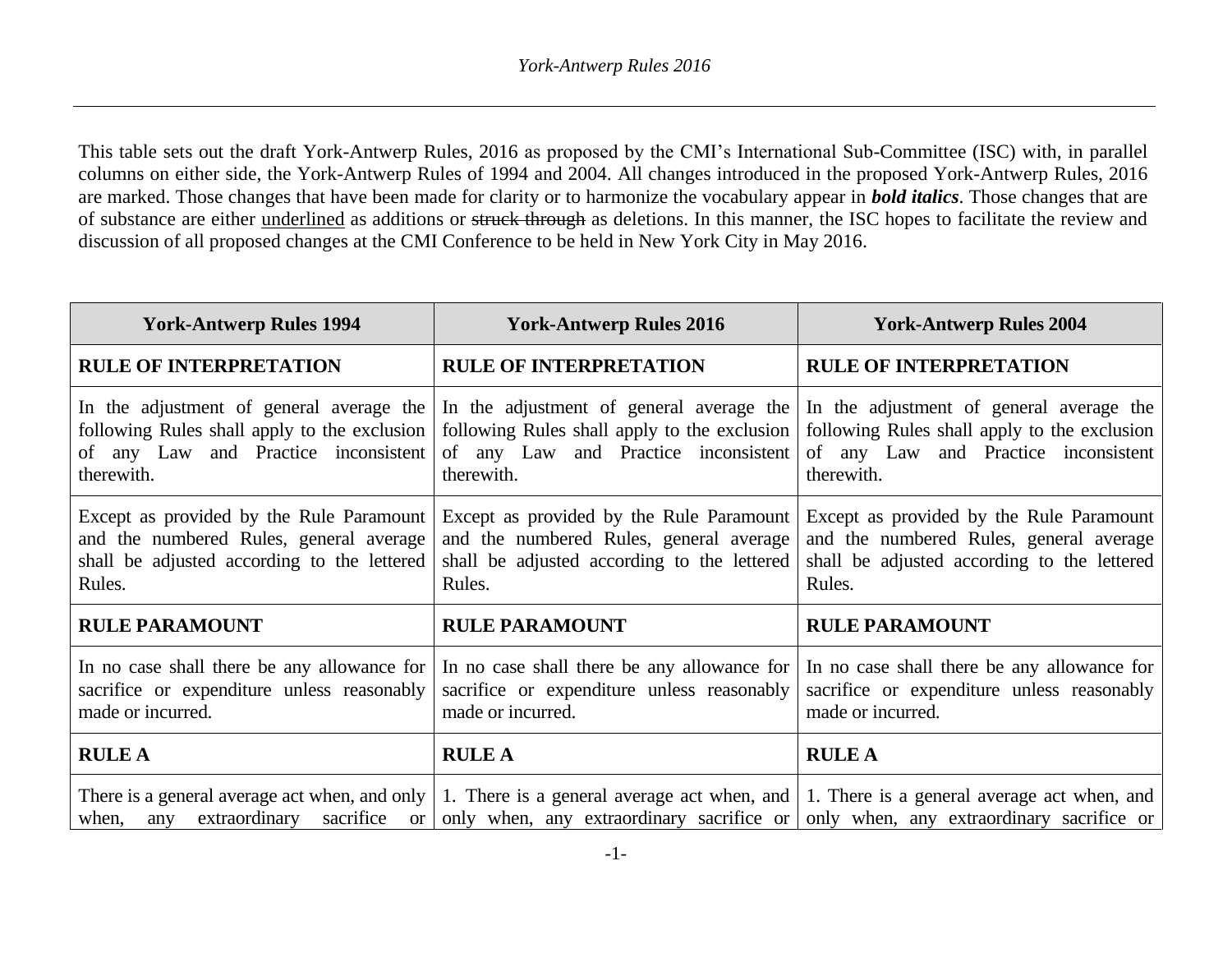| <b>York-Antwerp Rules 1994</b>                                                                                                                                                                                                                                | <b>York-Antwerp Rules 2016</b>                                                                                                                                                                                                                                                                                                                   | <b>York-Antwerp Rules 2004</b>                                                                                                                                                                                                                                   |
|---------------------------------------------------------------------------------------------------------------------------------------------------------------------------------------------------------------------------------------------------------------|--------------------------------------------------------------------------------------------------------------------------------------------------------------------------------------------------------------------------------------------------------------------------------------------------------------------------------------------------|------------------------------------------------------------------------------------------------------------------------------------------------------------------------------------------------------------------------------------------------------------------|
| expenditure is intentionally and reasonably<br>made or incurred for the common safety for<br>the purpose of preserving from peril the<br>property involved in a common maritime<br>adventure.                                                                 | expenditure is intentionally and reasonably<br>made or incurred for the common safety for<br>the purpose of preserving from peril the<br>property involved in a common maritime<br>adventure.                                                                                                                                                    | expenditure is intentionally and reasonably<br>made or incurred for the common safety for<br>the purpose of preserving from peril the<br>property involved in a common maritime<br>adventure.                                                                    |
| General average sacrifices and expenditures<br>shall be borne by the different contributing<br>interests on the basis hereinafter provided.                                                                                                                   | 2. General<br>sacrifices<br>average<br>and<br>expenditures shall be borne by the different<br>contributing interests on the basis hereinafter<br>provided.                                                                                                                                                                                       | 2.<br>General<br>sacrifices<br>average<br>and<br>expenditures shall be borne by the different<br>contributing interests on the basis hereinafter<br>provided.                                                                                                    |
| <b>RULE B</b>                                                                                                                                                                                                                                                 | <b>RULE B</b>                                                                                                                                                                                                                                                                                                                                    | <b>RULE B</b>                                                                                                                                                                                                                                                    |
| There is a common maritime adventure when<br>one or more vessels are towing or pushing<br>another vessel or vessels, provided that they<br>are all involved in commercial activities and<br>not in a salvage operation.                                       | 1. There is a common maritime adventure<br>when one or more vessels are towing or<br>pushing another vessel or vessels, provided<br>that they are all involved in commercial<br>activities and not in a salvage operation.                                                                                                                       | 1. There is a common maritime adventure<br>when one or more vessels are towing or<br>pushing another vessel or vessels, provided<br>that they are all involved in commercial<br>activities and not in a salvage operation.                                       |
| When measures are taken to preserve the<br>vessels and their cargoes, if any, from a<br>common peril, these Rules shall apply.                                                                                                                                | When measures are taken to preserve the<br>vessels and their cargoes, if any, from a<br>common peril, these Rules shall apply.                                                                                                                                                                                                                   | When measures are taken to preserve the<br>vessels and their cargoes, if any, from a<br>common peril, these Rules shall apply.                                                                                                                                   |
| A vessel is not in common peril with another<br>vessel or vessels if by simply disconnecting<br>from the other vessel or vessels she is in<br>safety; but if the disconnection is itself a<br>general average act the common maritime<br>adventure continues. | 2. A vessel is not in common peril with<br>another vessel or vessels if she disconnects<br>from the other vessel or vessels and thereby<br>places herself in safety; <i>iIf the vessels are in</i><br>common peril and one is disconnected either<br>to increase the disconnecting vessel's safety<br>alone, or the safety of all vessels in the | 2. A vessel is not in common peril with<br>another vessel or vessels if by simply<br>disconnecting from the other vessel or vessels<br>she is in safety; but if the disconnection is<br>itself a general average act the common<br>maritime adventure continues. |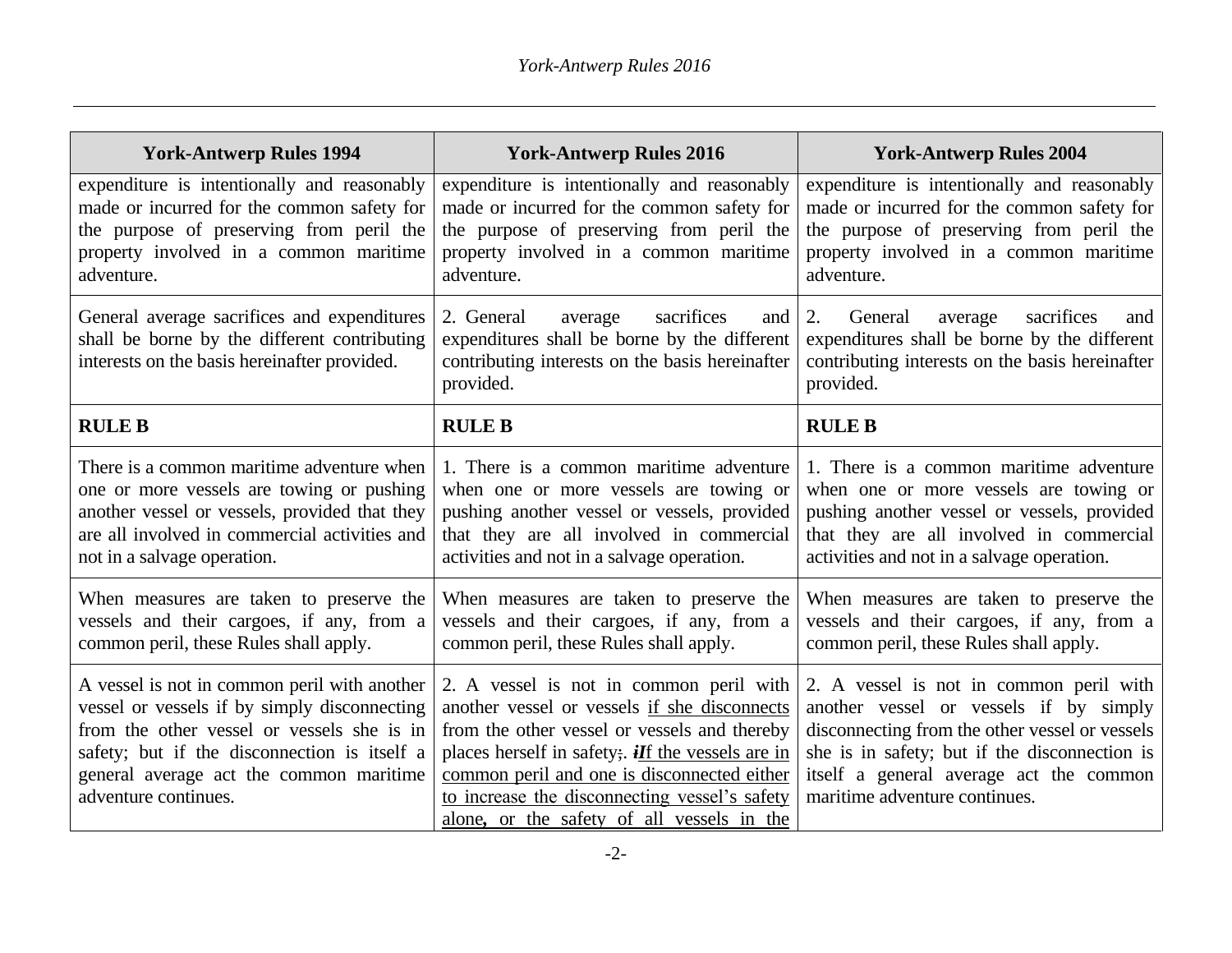| <b>York-Antwerp Rules 1994</b>                                                                                                                                                                                                                                                                | <b>York-Antwerp Rules 2016</b>                                                                                                                                                                                                                                                                                                                                            | <b>York-Antwerp Rules 2004</b>                                                                                                                                                                                                                                                                   |
|-----------------------------------------------------------------------------------------------------------------------------------------------------------------------------------------------------------------------------------------------------------------------------------------------|---------------------------------------------------------------------------------------------------------------------------------------------------------------------------------------------------------------------------------------------------------------------------------------------------------------------------------------------------------------------------|--------------------------------------------------------------------------------------------------------------------------------------------------------------------------------------------------------------------------------------------------------------------------------------------------|
|                                                                                                                                                                                                                                                                                               | maritime<br>adventure,<br>the<br>common<br>disconnection will be a general average act.                                                                                                                                                                                                                                                                                   |                                                                                                                                                                                                                                                                                                  |
|                                                                                                                                                                                                                                                                                               | 3. Where vessels involved in a common<br>maritime adventure resort to a port or place<br>of refuge, allowances under these Rules may<br>be made in, relation to all each of the vessels.<br>Subject to the provisions of paragraphs 3 and<br>4 of Rule G, allowances in general average<br>shall cease at the time that the common<br>maritime adventure comes to an end. |                                                                                                                                                                                                                                                                                                  |
| <b>RULE C</b>                                                                                                                                                                                                                                                                                 | <b>RULE C</b>                                                                                                                                                                                                                                                                                                                                                             | <b>RULE C</b>                                                                                                                                                                                                                                                                                    |
| Only such losses, damages or expenses<br>which are the direct consequence of the<br>general average act shall be allowed as<br>general average.                                                                                                                                               | 1. Only such losses, damages or expenses<br>which are the direct consequence of the<br>general average act shall be allowed as<br>general average.                                                                                                                                                                                                                        | 1. Only such losses, damages or expenses<br>which are the direct consequence of the<br>general average act shall be allowed as<br>general average.                                                                                                                                               |
| In no case shall there be any allowance in<br>general average for losses, damages or<br>expenses incurred in respect of damage to the<br>environment or in consequence of the escape<br>or release of pollutant substances from the<br>property involved in the common maritime<br>adventure. | 2. In no case shall there be any allowance in<br>general average for losses, damages or<br>expenses incurred in respect of damage to the<br>environment or in consequence of the escape<br>or release of pollutant substances from the<br>property involved in the common maritime<br>adventure.                                                                          | 2. In no case shall there be any allowance in<br>general average for losses, damages or<br>expenses incurred in respect of damage to the<br>environment or in consequence of the escape<br>or release of pollutant substances from the<br>property involved in the common maritime<br>adventure. |
| Demurrage, loss of market, and any loss or<br>damage sustained or expense incurred by<br>reason of delay, whether on the voyage or                                                                                                                                                            | 3. Demurrage, loss of market, and any loss<br>or damage sustained or expense incurred by<br>reason of delay, whether on the voyage or                                                                                                                                                                                                                                     | 3. Demurrage, loss of market, and any loss or<br>damage sustained or expense incurred by<br>reason of delay, whether on the voyage or                                                                                                                                                            |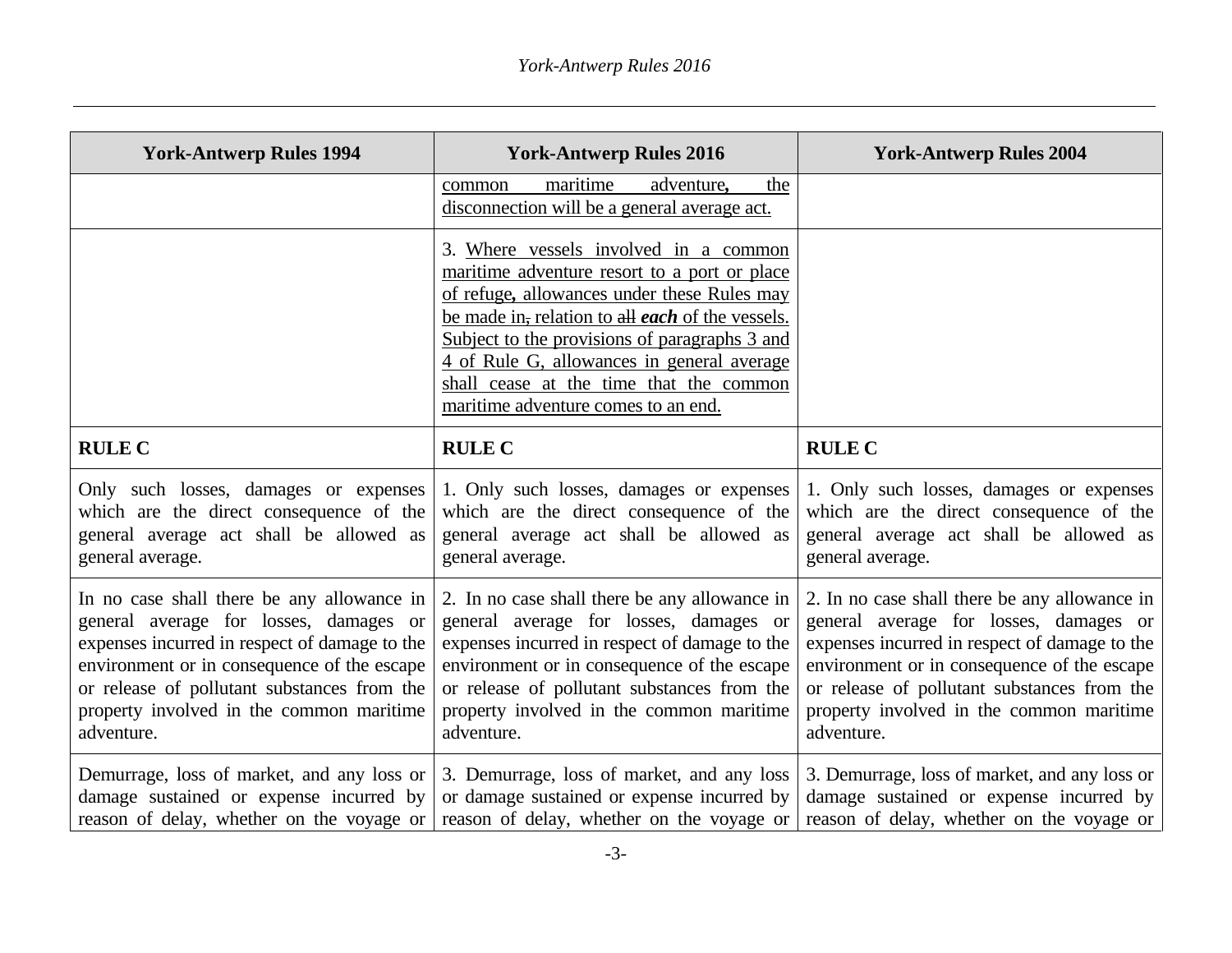| <b>York-Antwerp Rules 1994</b>                                                                                                                                                                                                                                                                                                                           | <b>York-Antwerp Rules 2016</b>                                                                                                                                                                                                                                                                                                                           | <b>York-Antwerp Rules 2004</b>                                                                                                                                                                                                                                                                                                                           |
|----------------------------------------------------------------------------------------------------------------------------------------------------------------------------------------------------------------------------------------------------------------------------------------------------------------------------------------------------------|----------------------------------------------------------------------------------------------------------------------------------------------------------------------------------------------------------------------------------------------------------------------------------------------------------------------------------------------------------|----------------------------------------------------------------------------------------------------------------------------------------------------------------------------------------------------------------------------------------------------------------------------------------------------------------------------------------------------------|
| indirect<br>subsequently,<br>and<br>any<br>loss<br>whatsoever, shall not be admitted as general<br>average.                                                                                                                                                                                                                                              | subsequently,<br>indirect<br>and<br>any<br>loss<br>whatsoever, shall not be <i>allowed</i> as general<br>average.                                                                                                                                                                                                                                        | subsequently,<br>and<br>indirect<br>loss<br>any<br>whatsoever, shall not be allowed as general<br>average.                                                                                                                                                                                                                                               |
| <b>RULED</b>                                                                                                                                                                                                                                                                                                                                             | <b>RULED</b>                                                                                                                                                                                                                                                                                                                                             | <b>RULED</b>                                                                                                                                                                                                                                                                                                                                             |
| Rights to contribution in general average<br>shall not be affected, though the event which<br>gave rise to the sacrifice or expenditure may<br>have been due to the fault of one of the<br>parties to the adventure, but this shall not<br>prejudice any remedies or defences which<br>may be open against or to that party in<br>respect of such fault. | Rights to contribution in general average<br>shall not be affected, though the event which<br>gave rise to the sacrifice or expenditure may<br>have been due to the fault of one of the<br>parties to the adventure, but this shall not<br>prejudice any remedies or defences which<br>may be open against or to that party in<br>respect of such fault. | Rights to contribution in general average<br>shall not be affected, though the event which<br>gave rise to the sacrifice or expenditure may<br>have been due to the fault of one of the<br>parties to the adventure, but this shall not<br>prejudice any remedies or defences which<br>may be open against or to that party in<br>respect of such fault. |
| <b>RULE E</b>                                                                                                                                                                                                                                                                                                                                            | <b>RULE E</b>                                                                                                                                                                                                                                                                                                                                            | <b>RULE E</b>                                                                                                                                                                                                                                                                                                                                            |
| The onus of proof is upon the party claiming<br>in general average to show that the loss or<br>expense claimed is properly allowable as<br>general average.                                                                                                                                                                                              | 1. The onus of proof is upon the party<br>claiming in general average to show that the<br>loss or expense claimed is properly allowable<br>as general average.                                                                                                                                                                                           | 1. The onus of proof is upon the party<br>claiming in general average to show that the<br>loss or expense claimed is properly allowable<br>as general average.                                                                                                                                                                                           |
| All parties claiming in general average shall<br>give notice in writing to the average adjuster<br>of the loss or expense in respect of which<br>they claim contribution within 12 months of<br>the date of the termination of the common<br>maritime adventure.                                                                                         | 2. All parties to the adventure shall, as soon<br>as possible, supply particulars of value in<br>respect of their contributory interest and, if<br>claiming in general average, shall give notice<br>in writing to the average adjuster of the loss<br>or expense in respect of which they claim<br>contribution, and supply evidence in support         | 2. All parties claiming in general average<br>shall give notice in writing to the average<br>adjuster of the loss or expense in respect of<br>which they claim contribution within 12<br>months of the date of the termination of the<br>common maritime adventure.                                                                                      |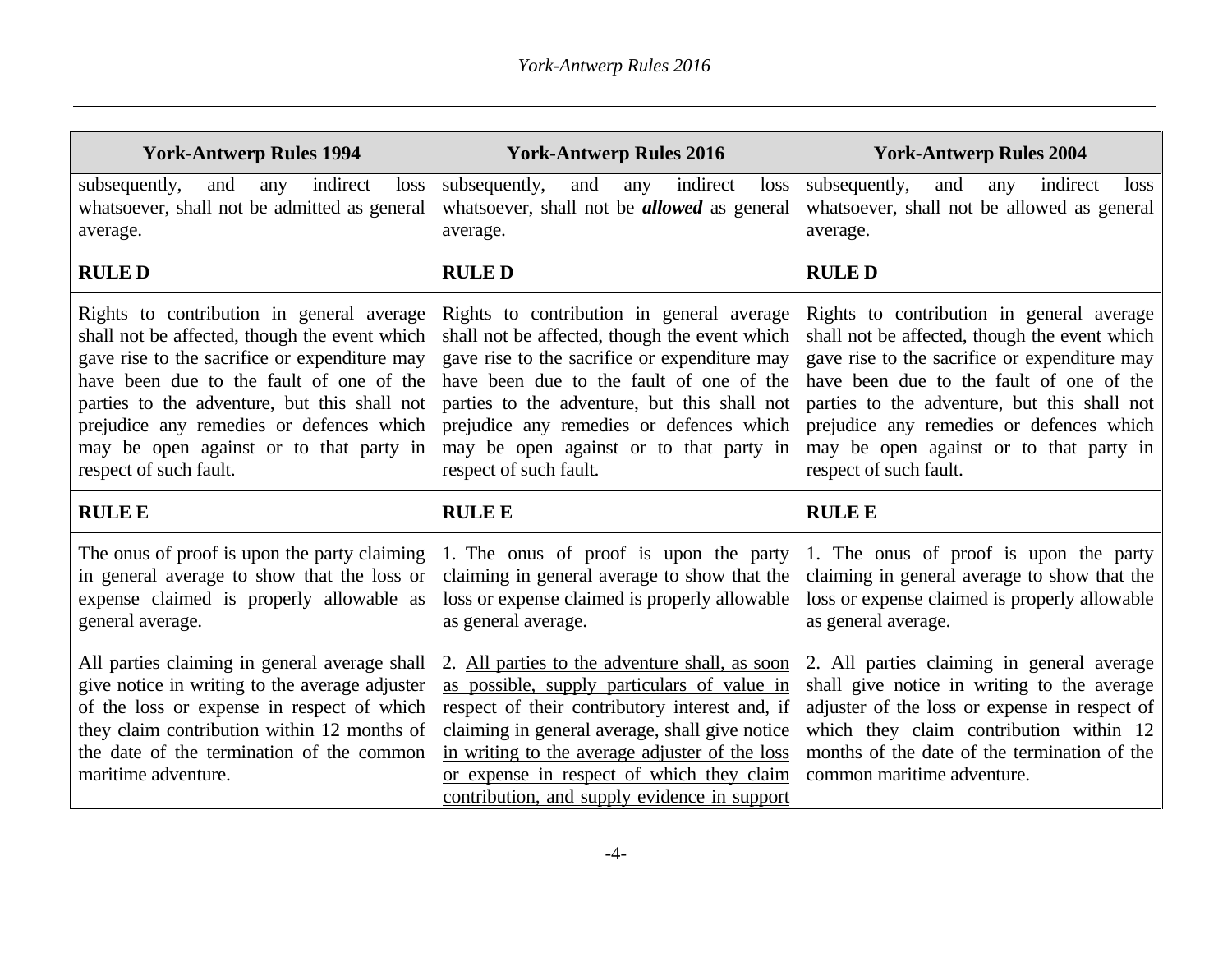| <b>York-Antwerp Rules 1994</b>                                                                                                                                                                                                                                                                                                                                                                                                                                                                              | <b>York-Antwerp Rules 2016</b>                                                                                                                                                                                                                                                                                                                                                                                                                                                                                                                                                                                                                                         | <b>York-Antwerp Rules 2004</b>                                                                                                                                                                                                                                                                                                                                                                                                                                                                                 |
|-------------------------------------------------------------------------------------------------------------------------------------------------------------------------------------------------------------------------------------------------------------------------------------------------------------------------------------------------------------------------------------------------------------------------------------------------------------------------------------------------------------|------------------------------------------------------------------------------------------------------------------------------------------------------------------------------------------------------------------------------------------------------------------------------------------------------------------------------------------------------------------------------------------------------------------------------------------------------------------------------------------------------------------------------------------------------------------------------------------------------------------------------------------------------------------------|----------------------------------------------------------------------------------------------------------------------------------------------------------------------------------------------------------------------------------------------------------------------------------------------------------------------------------------------------------------------------------------------------------------------------------------------------------------------------------------------------------------|
|                                                                                                                                                                                                                                                                                                                                                                                                                                                                                                             | of such notified claim thereof.                                                                                                                                                                                                                                                                                                                                                                                                                                                                                                                                                                                                                                        |                                                                                                                                                                                                                                                                                                                                                                                                                                                                                                                |
| Failing such notification, or if within 12<br>months of a request for the same any of the<br>parties shall fail to supply evidence in support<br>of a notified claim, or particulars of value in<br>respect of a contributory interest, the average<br>adjuster shall be at liberty to estimate the<br>extent of the allowance or the contributory<br>value on the basis of the information<br>available to him, which estimate may be<br>challenged only on the ground that it is<br>manifestly incorrect. | 3. Failing such notification, or if any party<br>does not supply particulars in support of a<br>notified claim or evidence of value in respect<br>of a contributory interest within 12 months of<br>the loss or payment of the expense, the<br>average adjusters shall be at liberty to<br>estimate the extent of the allowance or the<br>contributory value on the basis of the<br>information available to the adjuster. This<br>estimate shall be communicated to the party<br>in question in writing. This estimate may<br>only be challenged within $2$ two months of<br>receipt of the communication and only on the<br>grounds that it is manifestly incorrect. | 3. Failing such notification, or if within 12<br>months of a request for the same any of the<br>parties shall fail to supply evidence in support<br>of a notified claim, or particulars of value in<br>respect of a contributory interest, the average<br>adjuster shall be at liberty to estimate the<br>extent of the allowance or the contributory<br>value on the basis of the information<br>available to him, which estimate may be<br>challenged only on the ground that it is<br>manifestly incorrect. |
|                                                                                                                                                                                                                                                                                                                                                                                                                                                                                                             | 4. Any party to the adventure pursuing a<br>recovery from a third party in respect of<br>sacrifice or expenditure claimed in general<br>average, shall so advise the average adjuster<br>and, in the event that a recovery is achieved,<br>shall supply to the average adjuster full<br>particulars of the recovery within 2 two<br>months of receipt of the recovery.                                                                                                                                                                                                                                                                                                 |                                                                                                                                                                                                                                                                                                                                                                                                                                                                                                                |
| <b>RULE F</b>                                                                                                                                                                                                                                                                                                                                                                                                                                                                                               | <b>RULE F</b>                                                                                                                                                                                                                                                                                                                                                                                                                                                                                                                                                                                                                                                          | <b>RULE F</b>                                                                                                                                                                                                                                                                                                                                                                                                                                                                                                  |
| Any additional expense incurred in place of<br>another expense which would have been                                                                                                                                                                                                                                                                                                                                                                                                                        |                                                                                                                                                                                                                                                                                                                                                                                                                                                                                                                                                                                                                                                                        | Any additional expense incurred in place of Any additional expense incurred in place of<br>another expense which would have been another expense, which would have been                                                                                                                                                                                                                                                                                                                                        |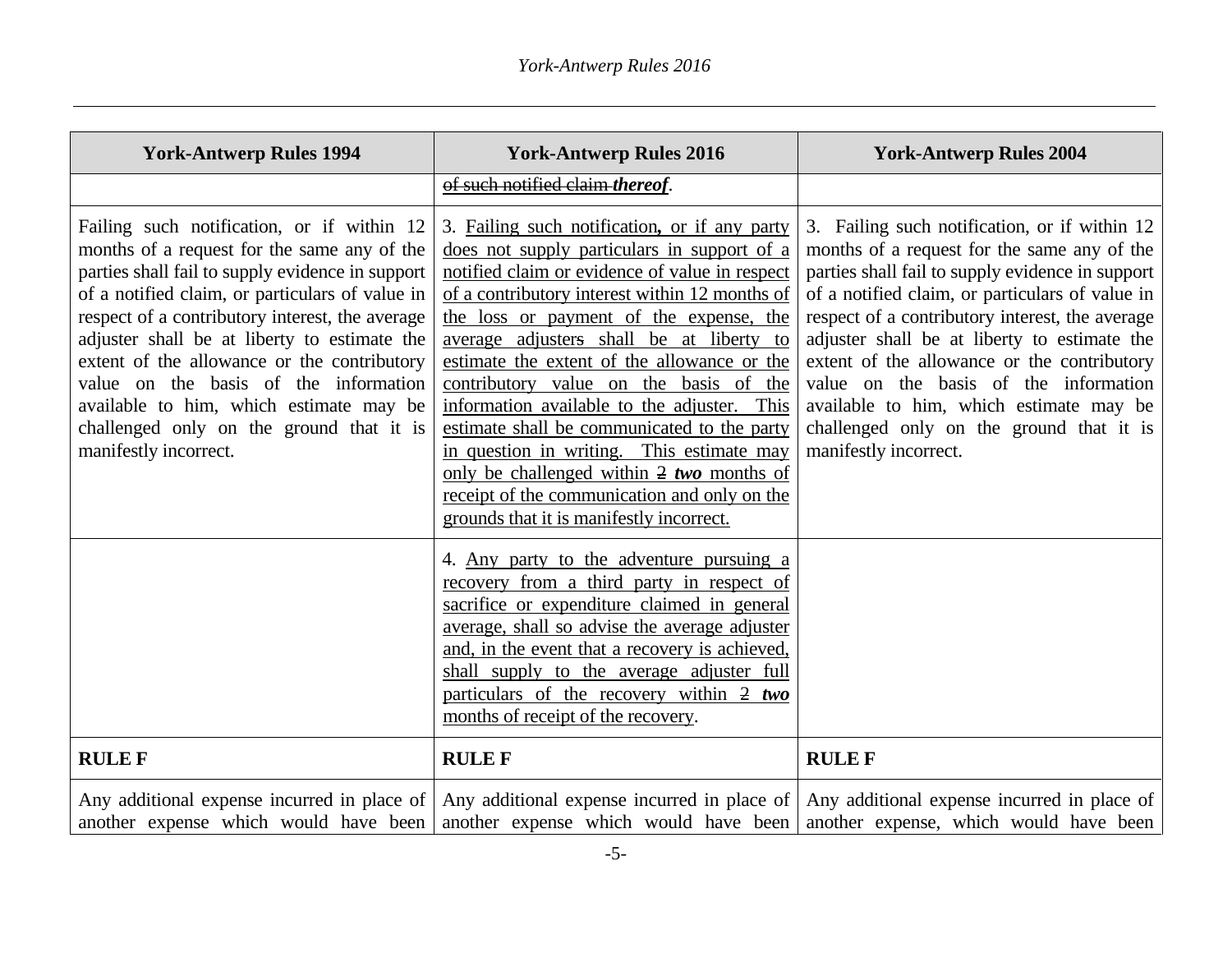| <b>York-Antwerp Rules 1994</b>                    | <b>York-Antwerp Rules 2016</b>                      | <b>York-Antwerp Rules 2004</b>                    |
|---------------------------------------------------|-----------------------------------------------------|---------------------------------------------------|
| allowable as general average shall be deemed      | allowable as general average shall be deemed        | allowable as general average shall be deemed      |
| to be general average and so allowed without      | to be general average and so allowed without        | to be general average and so allowed without      |
| regard to the saving, if any, to other interests, | regard to the saving, if any, to other interests,   | regard to the saving, if any, to other interests, |
| but only up to the amount of the general          | but only up to the amount of the general            | but only up to the amount of the general          |
| average expenses avoided.                         | average expense avoided.                            | average expense avoided.                          |
| <b>RULE G</b>                                     | <b>RULE G</b>                                       | <b>RULE G</b>                                     |
| General average shall be adjusted as regards      | 1. General average shall be adjusted as             | 1. General average shall be adjusted as           |
| both loss and contribution upon the basis of      | regards both loss and contribution upon the         | regards both loss and contribution upon the       |
| values at the time and place when and where       | basis of values at the time and place when          | basis of values at the time and place when        |
| the adventure ends.                               | and where the adventure ends.                       | and where the adventure ends.                     |
| This rule shall not affect the determination of   | 2. This rule shall not affect the determination     | 2. This rule shall not affect the determination   |
| the place at which the average statement is to    | of the place at which the average <i>adjustment</i> | of the place at which the average statement is    |
| be made up.                                       | is to be made up <i>prepared</i> .                  | to be made up.                                    |
| When a ship is at any port or place in            | 3. When a ship is at any port or place in           | 3. When a ship is at any port or place in         |
| circumstances which would give rise to an         | circumstances which would give rise to an           | circumstances which would give rise to an         |
| allowance in general average under the            | allowance in general average under the              | allowance in general average under the            |
| provisions of Rules X and XI, and the cargo       | provisions of Rules X and XI, and the cargo         | provisions of Rules X and XI, and the cargo       |
| or part thereof is forwarded to destination by    | or part thereof is forwarded to destination by      | or part thereof is forwarded to destination by    |
| other means, rights and liabilities in general    | other means, rights and liabilities in general      | other means, rights and liabilities in general    |
| average shall, subject to cargo interests being   | average shall, subject to cargo interests being     | average shall, subject to cargo interests being   |
| notified if practicable, remain as nearly as      | notified if practicable, remain as nearly as        | notified if practicable, remain as nearly as      |
| possible the same as they would have been in      | possible the same as they would have been in        | possible the same as they would have been in      |
| the absence of such forwarding, as if the         | the absence of such forwarding, as if the           | the absence of such forwarding, as if the         |
| adventure had continued in the original ship      | adventure had continued in the original ship        | adventure had continued in the original ship      |
| for so long as justifiable under the contract of  | for so long as justifiable under the contract of    | for so long as justifiable under the contract of  |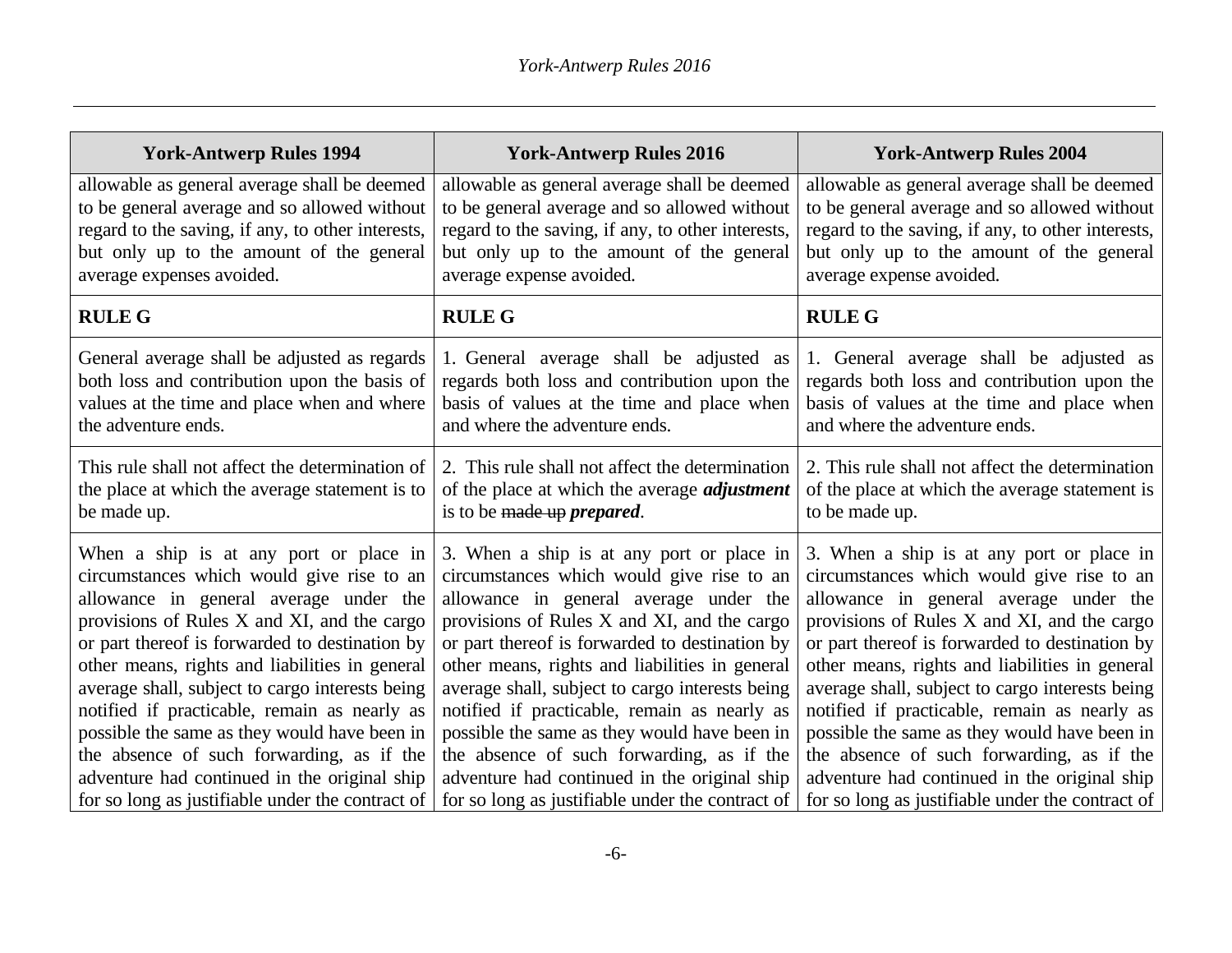| <b>York-Antwerp Rules 1994</b>                                                                                                                                                                                                                                                                                     | <b>York-Antwerp Rules 2016</b>                                                                                                                                                                                                                                                                                                                                           | <b>York-Antwerp Rules 2004</b>                                                                                                                                                                                                                                                                                |
|--------------------------------------------------------------------------------------------------------------------------------------------------------------------------------------------------------------------------------------------------------------------------------------------------------------------|--------------------------------------------------------------------------------------------------------------------------------------------------------------------------------------------------------------------------------------------------------------------------------------------------------------------------------------------------------------------------|---------------------------------------------------------------------------------------------------------------------------------------------------------------------------------------------------------------------------------------------------------------------------------------------------------------|
| affreightment and the applicable law.                                                                                                                                                                                                                                                                              | affreightment and the applicable law.                                                                                                                                                                                                                                                                                                                                    | affreightment and the applicable law.                                                                                                                                                                                                                                                                         |
| The proportion attaching to cargo of the<br>allowances made in general average by<br>reason of applying the third paragraph of this<br>Rule shall not exceed the cost which would<br>have been borne by the owners of cargo if the<br>cargo had been forwarded at their expense.                                   | 4. The proportion attaching to cargo of the<br>allowances made in general average by<br>reason of applying the third paragraph of this<br>Rule shall not exceed the cost which would<br>have been borne by the owners of cargo if the<br>cargo had been forwarded at their expense.<br>This limit shall not apply to <i>include</i> any<br>allowances made under Rule F. | 4. The proportion attaching to cargo of the<br>allowances made in general average by<br>reason of applying the third paragraph of this<br>Rule shall not exceed the cost which would<br>have been borne by the owners of cargo if the<br>cargo had been forwarded at their expense.                           |
| <b>RULE I. JETTISON OF CARGO</b>                                                                                                                                                                                                                                                                                   | <b>RULE I. JETTISON OF CARGO</b>                                                                                                                                                                                                                                                                                                                                         | <b>RULE I. JETTISON OF CARGO</b>                                                                                                                                                                                                                                                                              |
| No jettison of cargo shall be made good as<br>general average, unless such cargo is carried<br>in accordance with the recognised custom of<br>the trade.                                                                                                                                                           | No jettison of cargo shall be <i>allowed</i> as<br>general average, unless such cargo is carried<br>in accordance with the recognised custom of<br>the trade.                                                                                                                                                                                                            | No jettison of cargo shall be allowed as<br>general average, unless such cargo is carried<br>in accordance with the recognised custom of<br>the trade.                                                                                                                                                        |
| RULE II.<br>LOSS OR DAMAGE BY<br>SACRIFICES FOR THE COMMON<br><b>SAFETY</b>                                                                                                                                                                                                                                        | RULE II.<br><b>LOSS OR DAMAGE BY</b><br><b>SACRIFICES</b><br>FOR THE COMMON<br><b>SAFETY</b>                                                                                                                                                                                                                                                                             | RULE II. LOSS OR DAMAGE BY<br>SACRIFICES FOR THE COMMON<br><b>SAFETY</b>                                                                                                                                                                                                                                      |
| Loss of or damage to the property involved in<br>the common maritime adventure by or in<br>consequence of a sacrifice made for the<br>common safety, and by water which goes<br>down a ship's hatches opened or other<br>opening made for the purpose of making a<br>jettison for the common safety, shall be made | Loss of or damage to the property involved in<br>the common maritime adventure by or in<br>consequence of a sacrifice made for the<br>common safety, and by water which goes<br>down a ship's hatches opened or other<br>opening made for the purpose of making a<br>jettison for the common safety, shall be                                                            | Loss of or damage to the property involved in<br>the common maritime adventure by or in<br>consequence of a sacrifice made for the<br>common safety, and by water which goes<br>down a ship's hatches opened or other<br>opening made for the purpose of making a<br>jettison for the common safety, shall be |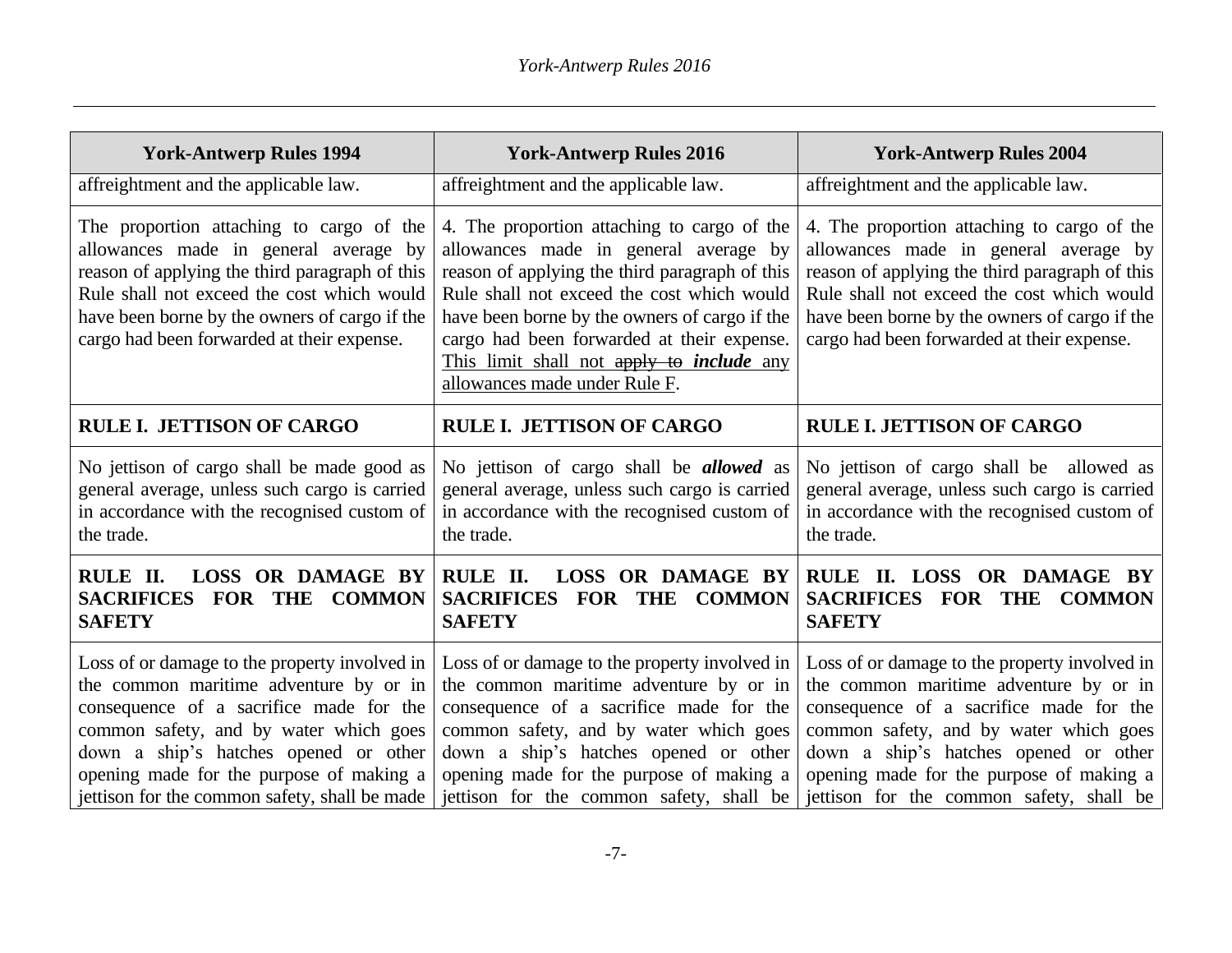| <b>York-Antwerp Rules 1994</b>                   | <b>York-Antwerp Rules 2016</b>                     | <b>York-Antwerp Rules 2004</b>                   |
|--------------------------------------------------|----------------------------------------------------|--------------------------------------------------|
| good as general average.                         | <i>allowed</i> as general average.                 | allowed as general average.                      |
| RULE III. EXTINGUISHING FIRE ON                  | RULE III. EXTINGUISHING FIRE ON                    | RULE III. EXTINGUISHING FIRE ON                  |
| <b>SHIPBOARD</b>                                 | <b>SHIPBOARD</b>                                   | <b>SHIPBOARD</b>                                 |
| Damage done to a ship and cargo, or either of    | Damage done to a ship and cargo, or either of      | Damage done to a ship and cargo, or either of    |
| them, by water or otherwise, including           | them, by water or otherwise, including             | them, by water or otherwise, including           |
| damage by beaching or scuttling a burning        | damage by beaching or scuttling a burning          | damage by beaching or scuttling a burning        |
| ship, in extinguishing a fire on board the ship, | ship, in extinguishing a fire on board the ship,   | ship, in extinguishing a fire on board the ship, |
| shall be made good as general average;           | shall be <i>allowed</i> as general average; except | shall be allowed as general average; except      |
| except that no compensation shall be made        | that no <i>allowance</i> shall be made for damage  | that no allowance shall be made for damage       |
| for damage by smoke however caused or by         | by smoke however caused or by heat of the          | by smoke however caused or by heat of the        |
| heat of the fire.                                | fire.                                              | fire.                                            |
| <b>RULE IV. CUTTING AWAY WRECK</b>               | <b>RULE IV. CUTTING AWAY WRECK</b>                 | <b>RULE IV. CUTTING AWAY WRECK</b>               |
| Loss or damage sustained by cutting away         | Loss or damage sustained by cutting away           | Loss or damage sustained by cutting away         |
| wreck or parts of the ship which have been       | wreck or parts of the ship which have been         | wreck or parts of the ship which have been       |
| previously carried away or are effectively lost  | previously carried away or are effectively lost    | previously carried away or are effectively lost  |
| by accident shall not be made good as            | by accident shall not be <i>allowed</i> as general | by accident shall not be allowed as general      |
| general average.                                 | average.                                           | average.                                         |
| <b>RULE V. VOLUNTARY STRANDING</b>               | <b>RULE V. VOLUNTARY STRANDING</b>                 | <b>RULE V. VOLUNTARY STRANDING</b>               |
| When a ship is intentionally run on shore for    | When a ship is intentionally run on shore for      | When a ship is intentionally run on shore for    |
| the common safety, whether or not she might      | the common safety, whether or not she might        | the common safety, whether or not she might      |
| have been driven on shore, the consequent        | have been driven on shore, the consequent          | have been driven on shore, the consequent        |
| loss or damage to the property involved in the   | loss or damage to the property involved in the     | loss or damage to the property involved in the   |
| common maritime adventure shall be allowed       | common maritime adventure shall be allowed         | common maritime adventure shall be allowed       |
| in general average.                              | in general average.                                | in general average.                              |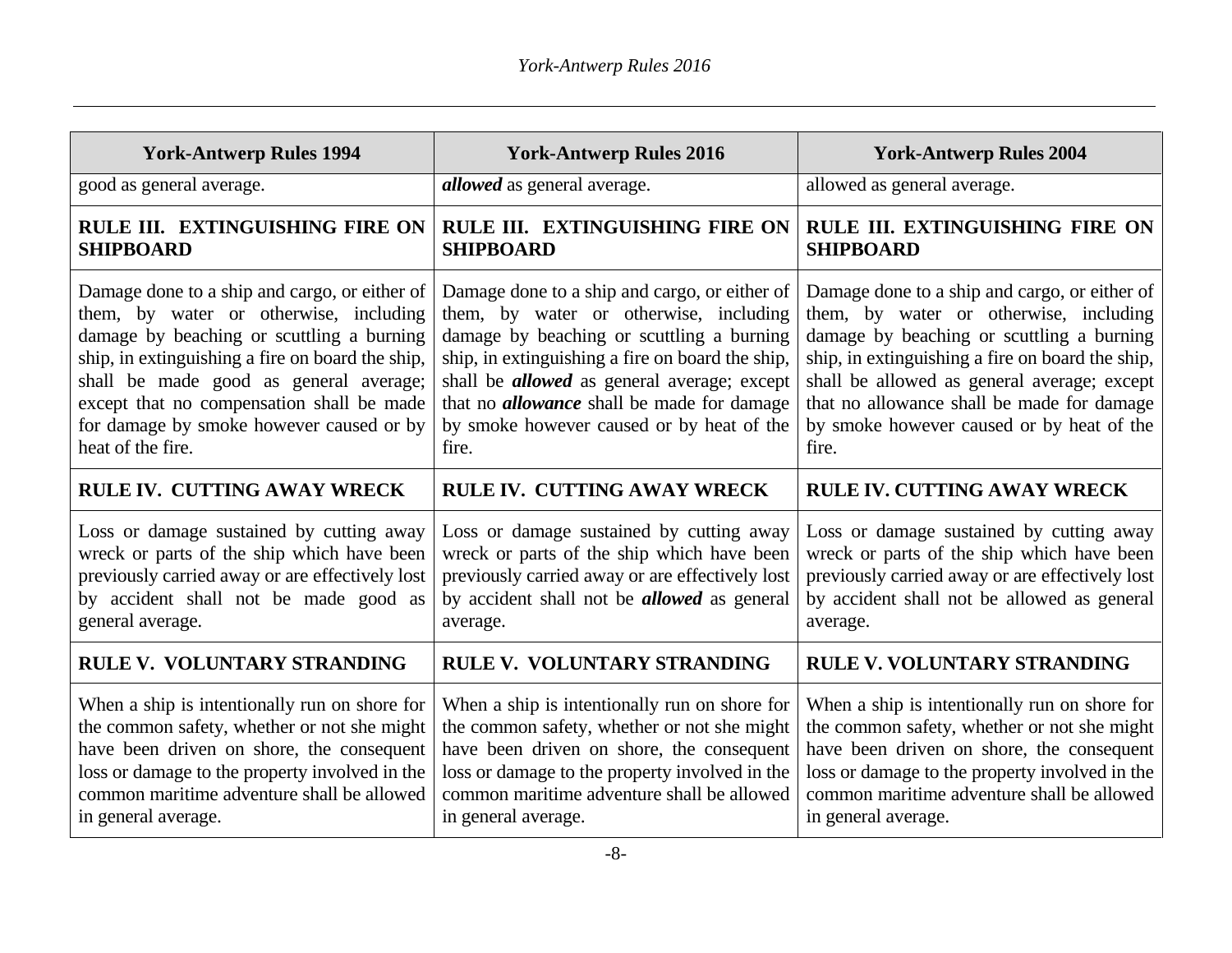| <b>York-Antwerp Rules 1994</b>                                                                                                                                                                                                                                                                                                       | <b>York-Antwerp Rules 2016</b>                                                                                                                                                                                                                                                                                                                                                                                | <b>York-Antwerp Rules 2004</b>                                                                                                                                                                                                                                                                                                                                                                                                                                                                                                                                                                                                                                      |
|--------------------------------------------------------------------------------------------------------------------------------------------------------------------------------------------------------------------------------------------------------------------------------------------------------------------------------------|---------------------------------------------------------------------------------------------------------------------------------------------------------------------------------------------------------------------------------------------------------------------------------------------------------------------------------------------------------------------------------------------------------------|---------------------------------------------------------------------------------------------------------------------------------------------------------------------------------------------------------------------------------------------------------------------------------------------------------------------------------------------------------------------------------------------------------------------------------------------------------------------------------------------------------------------------------------------------------------------------------------------------------------------------------------------------------------------|
| <b>RULE</b><br>VI.<br><b>SALVAGE</b><br><b>REMUNERATION</b>                                                                                                                                                                                                                                                                          | <b>RULE</b><br>VI-<br><b>SALVAGE</b><br><b>REMUNERATION</b>                                                                                                                                                                                                                                                                                                                                                   | <b>RULE VI. SALVAGE REMUNERATION</b>                                                                                                                                                                                                                                                                                                                                                                                                                                                                                                                                                                                                                                |
| (a) Expenditure incurred by the parties to the<br>adventure in the nature of salvage, whether<br>under contract or otherwise, shall be allowed<br>in general average provided that the salvage<br>operations were carried out for the purpose of<br>preserving from peril the property involved in<br>the common maritime adventure. | (a) Expenditure incurred by the parties to the<br>adventure in the nature of salvage, whether<br>under contract or otherwise, shall be allowed<br>in general average provided that the salvage<br>operations were carried out for the purpose of<br>preserving from peril the property involved in<br>the common maritime adventure and subject<br>to the provisions of paragraphs (b), (c) and<br><u>(d)</u> | Salvage payments, including interest<br>a.<br>thereon and legal fees associated with such<br>payments, shall lie where they fall and shall<br>not be allowed in General Average, save only<br>that if one party to the salvage shall have paid<br>all or any of the proportion of salvage<br>(including interest and legal fees) due from<br>another party (calculated on the basis of<br>salved values and not General Average<br>contributory values), the unpaid contribution<br>to salvage due from that other party shall be<br>credited in the adjustment to the party that<br>has paid it, and debited to the party on whose<br>behalf the payment was made. |
|                                                                                                                                                                                                                                                                                                                                      | (b) Notwithstanding (a) above, where the<br>parties to the adventure have separate<br>contractual or legal liability to salvors,<br>salvage shall only be allowed should any of<br>the following arise:                                                                                                                                                                                                       |                                                                                                                                                                                                                                                                                                                                                                                                                                                                                                                                                                                                                                                                     |
|                                                                                                                                                                                                                                                                                                                                      | (i) there is a subsequent accident or<br>other circumstances resulting in loss or<br>damage to property during the voyage that<br>results in significant differences between<br>salved and contributory values,                                                                                                                                                                                               |                                                                                                                                                                                                                                                                                                                                                                                                                                                                                                                                                                                                                                                                     |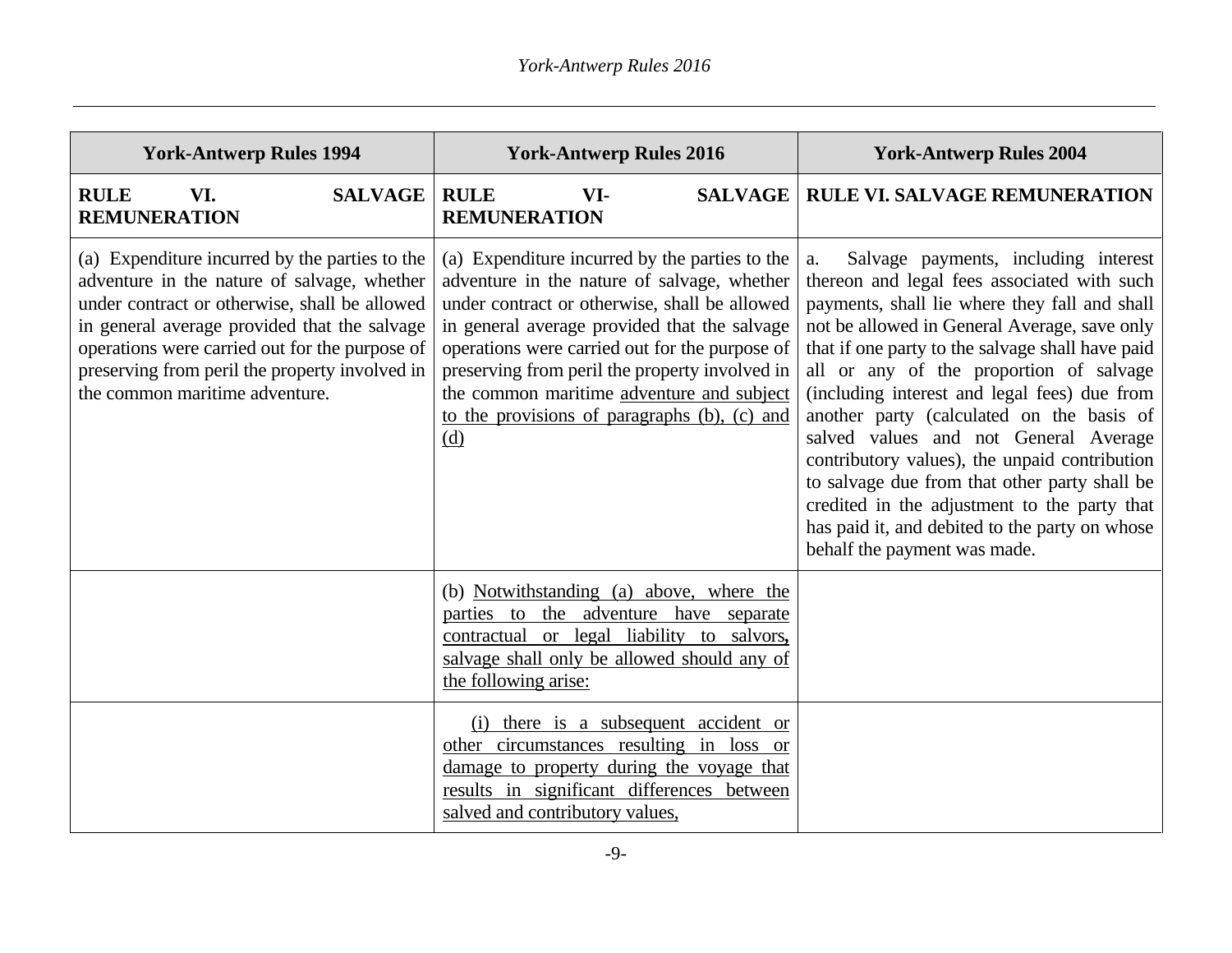| <b>York-Antwerp Rules 1994</b>                                                                                                                                                                                                                                                                                                            | <b>York-Antwerp Rules 2016</b>                                                                                                                                                                                                                                                                                                                                            | <b>York-Antwerp Rules 2004</b>                                                                                                                                                                                                                                                                                                                              |
|-------------------------------------------------------------------------------------------------------------------------------------------------------------------------------------------------------------------------------------------------------------------------------------------------------------------------------------------|---------------------------------------------------------------------------------------------------------------------------------------------------------------------------------------------------------------------------------------------------------------------------------------------------------------------------------------------------------------------------|-------------------------------------------------------------------------------------------------------------------------------------------------------------------------------------------------------------------------------------------------------------------------------------------------------------------------------------------------------------|
|                                                                                                                                                                                                                                                                                                                                           | (ii) there are significant general average<br>sacrifices involving salved property,                                                                                                                                                                                                                                                                                       |                                                                                                                                                                                                                                                                                                                                                             |
|                                                                                                                                                                                                                                                                                                                                           | (iii) salved values are manifestly incorrect<br>there is a significantly incorrect<br>and<br>apportionment of salvage expenses,                                                                                                                                                                                                                                           |                                                                                                                                                                                                                                                                                                                                                             |
|                                                                                                                                                                                                                                                                                                                                           | (iv) any of the parties to the salvage shall<br>have paid $all$ or any of the <i>a</i> significant<br>proportion of salvage due from another party,                                                                                                                                                                                                                       |                                                                                                                                                                                                                                                                                                                                                             |
|                                                                                                                                                                                                                                                                                                                                           | (v) a significant proportion of the parties<br>have satisfied the salvage claim on<br>substantially different terms, (no regard being<br>had to interest, currency correction or legal<br>costs of either the salvor or the contributing<br>interest.                                                                                                                     |                                                                                                                                                                                                                                                                                                                                                             |
| Expenditure allowed in general average shall<br>include any salvage remuneration in which<br>the skill and efforts of the salvors in<br>preventing or minimising damage to the<br>environment such as is referred to in Art. 13<br>paragraph 1(b) of the<br>International<br>Convention on Salvage, 1989 have been<br>taken into account. | (c) Salvage payments expenditures referred<br>to in paragraph (a) above shall include any<br>salvage remuneration in which the skill and<br>efforts of the salvors in preventing or<br>minimising damage to the environment such<br>as is referred to in Article 13 paragraph $1(b)$<br>of the International Convention on Salvage,<br>1989 have been taken into account. | b. Salvage payments referred to in paragraph<br>above shall include any<br>salvage<br>(a)<br>remuneration in which the skill and efforts of<br>the salvors in preventing or minimising<br>damage to the environment such as is<br>referred to in Art. 13 paragraph 1(b) of the<br>International Convention on Salvage 1989<br>have been taken into account. |
| (b) Special compensation payable to a salvor<br>by the shipowner under Art. 14 of the said                                                                                                                                                                                                                                                | (d) Special compensation payable to a salvor<br>by the shipowner under Article 14 of the said                                                                                                                                                                                                                                                                             | c. Special compensation payable to a salvor<br>by the shipowner under Art. 14 of the said                                                                                                                                                                                                                                                                   |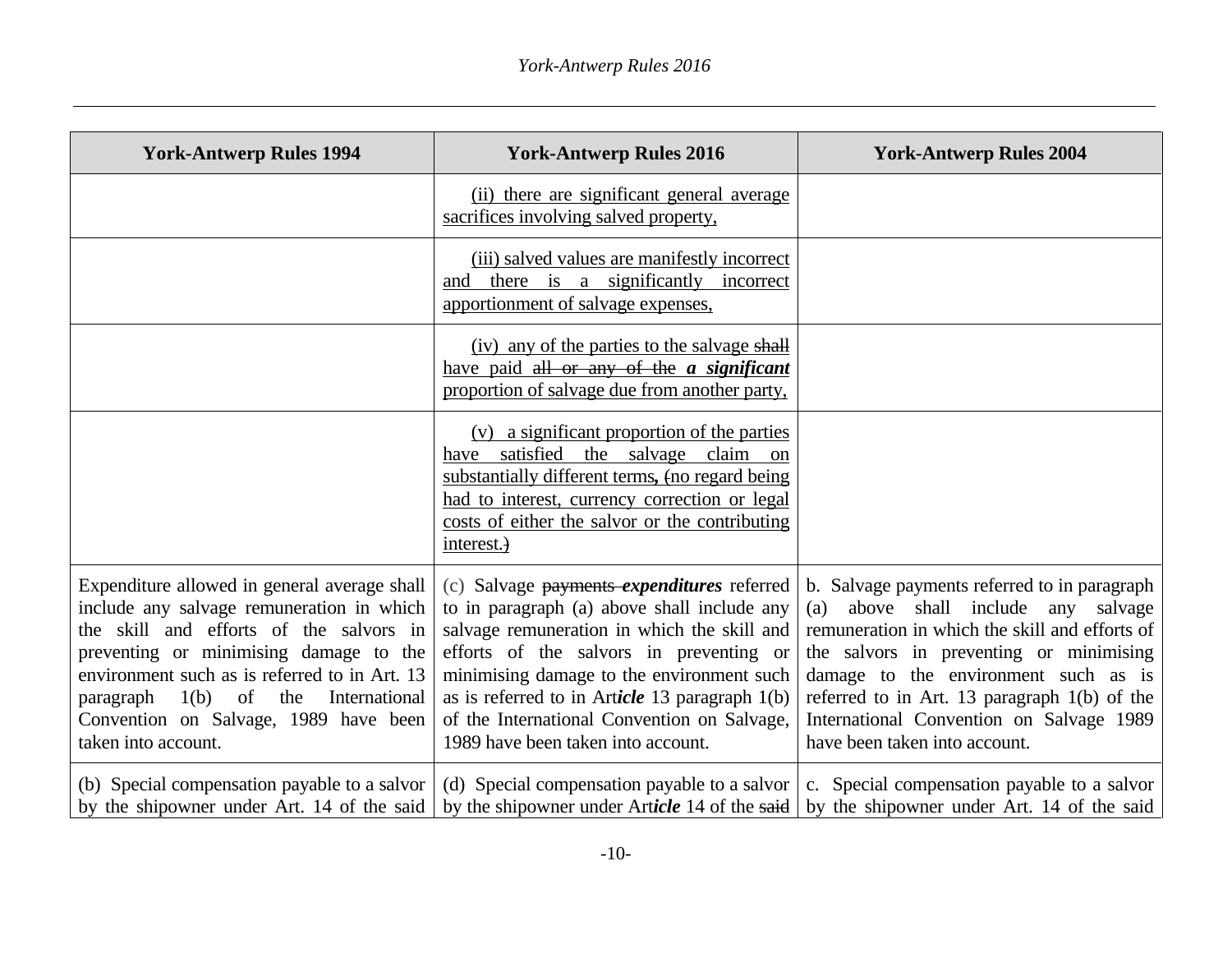| <b>York-Antwerp Rules 1994</b>                                                                                                                                                                                                                                                                                                                                                                                                                                                        | <b>York-Antwerp Rules 2016</b>                                                                                                                                                                                                                                                                                                                                                                                                                                                          | <b>York-Antwerp Rules 2004</b>                                                                                                                                                                                                                                                                                                                                                                                                                                                   |
|---------------------------------------------------------------------------------------------------------------------------------------------------------------------------------------------------------------------------------------------------------------------------------------------------------------------------------------------------------------------------------------------------------------------------------------------------------------------------------------|-----------------------------------------------------------------------------------------------------------------------------------------------------------------------------------------------------------------------------------------------------------------------------------------------------------------------------------------------------------------------------------------------------------------------------------------------------------------------------------------|----------------------------------------------------------------------------------------------------------------------------------------------------------------------------------------------------------------------------------------------------------------------------------------------------------------------------------------------------------------------------------------------------------------------------------------------------------------------------------|
| Convention to the extent specified in<br>paragraph 4 of that Article or under any other<br>provision similar in substance shall not be<br>allowed in general average.                                                                                                                                                                                                                                                                                                                 | International Convention on Salvage, 1989<br>to the extent specified in paragraph 4 of that<br>Article or under any other provision similar<br>in substance (such as SCOPIC) shall not be<br>allowed in general average and shall not be<br>considered a salvage payment-expenditure<br>as referred to in paragraph (a) of this Rule.                                                                                                                                                   | Convention to the extent specified in<br>paragraph 4 of that Article or under any other<br>provision similar in substance (such as<br>SCOPIC) shall not be allowed in General<br>Average and shall not be considered a<br>salvage payment as referred to in paragraph<br>(a) of this Rule.                                                                                                                                                                                       |
| <b>RULE VII. DAMAGE TO MACHINERY</b><br><b>AND BOILERS</b>                                                                                                                                                                                                                                                                                                                                                                                                                            | <b>RULE</b><br>VII.<br><b>DAMAGE</b><br><b>TO</b><br><b>MACHINERY AND BOILERS</b>                                                                                                                                                                                                                                                                                                                                                                                                       | <b>RULE VII. DAMAGE TO MACHINERY</b><br><b>AND BOILERS</b>                                                                                                                                                                                                                                                                                                                                                                                                                       |
| Damage caused to any machinery and boilers<br>of a ship which is ashore and in a position of<br>peril, in endeavouring to refloat, shall be<br>allowed in general average when shown to<br>have arisen from an actual intention to float<br>the ship for the common safety at the risk of<br>such damage; but where a ship is afloat no<br>loss or damage caused by working the<br>propelling machinery and boilers shall in any<br>circumstances be made good as general<br>average. | Damage caused to any machinery and boilers<br>of a ship which is ashore and in a position of<br>peril, in endeavouring to refloat, shall be<br>allowed in general average when shown to<br>have arisen from an actual intention to float<br>the ship for the common safety at the risk of<br>such damage; but where a ship is afloat no<br>loss or damage caused by working the<br>propelling machinery and boilers shall in any<br>circumstances be <i>allowed</i> as general average. | Damage caused to any machinery and boilers<br>of a ship which is ashore and in a position of<br>peril, in endeavouring to refloat, shall be<br>allowed in general average when shown to<br>have arisen from an actual intention to float<br>the ship for the common safety at the risk of<br>such damage; but where a ship is afloat no<br>loss or damage caused by working the<br>propelling machinery and boilers shall in any<br>circumstances be allowed as general average. |
| RULE VIII. EXPENSES LIGHTENING<br><b>ASHORE,</b><br><b>SHIP</b><br><b>WHEN</b><br><b>AND</b><br>A<br><b>CONSEQUENT DAMAGE</b>                                                                                                                                                                                                                                                                                                                                                         | RULE VIII. EXPENSES LIGHTENING<br><b>WHEN</b><br><b>ASHORE,</b><br><b>SHIP</b><br><b>AND</b><br>A<br><b>CONSEQUENT DAMAGE</b>                                                                                                                                                                                                                                                                                                                                                           | RULE VIII. EXPENSES LIGHTENING<br><b>SHIP</b><br><b>ASHORE</b><br><b>WHEN</b><br><b>AND</b><br>A<br><b>CONSEQUENT DAMAGE</b>                                                                                                                                                                                                                                                                                                                                                     |
| When a ship is ashore and cargo and ship's<br>fuel and stores or any of them are discharged<br>as a general average act, the extra cost of                                                                                                                                                                                                                                                                                                                                            | When a ship is ashore and cargo and ship's<br>fuel and stores or any of them are discharged<br>as a general average act, the extra cost of                                                                                                                                                                                                                                                                                                                                              | When a ship is ashore and cargo and ship's<br>fuel and stores or any of them are discharged<br>as a general average act, the extra cost of                                                                                                                                                                                                                                                                                                                                       |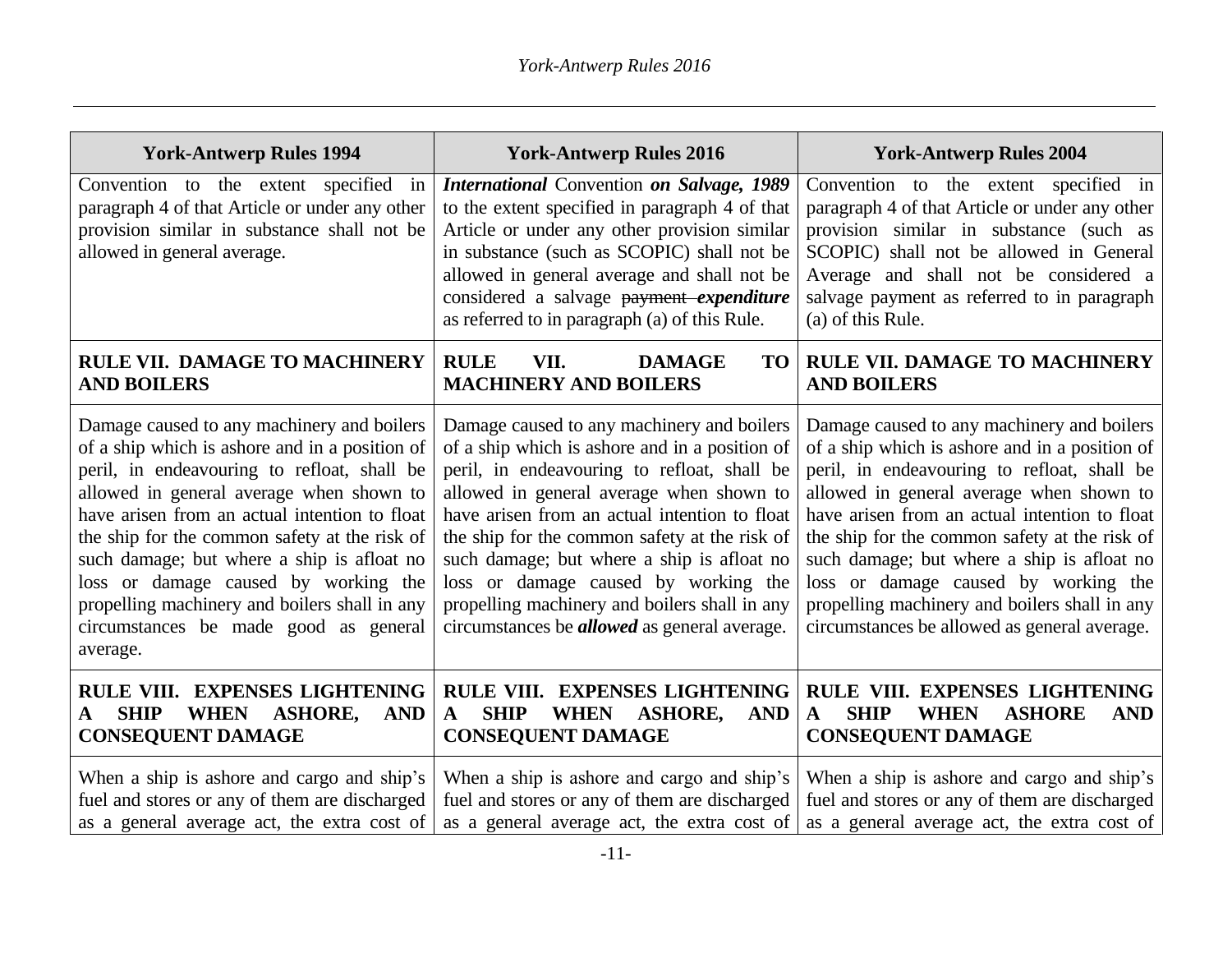| <b>York-Antwerp Rules 1994</b>                        | <b>York-Antwerp Rules 2016</b>                      | <b>York-Antwerp Rules 2004</b>                  |
|-------------------------------------------------------|-----------------------------------------------------|-------------------------------------------------|
| lightening, lighter hire and reshipping (if           | lightening, lighter hire and reshipping (if         | lightening, lighter hire and re-shipping (if    |
| incurred), and any loss or damage to the              | incurred), and any loss or damage to the            | incurred), and any loss or damage to the        |
| property involved in the common maritime              | property involved in the common maritime            | property involved in the common maritime        |
| adventure in consequence thereof, shall be            | adventure in consequence thereof, shall be          | adventure in consequence thereof, shall be      |
| admitted as general average.                          | <i>allowed</i> as general average.                  | allowed as general average.                     |
| SHIP'S                                                | <b>RULE</b>                                         | <b>SHIP'S</b>                                   |
| CARGO,                                                | CARGO,                                              | CARGO,                                          |
| <b>RULE</b>                                           | <b>SHIP'S</b>                                       | <b>RULE</b>                                     |
| IX.                                                   | IX.                                                 | IX.                                             |
| <b>MATERIALS AND STORES USED FOR</b>                  | <b>MATERIALS AND STORES USED FOR</b>                | <b>MATERIALS AND STORES USED FOR</b>            |
| <b>FUEL</b>                                           | <b>FUEL</b>                                         | <b>FUEL</b>                                     |
| Cargo, ship's materials and stores, or any of         | Cargo, ship's materials and stores, or any of       | Cargo, ship's materials and stores, or any of   |
| them, necessarily used for fuel for the               | them, necessarily used for fuel for the             | them, necessarily used for fuel for the         |
| common safety at a time of peril shall be             | common safety at a time of peril shall be           | common safety at a time of peril, shall be      |
| admitted as general average, but when such            | allowed as general average, but when such an        | allowed as general average, but when such an    |
| an allowance is made for the cost of ship's           | allowance is made for the cost of ship's            | allowance is made for the cost of ship's        |
| materials and stores the general average shall        | materials and stores the general average shall      | materials and stores the general average shall  |
| be credited with the estimated cost of the fuel       | be credited with the estimated cost of the fuel     | be credited with the estimated cost of the fuel |
| which would otherwise have been consumed              | which would otherwise have been consumed            | which would otherwise have been consumed        |
| in prosecuting the intended voyage.                   | in prosecuting the intended voyage.                 | in prosecuting the intended voyage.             |
| <b>EXPENSES AT PORT OF</b><br>RULE X.<br>REFUGE, ETC. | <b>RULE X - EXPENSES AT PORT OF</b><br>REFUGE, ETC. | RULE X. EXPENSES AT PORT OF<br>REFUGE, ETC.     |
| (a) When a ship shall have entered a port or          | (a) (i) When a ship shall have entered a port       | a. (i) When a ship shall have entered a port or |
| place of refuge or shall have returned to her         | or place of refuge or shall have returned to        | place of refuge or shall have returned to her   |
| port or place of loading in consequence of            | her port or place of loading in consequence of      | port or place of loading in consequence of      |
| accident, sacrifice or other extraordinary            | accident, sacrifice or other extraordinary          | accident, sacrifice or other extraordinary      |
| circumstances which render that necessary             | circumstances which render that necessary           | circumstances which render that necessary       |
| for the common safety, the expenses of                | for the common safety, the expenses of              | for the common safety, the expenses of          |
| entering such port or place shall be admitted         | entering such port or place shall be allowed        | entering such port or place shall be allowed    |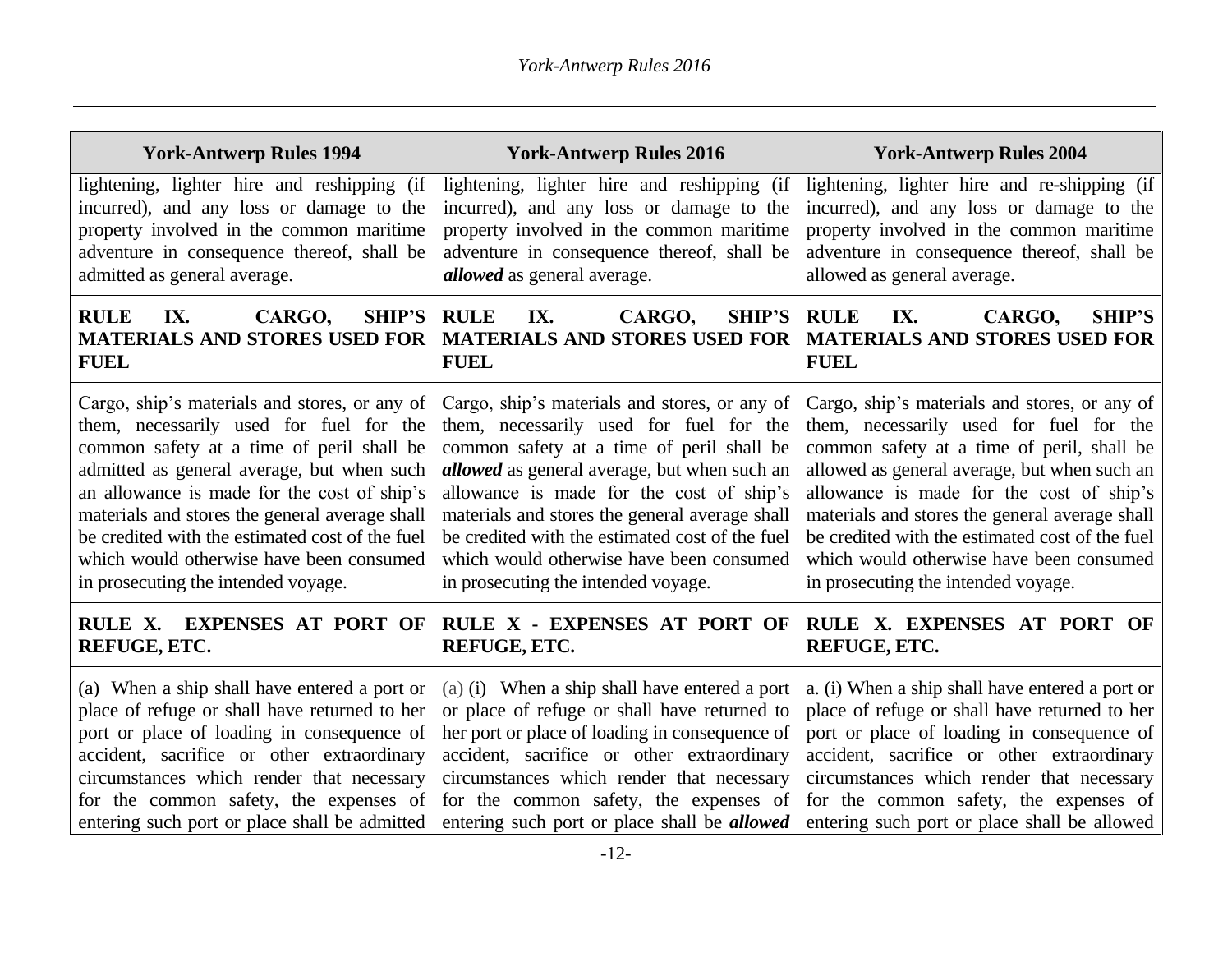| <b>York-Antwerp Rules 1994</b>                                                                                                                                                                                                                                                                                                                                                                                                                                             | <b>York-Antwerp Rules 2016</b>                                                                                                                                                                                                                                                                                                                                                                                                                                              | <b>York-Antwerp Rules 2004</b>                                                                                                                                                                                                                                                                                                                                                                                                                                            |
|----------------------------------------------------------------------------------------------------------------------------------------------------------------------------------------------------------------------------------------------------------------------------------------------------------------------------------------------------------------------------------------------------------------------------------------------------------------------------|-----------------------------------------------------------------------------------------------------------------------------------------------------------------------------------------------------------------------------------------------------------------------------------------------------------------------------------------------------------------------------------------------------------------------------------------------------------------------------|---------------------------------------------------------------------------------------------------------------------------------------------------------------------------------------------------------------------------------------------------------------------------------------------------------------------------------------------------------------------------------------------------------------------------------------------------------------------------|
| as general average; and when she shall have                                                                                                                                                                                                                                                                                                                                                                                                                                | as general average; and when she shall have                                                                                                                                                                                                                                                                                                                                                                                                                                 | as general average; and when she shall have                                                                                                                                                                                                                                                                                                                                                                                                                               |
| sailed thence with her original cargo, or a part                                                                                                                                                                                                                                                                                                                                                                                                                           | sailed thence with her original cargo, or a part                                                                                                                                                                                                                                                                                                                                                                                                                            | sailed thence with her original cargo, or a part                                                                                                                                                                                                                                                                                                                                                                                                                          |
| of it, the corresponding expenses of leaving                                                                                                                                                                                                                                                                                                                                                                                                                               | of it, the corresponding expenses of leaving                                                                                                                                                                                                                                                                                                                                                                                                                                | of it, the corresponding expenses of leaving                                                                                                                                                                                                                                                                                                                                                                                                                              |
| such port or place consequent upon such                                                                                                                                                                                                                                                                                                                                                                                                                                    | such port or place consequent upon such                                                                                                                                                                                                                                                                                                                                                                                                                                     | such port or place consequent upon such                                                                                                                                                                                                                                                                                                                                                                                                                                   |
| entry or return shall likewise be admitted as                                                                                                                                                                                                                                                                                                                                                                                                                              | entry or return shall likewise be <i>allowed</i> as                                                                                                                                                                                                                                                                                                                                                                                                                         | entry or return shall likewise be allowed as                                                                                                                                                                                                                                                                                                                                                                                                                              |
| general average.                                                                                                                                                                                                                                                                                                                                                                                                                                                           | general average.                                                                                                                                                                                                                                                                                                                                                                                                                                                            | general average.                                                                                                                                                                                                                                                                                                                                                                                                                                                          |
| When a ship is at any port or place of refuge                                                                                                                                                                                                                                                                                                                                                                                                                              | (ii) When a ship is at any port or place of                                                                                                                                                                                                                                                                                                                                                                                                                                 | (ii) When a ship is at any port or place of                                                                                                                                                                                                                                                                                                                                                                                                                               |
| and is necessarily removed to another port or                                                                                                                                                                                                                                                                                                                                                                                                                              | refuge and is necessarily removed to another                                                                                                                                                                                                                                                                                                                                                                                                                                | refuge and is necessarily removed to another                                                                                                                                                                                                                                                                                                                                                                                                                              |
| place because repairs cannot be carried out in                                                                                                                                                                                                                                                                                                                                                                                                                             | port or place of refuge because repairs cannot                                                                                                                                                                                                                                                                                                                                                                                                                              | port or place of refuge because repairs cannot                                                                                                                                                                                                                                                                                                                                                                                                                            |
| the first port or place, the provisions of this                                                                                                                                                                                                                                                                                                                                                                                                                            | be carried out in the first port or place, the                                                                                                                                                                                                                                                                                                                                                                                                                              | be carried out in the first port or place, the                                                                                                                                                                                                                                                                                                                                                                                                                            |
| Rule shall be applied to the second port or                                                                                                                                                                                                                                                                                                                                                                                                                                | provisions of this Rule shall be applied to the                                                                                                                                                                                                                                                                                                                                                                                                                             | provisions of this Rule shall be applied to the                                                                                                                                                                                                                                                                                                                                                                                                                           |
| place as if it were a port or place of refuge                                                                                                                                                                                                                                                                                                                                                                                                                              | second port or place of refuge as if it were a                                                                                                                                                                                                                                                                                                                                                                                                                              | second port or place of refuge as if it were a                                                                                                                                                                                                                                                                                                                                                                                                                            |
| and the cost of such removal including                                                                                                                                                                                                                                                                                                                                                                                                                                     | port or place of refuge and the cost of such                                                                                                                                                                                                                                                                                                                                                                                                                                | port or place of refuge and the cost of such                                                                                                                                                                                                                                                                                                                                                                                                                              |
| temporary repairs and towage shall be                                                                                                                                                                                                                                                                                                                                                                                                                                      | removal including temporary repairs and                                                                                                                                                                                                                                                                                                                                                                                                                                     | removal including temporary repairs and                                                                                                                                                                                                                                                                                                                                                                                                                                   |
| admitted as general average. The provisions                                                                                                                                                                                                                                                                                                                                                                                                                                | towage shall be <i>allowed</i> as general average.                                                                                                                                                                                                                                                                                                                                                                                                                          | towage shall be allowed as general average.                                                                                                                                                                                                                                                                                                                                                                                                                               |
| of Rule XI shall be applied to the                                                                                                                                                                                                                                                                                                                                                                                                                                         | The provisions of Rule XI shall be applied to                                                                                                                                                                                                                                                                                                                                                                                                                               | The provisions of Rule XI shall be applied to                                                                                                                                                                                                                                                                                                                                                                                                                             |
| prolongation of the voyage occasioned by                                                                                                                                                                                                                                                                                                                                                                                                                                   | the prolongation of the voyage occasioned by                                                                                                                                                                                                                                                                                                                                                                                                                                | the prolongation of the voyage occasioned by                                                                                                                                                                                                                                                                                                                                                                                                                              |
| such removal.                                                                                                                                                                                                                                                                                                                                                                                                                                                              | such removal.                                                                                                                                                                                                                                                                                                                                                                                                                                                               | such removal.                                                                                                                                                                                                                                                                                                                                                                                                                                                             |
| The cost of handling on board or<br>(b)<br>discharging cargo, fuel or stores whether at a<br>port or place of loading, call or refuge, shall<br>be admitted as general average, when the<br>handling or discharge was necessary for the<br>common safety or to enable damage to the<br>ship caused by sacrifice or accident to be<br>repaired, if the repairs were necessary for the<br>safe prosecution of the voyage, except in<br>cases where the damage to the ship is | (b) (i) The cost of handling on board or<br>discharging cargo, fuel or stores, whether at a<br>port or place of loading, call or refuge, shall<br>be allowed as general average, when the<br>handling or discharge was necessary for the<br>common safety or to enable damage to the<br>ship caused by sacrifice or accident to be<br>repaired, if the repairs were necessary for the<br>safe prosecution of the voyage, except in<br>cases where the damage to the ship is | b. (i) The cost of handling on board or<br>discharging cargo, fuel or stores whether at a<br>port or place of loading, call or refuge, shall<br>be allowed as general average, when the<br>handling or discharge was necessary for the<br>common safety or to enable damage to the<br>ship caused by sacrifice or accident to be<br>repaired, if the repairs were necessary for the<br>safe prosecution of the voyage, except in<br>cases where the damage to the ship is |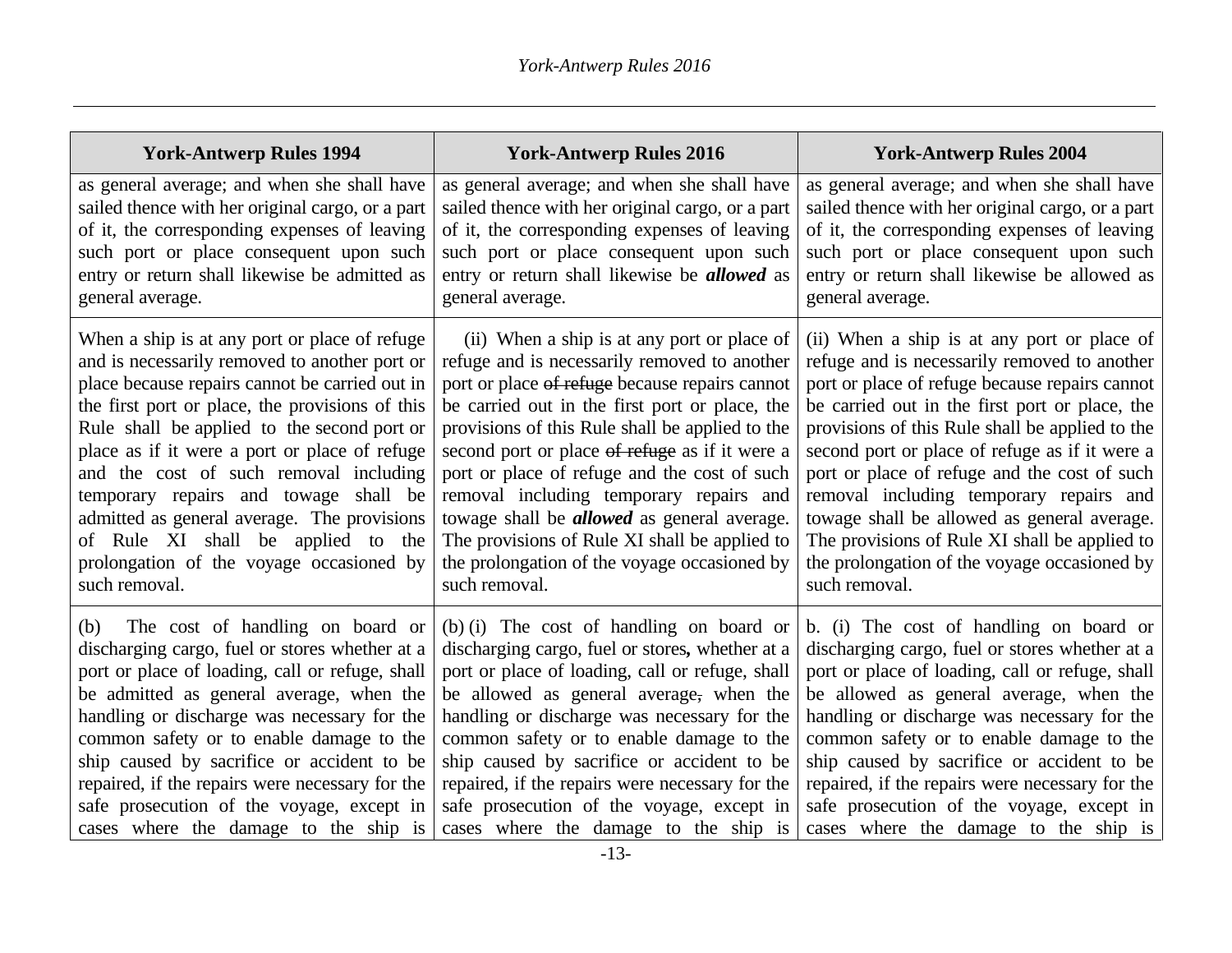| <b>York-Antwerp Rules 1994</b>                                                                                                                                                                                                                                                                                                                                                                                                  | <b>York-Antwerp Rules 2016</b>                                                                                                                                                                                                                                                                                                                                                                                                                        | <b>York-Antwerp Rules 2004</b>                                                                                                                                                                                                                                                                                                                                                                                               |
|---------------------------------------------------------------------------------------------------------------------------------------------------------------------------------------------------------------------------------------------------------------------------------------------------------------------------------------------------------------------------------------------------------------------------------|-------------------------------------------------------------------------------------------------------------------------------------------------------------------------------------------------------------------------------------------------------------------------------------------------------------------------------------------------------------------------------------------------------------------------------------------------------|------------------------------------------------------------------------------------------------------------------------------------------------------------------------------------------------------------------------------------------------------------------------------------------------------------------------------------------------------------------------------------------------------------------------------|
| discovered at a port or place of loading or call<br>without any accident or other extraordinary<br>circumstances connected with such damage<br>having taken place during the voyage.                                                                                                                                                                                                                                            | discovered at a port or place of loading or call<br>without any accident or other extraordinary<br>circumstances connected with such damage<br>having taken place during the voyage.                                                                                                                                                                                                                                                                  | discovered at a port or place of loading or call<br>without any accident or other extraordinary<br>circumstances connected with such damage<br>having taken place during the voyage.                                                                                                                                                                                                                                         |
| The cost of handling on board or discharging<br>cargo, fuel or stores shall not be admissible as<br>general average when incurred solely for the<br>purpose of restowage due to shifting during<br>the voyage, unless such restowage is<br>necessary for the common safety.                                                                                                                                                     | (ii) The cost of handling on board or<br>discharging cargo, fuel or stores shall not be<br>allowable as general average when incurred<br>solely for the purpose of restowage due to<br>shifting during the voyage, unless such<br>restowage is necessary for the common<br>safety-, <i>in which case t</i> The provisions of<br>Rule XI shall apply to the extra period of<br>detention occasioned by such restowage.                                 | (ii) The cost of handling on board or<br>discharging cargo, fuel or stores shall not be<br>allowable as general average when incurred<br>solely for the purpose of restowage due to<br>shifting during the voyage, unless such<br>restowage is necessary for the common<br>safety.                                                                                                                                           |
| Whenever the cost of handling or<br>(c)<br>discharging cargo, fuel or stores is admissible<br>as general average, the costs of storage,<br>including insurance if reasonably incurred,<br>reloading and stowing of such cargo, fuel or<br>stores shall likewise be admitted as general<br>average. The provisions of Rule XI shall be<br>applied to the extra period of detention<br>occasioned by such reloading or restowing. | (c) Whenever the cost of handling or<br>discharging cargo, fuel or stores is <i>allowable</i><br>as general average, the costs of storage,<br>including insurance if reasonably incurred,<br>reloading and stowing of such cargo, fuel or<br>stores shall likewise be <i>allowed</i> as general<br>average. The provisions of Rule XI shall be<br>applied <i>apply</i> to the extra period of detention<br>occasioned by such reloading or restowing. | Whenever the cost of handling or<br>c.<br>discharging cargo, fuel or stores is allowable<br>as general average, the costs of storage,<br>including insurance if reasonably incurred,<br>reloading and stowing of such cargo, fuel or<br>stores shall likewise be allowed as general<br>average. The provisions of Rule XI shall be<br>applied to the extra period of detention<br>occasioned by such reloading or restowing. |
| But when the ship is condemned or does not<br>proceed on her original voyage, storage<br>expenses shall be admitted as general average<br>up to the date of the ship's<br>only<br>condemnation or of the abandonment of the                                                                                                                                                                                                     | But (d) withen the ship is condemned or<br>does not proceed on her original voyage,<br>storage expenses shall be <i>allowed</i> as general<br>average only up to the date of the ship's<br>condemnation or of the abandonment of the                                                                                                                                                                                                                  | But when the ship is condemned or does not<br>proceed on her original voyage, storage<br>expenses shall be allowed as general average<br>only up to the date of the ship's<br>condemnation or of the abandonment of the                                                                                                                                                                                                      |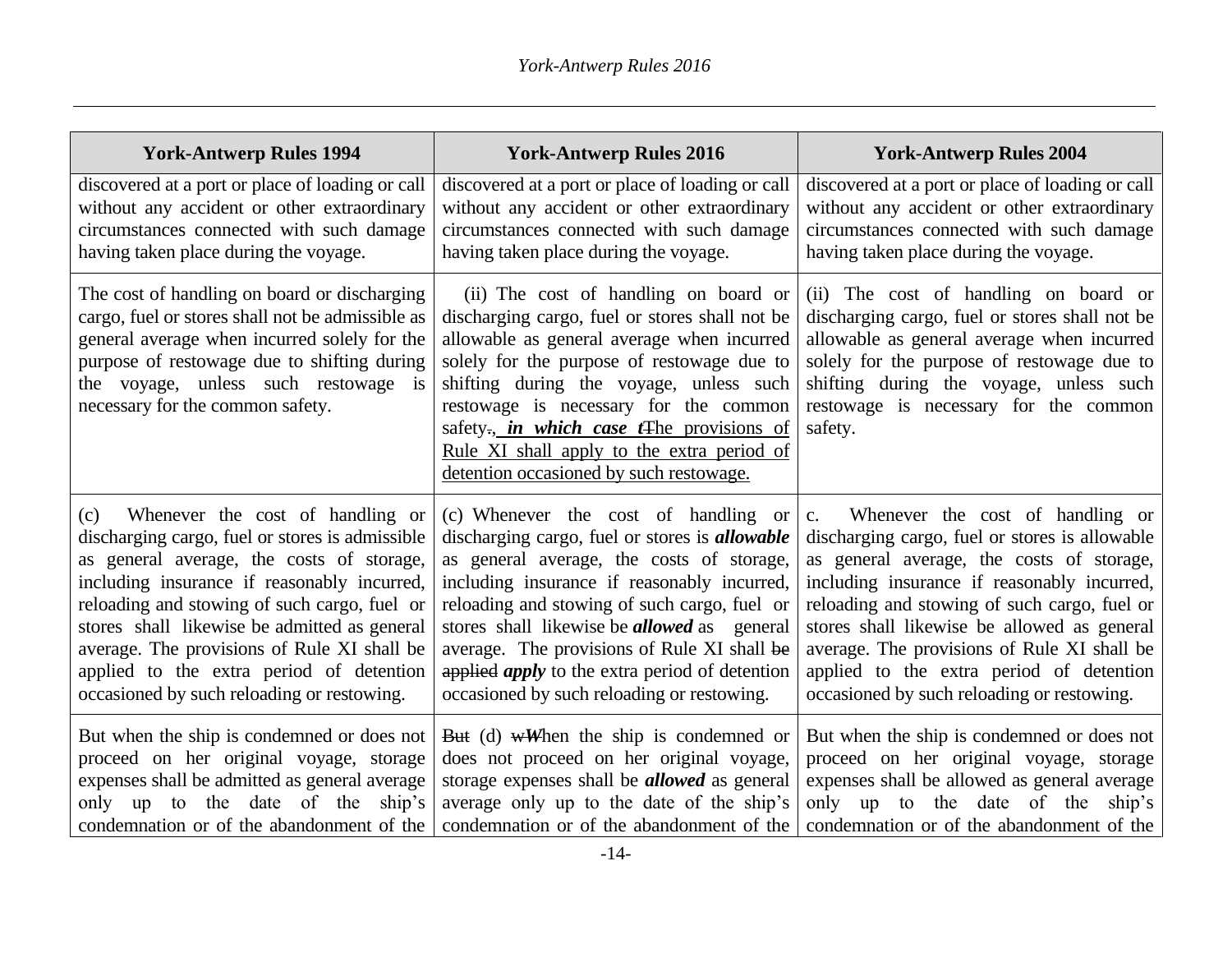| <b>York-Antwerp Rules 1994</b>                                                                                                                                                                                                                                                                                                                                                                                                        | <b>York-Antwerp Rules 2016</b>                                                                                                                                                                                                                                                                                                                                                                                                          | <b>York-Antwerp Rules 2004</b>                                                                                                                                                                                                                                                                                                                                                                                                            |
|---------------------------------------------------------------------------------------------------------------------------------------------------------------------------------------------------------------------------------------------------------------------------------------------------------------------------------------------------------------------------------------------------------------------------------------|-----------------------------------------------------------------------------------------------------------------------------------------------------------------------------------------------------------------------------------------------------------------------------------------------------------------------------------------------------------------------------------------------------------------------------------------|-------------------------------------------------------------------------------------------------------------------------------------------------------------------------------------------------------------------------------------------------------------------------------------------------------------------------------------------------------------------------------------------------------------------------------------------|
| voyage or up to the date of completion of                                                                                                                                                                                                                                                                                                                                                                                             | voyage or up to the date of completion of                                                                                                                                                                                                                                                                                                                                                                                               | voyage or up to the date of completion of                                                                                                                                                                                                                                                                                                                                                                                                 |
| discharge of cargo if the condemnation or                                                                                                                                                                                                                                                                                                                                                                                             | discharge of cargo if the condemnation or                                                                                                                                                                                                                                                                                                                                                                                               | discharge of cargo if the condemnation or                                                                                                                                                                                                                                                                                                                                                                                                 |
| abandonment takes place before that date.                                                                                                                                                                                                                                                                                                                                                                                             | abandonment takes place before that date.                                                                                                                                                                                                                                                                                                                                                                                               | abandonment takes place before that date.                                                                                                                                                                                                                                                                                                                                                                                                 |
| <b>RULE</b>                                                                                                                                                                                                                                                                                                                                                                                                                           | <b>RULE</b>                                                                                                                                                                                                                                                                                                                                                                                                                             | <b>AND</b>                                                                                                                                                                                                                                                                                                                                                                                                                                |
| <b>WAGES</b>                                                                                                                                                                                                                                                                                                                                                                                                                          | XI-                                                                                                                                                                                                                                                                                                                                                                                                                                     | <b>RULE</b>                                                                                                                                                                                                                                                                                                                                                                                                                               |
| XI.                                                                                                                                                                                                                                                                                                                                                                                                                                   | <b>WAGES</b>                                                                                                                                                                                                                                                                                                                                                                                                                            | XI.                                                                                                                                                                                                                                                                                                                                                                                                                                       |
| <b>AND</b>                                                                                                                                                                                                                                                                                                                                                                                                                            | <b>AND</b>                                                                                                                                                                                                                                                                                                                                                                                                                              | <b>WAGES</b>                                                                                                                                                                                                                                                                                                                                                                                                                              |
| <b>MAINTENANCE</b>                                                                                                                                                                                                                                                                                                                                                                                                                    | <b>MAINTENANCE</b>                                                                                                                                                                                                                                                                                                                                                                                                                      | <b>MAINTENANCE</b>                                                                                                                                                                                                                                                                                                                                                                                                                        |
| <b>CREW</b>                                                                                                                                                                                                                                                                                                                                                                                                                           | OF                                                                                                                                                                                                                                                                                                                                                                                                                                      | <b>CREW</b>                                                                                                                                                                                                                                                                                                                                                                                                                               |
| <b>AND</b>                                                                                                                                                                                                                                                                                                                                                                                                                            | <b>CREW</b>                                                                                                                                                                                                                                                                                                                                                                                                                             | <b>AND</b>                                                                                                                                                                                                                                                                                                                                                                                                                                |
| OF                                                                                                                                                                                                                                                                                                                                                                                                                                    | <b>AND</b>                                                                                                                                                                                                                                                                                                                                                                                                                              | OF                                                                                                                                                                                                                                                                                                                                                                                                                                        |
| <b>OTHER EXPENSES BEARING UP FOR</b>                                                                                                                                                                                                                                                                                                                                                                                                  | OTHER EXPENSES PUTTING IN TO                                                                                                                                                                                                                                                                                                                                                                                                            | OTHER EXPENSES PUTTING IN TO                                                                                                                                                                                                                                                                                                                                                                                                              |
| AND IN A PORT OF REFUGE, ETC.                                                                                                                                                                                                                                                                                                                                                                                                         | AND AT A PORT OF REFUGE, ETC.                                                                                                                                                                                                                                                                                                                                                                                                           | AND AT A PORT OF REFUGE, ETC.                                                                                                                                                                                                                                                                                                                                                                                                             |
| (a) Wages and maintenance of master,<br>officers and crew reasonably incurred and<br>fuel and stores consumed during the<br>prolongation of the voyage occasioned by a<br>ship entering a port or place of refuge or<br>returning to her port or place of loading shall<br>be admitted as general average when the<br>expenses of entering such port or place are<br>allowable in general average in accordance<br>with Rule $X(a)$ . | (a) Wages and maintenance of master,<br>officers and crew reasonably incurred and<br>fuel and stores consumed during the<br>prolongation of the voyage occasioned by a<br>ship entering a port or place of refuge or<br>returning to her port or place of loading<br>shall be allowed as general average when<br>the expenses of entering such port or place<br>allowable in general average in<br>are<br>accordance with Rule $X(a)$ . | Wages and maintenance of master,<br>a.<br>officers and crew reasonably incurred and<br>and stores consumed during the<br>fuel<br>prolongation of the voyage occasioned by a<br>ship entering a port or place of refuge or<br>returning to her port or place of loading shall<br>be allowed as general average when the<br>expenses of entering such port or place are<br>allowable in general average in accordance<br>with Rule $X(a)$ . |
|                                                                                                                                                                                                                                                                                                                                                                                                                                       |                                                                                                                                                                                                                                                                                                                                                                                                                                         | b. For the purpose of this and the other Rules<br>wages shall include all payments made to or<br>for the benefit of the master, officers and<br>crew, whether such payments be imposed by<br>law upon the shipowners or be made under<br>the terms of articles of employment.                                                                                                                                                             |
| (b) When a ship shall have entered or been                                                                                                                                                                                                                                                                                                                                                                                            | (b) (i) When a ship shall have entered or                                                                                                                                                                                                                                                                                                                                                                                               | c. (i) When a ship shall have entered or been                                                                                                                                                                                                                                                                                                                                                                                             |
| detained in any port or place in consequence                                                                                                                                                                                                                                                                                                                                                                                          | been detained in any port or place in                                                                                                                                                                                                                                                                                                                                                                                                   | detained in any port or place in consequence                                                                                                                                                                                                                                                                                                                                                                                              |
| of accident, sacrifice or other extraordinary                                                                                                                                                                                                                                                                                                                                                                                         | consequence of accident, sacrifice or other                                                                                                                                                                                                                                                                                                                                                                                             | of accident, sacrifice or other extraordinary                                                                                                                                                                                                                                                                                                                                                                                             |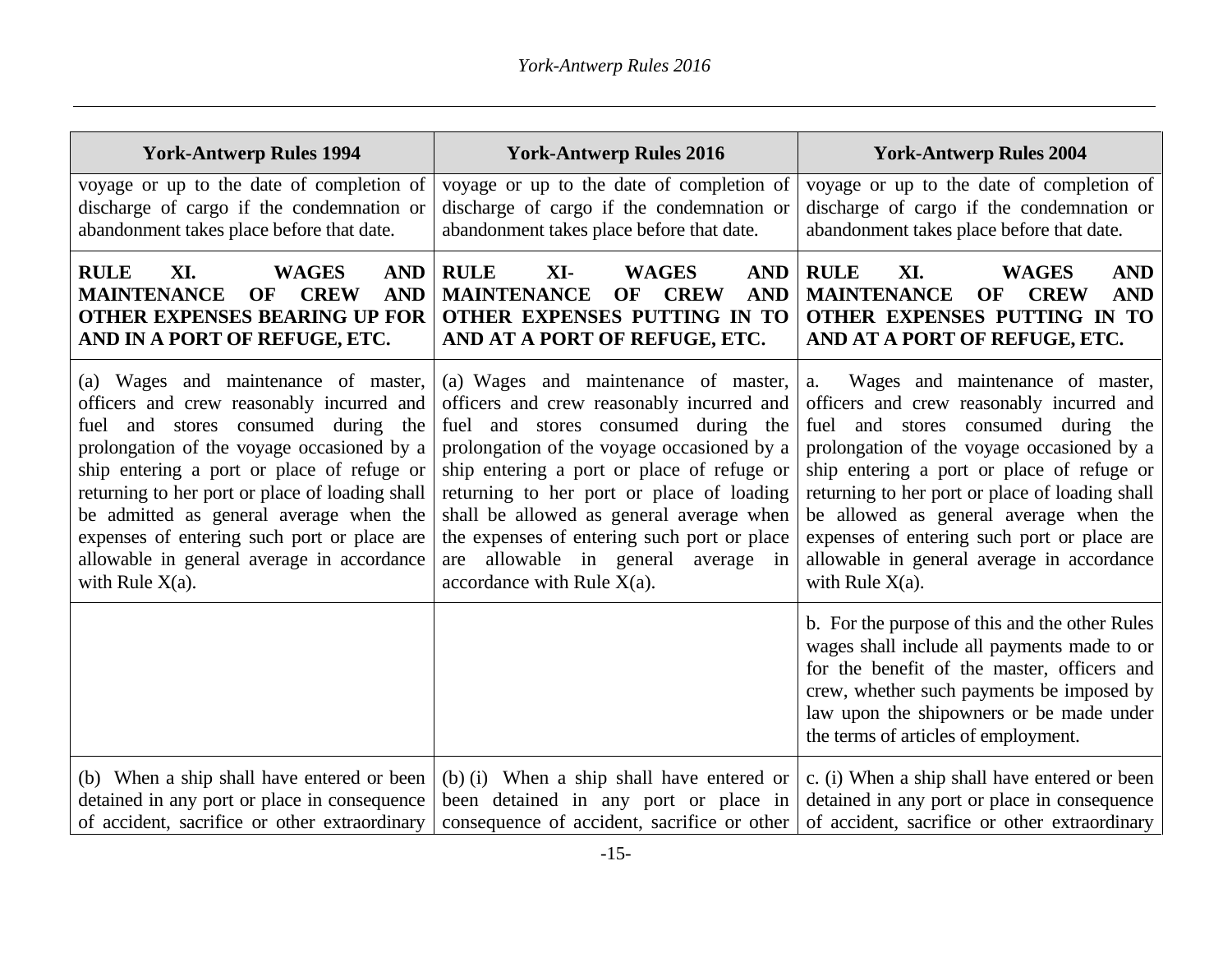| <b>York-Antwerp Rules 1994</b>                                                                                                                                                                                                                                                                                                                                                                                                                                                                                                   | <b>York-Antwerp Rules 2016</b>                                                                                                                                                                                                                                                                                                                                                                                                                                                                                                                                  | <b>York-Antwerp Rules 2004</b>                                                                                                                                                                                                                                                                                                                                                                                                                                                                                                                                      |
|----------------------------------------------------------------------------------------------------------------------------------------------------------------------------------------------------------------------------------------------------------------------------------------------------------------------------------------------------------------------------------------------------------------------------------------------------------------------------------------------------------------------------------|-----------------------------------------------------------------------------------------------------------------------------------------------------------------------------------------------------------------------------------------------------------------------------------------------------------------------------------------------------------------------------------------------------------------------------------------------------------------------------------------------------------------------------------------------------------------|---------------------------------------------------------------------------------------------------------------------------------------------------------------------------------------------------------------------------------------------------------------------------------------------------------------------------------------------------------------------------------------------------------------------------------------------------------------------------------------------------------------------------------------------------------------------|
| circumstances which render that necessary<br>for the common safety, or to enable damage<br>to the ship caused by sacrifice or accident to<br>if<br>the<br>be repaired,<br>repairs<br>were<br>necessary for the safe prosecution of the<br>voyage, the wages and maintenance of the<br>master, officers and crew reasonably incurred<br>during the extra period of detention in such<br>port or place until the ship shall or should<br>have been made ready to proceed upon her<br>voyage, shall be admitted in general average. | extra-ordinary circumstances which render<br>that entry or detention necessary for the<br>common safety, or to enable damage to the<br>ship caused by sacrifice or accident to be<br>repaired, if the repairs were necessary for<br>the safe prosecution of the voyage, the<br>wages and maintenance of the master,<br>officers and crew reasonably incurred<br>during the extra period of detention in such<br>port or place until the ship shall or should<br>have been made ready to proceed upon her<br>voyage, shall be <i>allowed</i> in general average. | circumstances which render that necessary<br>for the common safety, or to enable damage<br>to the ship caused by sacrifice or accident to<br>be repaired, if the repairs were necessary for<br>the safe prosecution of the voyage, fuel and<br>stores consumed during the extra period of<br>detention in such port or place until the ship<br>shall or should have been made ready to<br>proceed upon her voyage, shall be allowed in<br>general average, except such fuel and stores<br>as are consumed in effecting repairs not<br>allowable in general average. |
| Fuel and stores consumed during the extra<br>period of detention shall be admitted as<br>general average, except such fuel and stores<br>as are consumed in effecting repairs not<br>allowable in general average.                                                                                                                                                                                                                                                                                                               | (ii) Fuel and stores consumed during the<br>extra period of detention shall be <i>allowed</i> as<br>general average, except such fuel and stores<br>as are consumed in effecting repairs not<br>allowable in general average.                                                                                                                                                                                                                                                                                                                                   |                                                                                                                                                                                                                                                                                                                                                                                                                                                                                                                                                                     |
| Port charges incurred during the extra period<br>of detention shall likewise be admitted as<br>general average except such charges as are<br>incurred solely by reason of repairs not<br>allowable in general average.                                                                                                                                                                                                                                                                                                           | (iii) Port charges incurred during the<br>extra period of detention shall likewise be<br>allowed as general average except such<br>charges as are incurred solely by reason of<br>repairs not allowable in general average.                                                                                                                                                                                                                                                                                                                                     | (ii) Port charges incurred during the extra<br>period of detention shall likewise be allowed<br>as general average except such charges as are<br>incurred solely by reason of repairs not<br>allowable in general average.                                                                                                                                                                                                                                                                                                                                          |
| Provided that when damage to the ship is<br>discovered at a port or place of loading or call<br>without any accident or other extraordinary<br>circumstances connected with such damage<br>having taken place during the voyage, then                                                                                                                                                                                                                                                                                            | (iv) Provided that when damage to the<br>ship is discovered at a port or place of<br>loading or call without any accident or other<br>extraordinary circumstance connected with<br>such damage having taken place during the                                                                                                                                                                                                                                                                                                                                    | (iii) Provided that when damage to the ship<br>is discovered at a port or place of loading or<br>accident or<br>call<br>without<br>any<br>other<br>extraordinary circumstance connected with<br>such damage having taken place during the                                                                                                                                                                                                                                                                                                                           |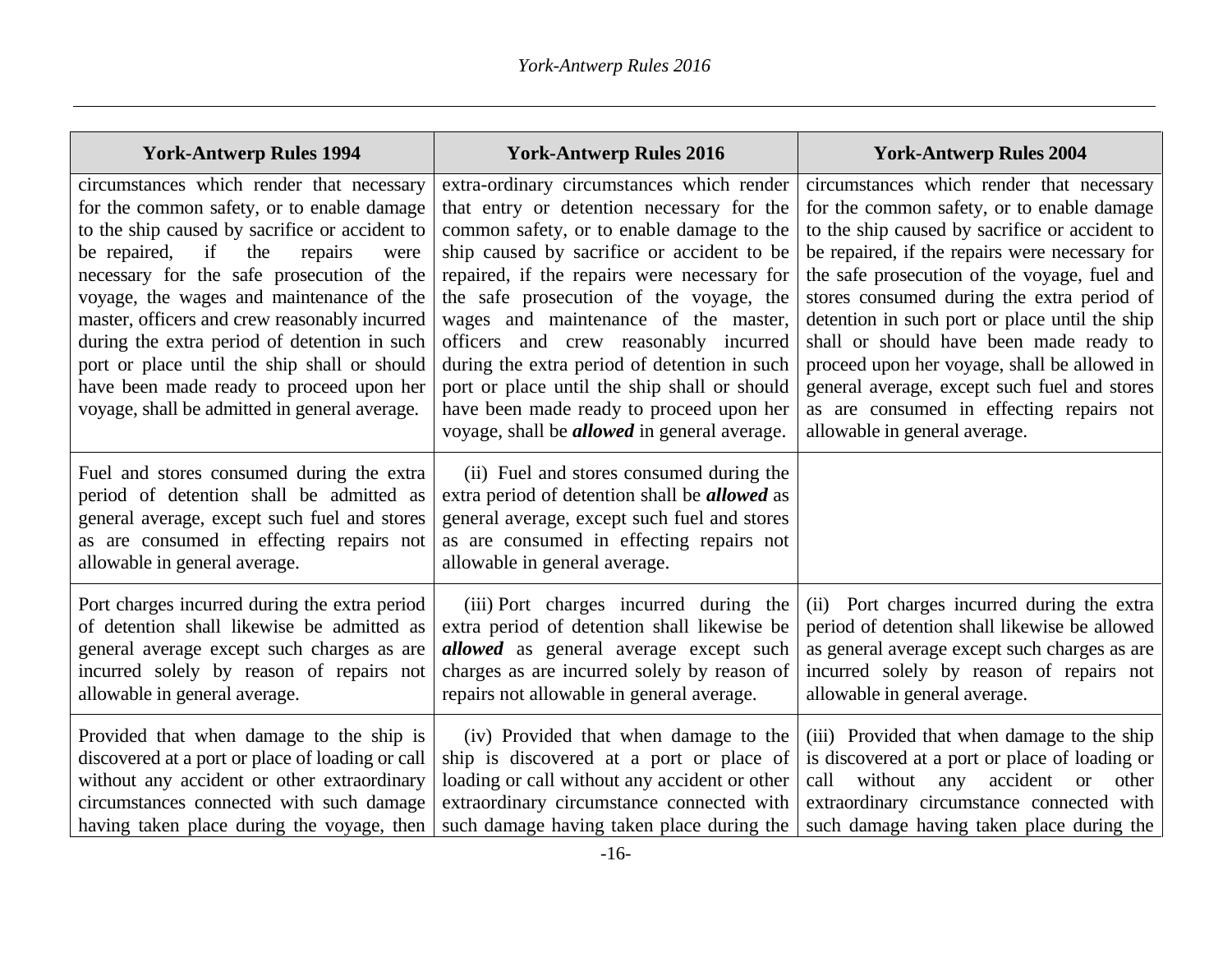| <b>York-Antwerp Rules 1994</b>                                                                                                                                                                                                                                                                                                                                                                                                                            | <b>York-Antwerp Rules 2016</b>                                                                                                                                                                                                                                                                                                                                                                                                                                         | <b>York-Antwerp Rules 2004</b>                                                                                                                                                                                                                                                                                                                                                              |
|-----------------------------------------------------------------------------------------------------------------------------------------------------------------------------------------------------------------------------------------------------------------------------------------------------------------------------------------------------------------------------------------------------------------------------------------------------------|------------------------------------------------------------------------------------------------------------------------------------------------------------------------------------------------------------------------------------------------------------------------------------------------------------------------------------------------------------------------------------------------------------------------------------------------------------------------|---------------------------------------------------------------------------------------------------------------------------------------------------------------------------------------------------------------------------------------------------------------------------------------------------------------------------------------------------------------------------------------------|
| the wages and maintenance of master,<br>officers and crew and fuel and stores<br>consumed and port charges incurred during<br>the extra detention for repairs to damages so<br>discovered shall not be admissible as general<br>average, even if the repairs are necessary for<br>the safe prosecution of the voyage.                                                                                                                                     | voyage, then the wages and maintenance of<br>master, officers and crew and fuel and<br>stores consumed and port charges incurred<br>during the extra detention for repairs to<br>damages so discovered shall not be<br><i>allowable</i> as general average, even if the<br>are necessary<br>for the<br>repairs<br>safe<br>prosecution of the voyage.                                                                                                                   | voyage, then fuel and stores consumed and<br>port charges incurred during the extra<br>detention for repairs to damages so<br>discovered shall not be allowable as general<br>average, even if the repairs are necessary for<br>the safe prosecution of the voyage.                                                                                                                         |
| When the ship is condemned or does not<br>proceed on her original voyage, the wages<br>and maintenance of the master, officers and<br>crew and fuel and stores consumed and port<br>charges shall be admitted as general average<br>only up to the date of the ship's<br>condemnation or of the abandonment of the<br>voyage or up to the date of completion of<br>discharge of cargo if the condemnation or<br>abandonment takes place before that date. | (v) When the ship is condemned or does<br>not proceed on her original voyage, the<br>wages and maintenance of the master,<br>officers and crew and fuel and stores<br>consumed and port charges shall be <i>allowed</i><br>as general average only up to the date of the<br>ship's condemnation or of the abandonment<br>of the voyage or up to the date of<br>completion of discharge of cargo if the<br>condemnation or abandonment takes place<br>before that date. | (iv) When the ship is condemned or does not<br>proceed on her original voyage, fuel and<br>stores consumed and port charges shall be<br>allowed as general average only up to the<br>date of the ship's condemnation or of the<br>abandonment of the voyage or up to the date<br>of completion of discharge of cargo if the<br>condemnation or abandonment takes place<br>before that date. |
| (c) For the purpose of this and the other<br>Rules wages shall include all payments made<br>to or for the benefit of the master, officers<br>and crew, whether such payments be<br>imposed by law upon the shipowners or be<br>made under the terms of articles<br>of<br>employment.                                                                                                                                                                      | (c) (i) For the purpose of these Rules<br>wages shall include all payments made to or<br>for the benefit of the master, officers and<br>crew, whether such payments be imposed<br>by law upon the shipowners or be made<br>under the terms of articles of employment.                                                                                                                                                                                                  |                                                                                                                                                                                                                                                                                                                                                                                             |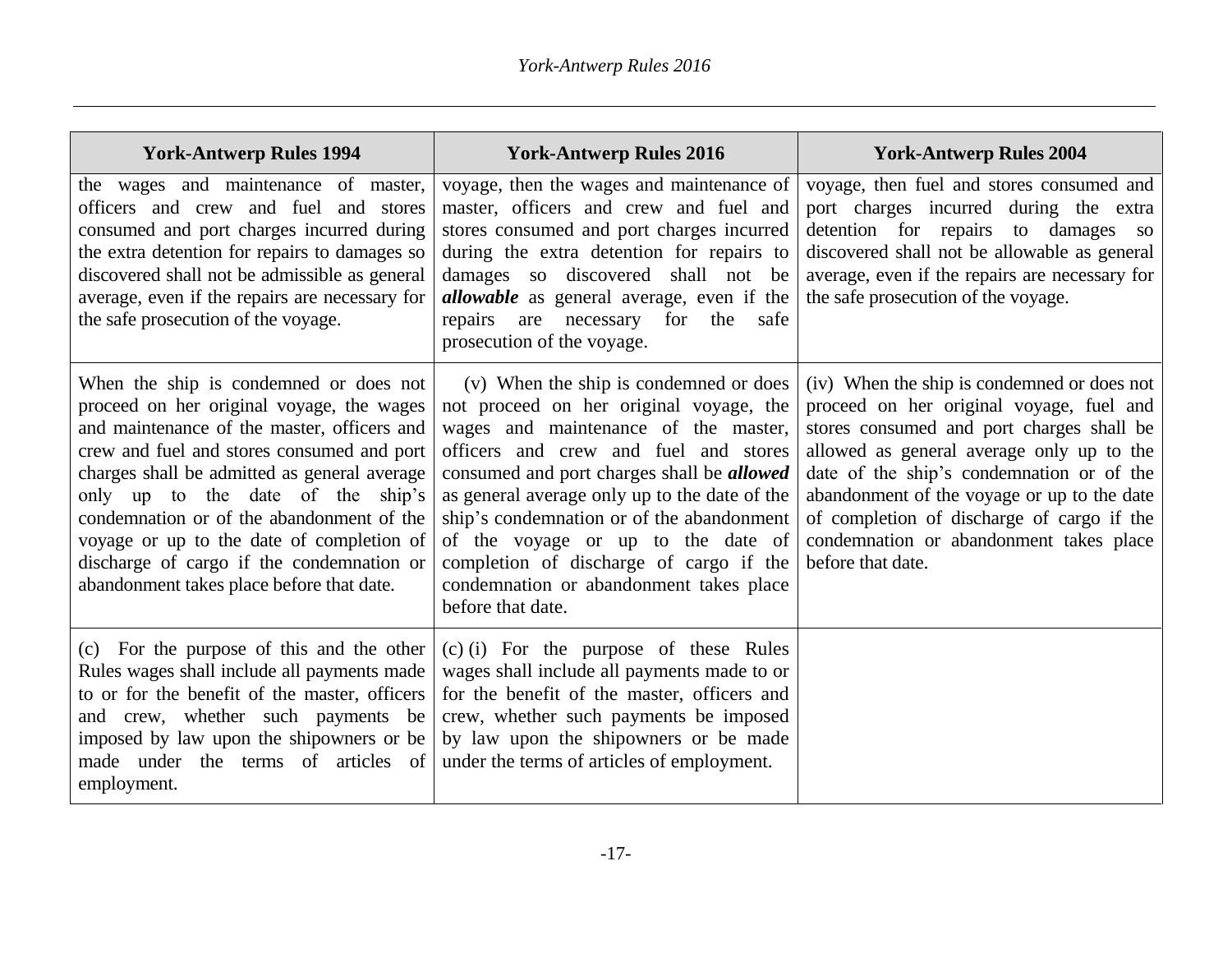| <b>York-Antwerp Rules 1994</b>                                                                                                                                                                                                                                                   | <b>York-Antwerp Rules 2016</b>                                                                                                                                                                                                                                                         | <b>York-Antwerp Rules 2004</b>                                                                                                                                                                                                                                                     |
|----------------------------------------------------------------------------------------------------------------------------------------------------------------------------------------------------------------------------------------------------------------------------------|----------------------------------------------------------------------------------------------------------------------------------------------------------------------------------------------------------------------------------------------------------------------------------------|------------------------------------------------------------------------------------------------------------------------------------------------------------------------------------------------------------------------------------------------------------------------------------|
|                                                                                                                                                                                                                                                                                  | (ii) For the purpose of these Rules, "port"<br>charges" shall include all customary or<br>additional<br>expenses incurred<br>for<br>the<br>common safety or to enable a vessel to enter<br>or remain at a port of refuge or call in the<br>circumstances outlined in Rule $XI(b)(i)$ . |                                                                                                                                                                                                                                                                                    |
| (d) The cost of measures undertaken to<br>minimise<br>damage<br>the<br>prevent or<br>to<br>environment shall be allowed in general<br>average when incurred in any or all of the<br>following circumstances:                                                                     | (d) The cost of measures undertaken to<br>prevent or minimise<br>damage<br>to<br>the<br>environment shall be allowed in general<br>average when incurred in any or all of the<br>following circumstances:                                                                              | The cost of measures undertaken to<br>d.<br>minimise<br>damage<br>prevent or<br>to<br>the<br>environment shall be allowed in general<br>average when incurred in any or all of the<br>following circumstances:                                                                     |
| (i) as part of an operation performed for<br>the common safety which, had it been<br>undertaken by a party outside the common<br>maritime adventure, would have entitled such<br>party to a salvage reward;                                                                      | (i) as part of an operation performed for<br>the common safety which, had it been<br>undertaken by a party outside the common<br>maritime adventure, would have entitled<br>such party to a salvage reward;                                                                            | (i) as part of an operation performed for the<br>safety which,<br>had<br>common<br>it<br>been<br>undertaken by a party outside the common<br>maritime adventure, would have entitled such<br>party to a salvage reward;                                                            |
| (ii) as a condition of entry into or departure<br>from any port or place in the circumstances<br>prescribed in Rule $X(a)$ ;                                                                                                                                                     | (ii) as a condition of entry into or<br>departure from any port or place in the<br>circumstances prescribed in Rule $X(a)$ ;                                                                                                                                                           | (ii) as a condition of entry into or departure<br>from any port or place in the circumstances<br>prescribed in Rule $X(a)$ ;                                                                                                                                                       |
| (iii) as a condition of remaining at any port<br>or place in the circumstances prescribed in<br>Rule $XI(b)$ provided that when there is an<br>actual escape or release of pollutant<br>substances the cost of any<br>additional<br>measures required on that account to prevent | (iii) as a condition of remaining at any<br>place in the<br>circumstances<br>port or<br>prescribed in Rule XI(b), provided that<br>when there is an actual escape or release of<br>pollutant substances, the cost of<br>any<br>additional<br>measures<br>required<br>that<br>on        | (iii) as a condition of remaining at any port<br>or place in the circumstances prescribed in<br>Rule $XI(c)$ , provided that when there is an<br>actual escape or release of pollutant<br>substances the cost of any<br>additional<br>measures required on that account to prevent |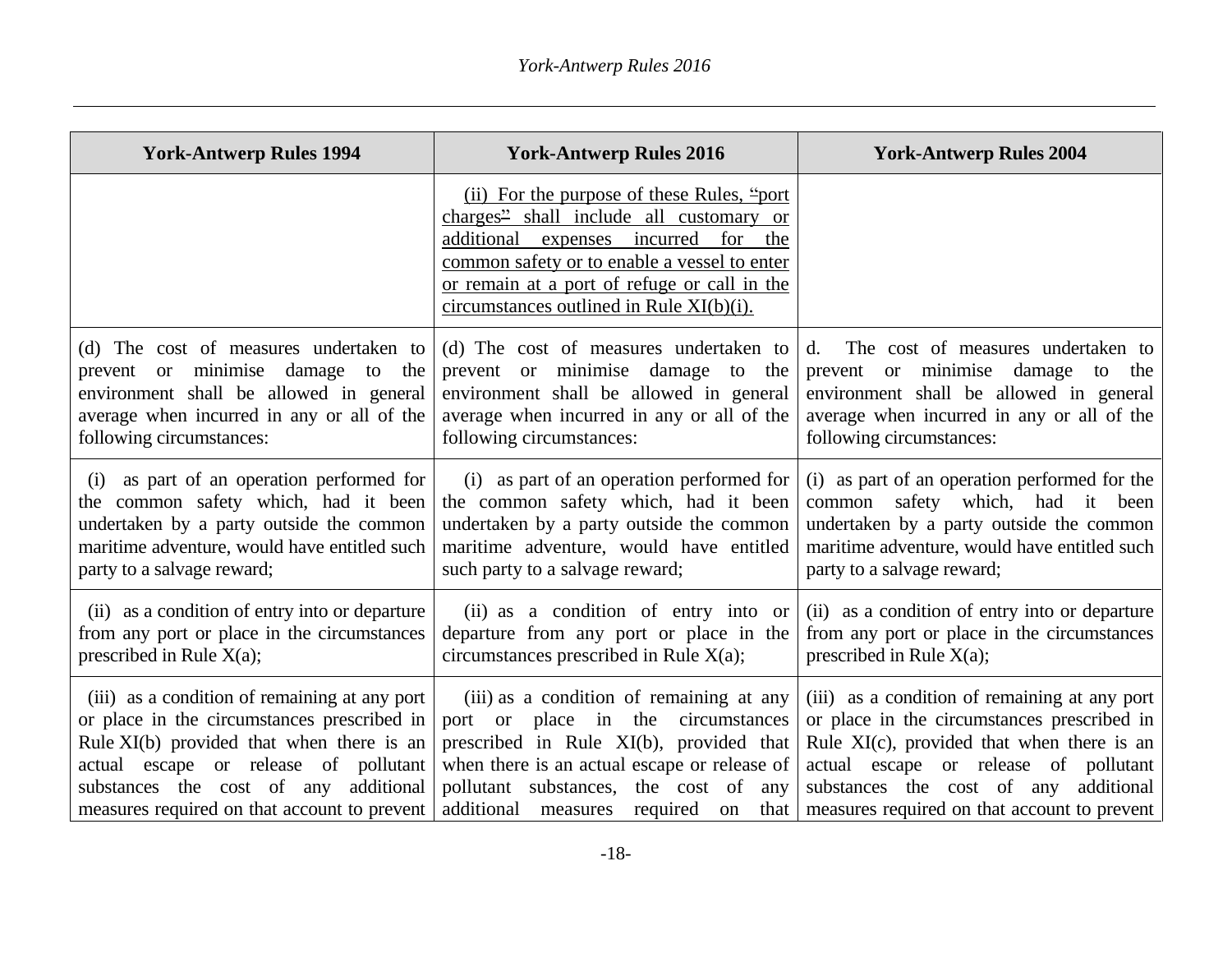| <b>York-Antwerp Rules 1994</b>                                  | <b>York-Antwerp Rules 2016</b>                        | <b>York-Antwerp Rules 2004</b>                                 |
|-----------------------------------------------------------------|-------------------------------------------------------|----------------------------------------------------------------|
| or minimise pollution or environmental                          | account to prevent or minimise pollution or           | or minimise pollution or environmental                         |
| damage shall not be allowed as general                          | environmental damage shall not be allowed             | damage shall not be allowed as general                         |
| average;                                                        | as general average;                                   | average;                                                       |
| necessarily in connection with the                              | (iv) necessarily in connection with the               | necessarily in connection with the                             |
| (iv)                                                            | handling on board, discharging, storing or            | (iv)                                                           |
| discharging, storing or reloading of cargo                      | reloading of cargo, fuel or stores whenever           | discharging, storing or reloading of cargo                     |
| whenever the cost of those operations is                        | the cost of those operations is allowable as          | whenever the cost of those operations is                       |
| admissible as general average.                                  | general average.                                      | allowable as general average.                                  |
| RULE XII. DAMAGE TO CARGO IN                                    | RULE XII. DAMAGE TO CARGO IN                          | RULE XII. DAMAGE TO CARGO IN                                   |
| DISCHARGING, ETC.                                               | DISCHARGING, ETC.                                     | DISCHARGING, ETC.                                              |
| Damage to or loss of cargo, fuel or stores                      | Damage to or loss of cargo, fuel or stores            | Damage to or loss of cargo, fuel or stores                     |
| sustained in consequence of their handling,                     | sustained in consequence of their handling,           | sustained in consequence of their handling,                    |
| discharging, storing, reloading and stowing                     | discharging, storing, reloading and stowing           | discharging, storing, reloading and stowing                    |
| shall be made good as general average, when                     | shall be <i>allowed</i> as general average, when      | shall be allowed as general average, when                      |
| and only when the cost of those measures                        | and only when the cost of those measures              | and only when the cost of those measures                       |
| respectively is admitted as general average.                    | respectively is <i>allowed</i> as general average.    | respectively is allowed as general average.                    |
| RULE XIII.<br><b>DEDUCTIONS FROM</b><br><b>COST OF REPAIRS.</b> | RULE XIII - DEDUCTIONS FROM<br><b>COST OF REPAIRS</b> | RULE XIII.<br><b>DEDUCTIONS FROM</b><br><b>COST OF REPAIRS</b> |
| Repairs to be allowed in general average                        | (a) Repairs to be allowed in general                  | a. Repairs to be allowed in general average                    |
| shall not be subject to deductions in respect                   | average shall not be subject to deductions in         | shall not be subject to deductions in respect                  |
| of "new for old" where old material or parts                    | respect of "new for old" where old material           | of "new for old" where old material or parts                   |
| are replaced by new unless the ship is over                     | or parts are replaced by new unless the ship          | are replaced by new unless the ship is over                    |
| fifteen years old in which case there shall be                  | is over fifteen years old in which case there         | fifteen years old in which case there shall be                 |
| a deduction of one third. The deductions                        | shall be a deduction of one third. The                | a deduction of one third. The deductions                       |
| shall be regulated by the age of the ship from                  | deductions shall be regulated by the age of           | shall be regulated by the age of the ship from                 |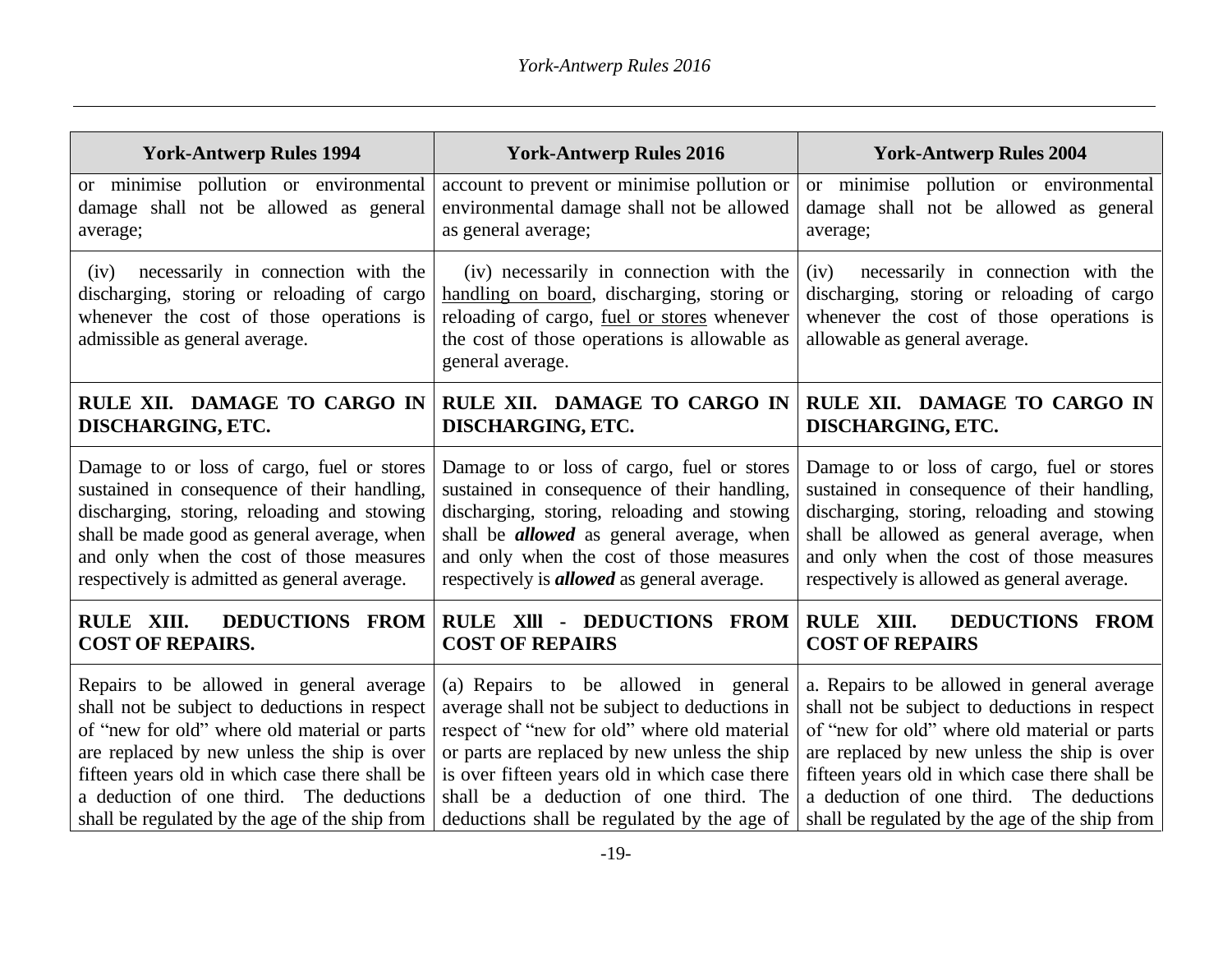| <b>York-Antwerp Rules 1994</b>                                                                                                                                                                                                                                                                                                                                               | <b>York-Antwerp Rules 2016</b>                                                                                                                                                                                                                                                                                                                                                          | <b>York-Antwerp Rules 2004</b>                                                                                                                                                                                                                                                                                                                                                  |
|------------------------------------------------------------------------------------------------------------------------------------------------------------------------------------------------------------------------------------------------------------------------------------------------------------------------------------------------------------------------------|-----------------------------------------------------------------------------------------------------------------------------------------------------------------------------------------------------------------------------------------------------------------------------------------------------------------------------------------------------------------------------------------|---------------------------------------------------------------------------------------------------------------------------------------------------------------------------------------------------------------------------------------------------------------------------------------------------------------------------------------------------------------------------------|
| the 31st December of the year of completion<br>of construction to the date of the general<br>average act, except for insulation, life and<br>boats,<br>similar<br>communications<br>and<br>navigational<br>apparatus<br>and<br>equipment,<br>machinery and boilers for which the<br>deductions shall be regulated by the age of<br>the particular parts to which they apply. | the ship from the 31st December of the year<br>of completion of construction to the date of<br>the general average act, except for<br>life<br>similar<br>insulation,<br>and<br>boats,<br>communications and navigational apparatus<br>and equipment, machinery and boilers for<br>which the deductions shall be regulated by<br>the age of the particular parts to which they<br>apply. | the 31st December of the year of completion<br>of construction to the date of the general<br>average act, except for insulation, life and<br>boats,<br>similar<br>communications<br>and<br>navigational<br>apparatus<br>and<br>equipment,<br>machinery and boilers for which<br>the<br>deductions shall be regulated by the age of<br>the particular parts to which they apply. |
| The deductions shall be made only from the<br>cost of the new material or parts when<br>finished and ready to be installed in the ship.                                                                                                                                                                                                                                      | (b) The deductions shall be made only from<br>the cost of the new material or parts when<br>finished and ready to be installed in the<br>ship. No deduction shall be made in respect<br>of provisions, stores, anchors and chain<br>cables. Drydock and slipway dues and costs<br>of shifting the ship shall be allowed in full.                                                        | b. The deductions shall be made only from<br>the cost of the new material or parts when<br>finished and ready to be installed in the ship.<br>No deduction shall be made in respect of<br>provisions, stores, anchors and chain cables.<br>Drydock and slipway dues and costs of<br>shifting the ship shall be allowed in full.                                                 |
| No deduction shall be made in respect of<br>provisions, stores, anchors and chain cables.                                                                                                                                                                                                                                                                                    |                                                                                                                                                                                                                                                                                                                                                                                         |                                                                                                                                                                                                                                                                                                                                                                                 |
| Drydock and slipway dues and costs of<br>shifting the ship shall be allowed in full.                                                                                                                                                                                                                                                                                         |                                                                                                                                                                                                                                                                                                                                                                                         |                                                                                                                                                                                                                                                                                                                                                                                 |
| The costs of cleaning, painting or coating of<br>bottom shall not be allowed in general<br>average unless the bottom has been painted<br>or coated within the twelve months preceding<br>the date of the general average act in which                                                                                                                                        | (c) The costs of cleaning, painting or<br>coating of bottom shall not be allowed in<br>general average unless the bottom has been<br>painted or coated within the twenty four 24<br>months preceding the date of the general<br>average act in which case one half of such                                                                                                              | c. The costs of cleaning, painting or coating<br>of bottom shall not be allowed in general<br>average unless the bottom has been painted<br>or coated within the twelve months preceding<br>the date of the general average act in which                                                                                                                                        |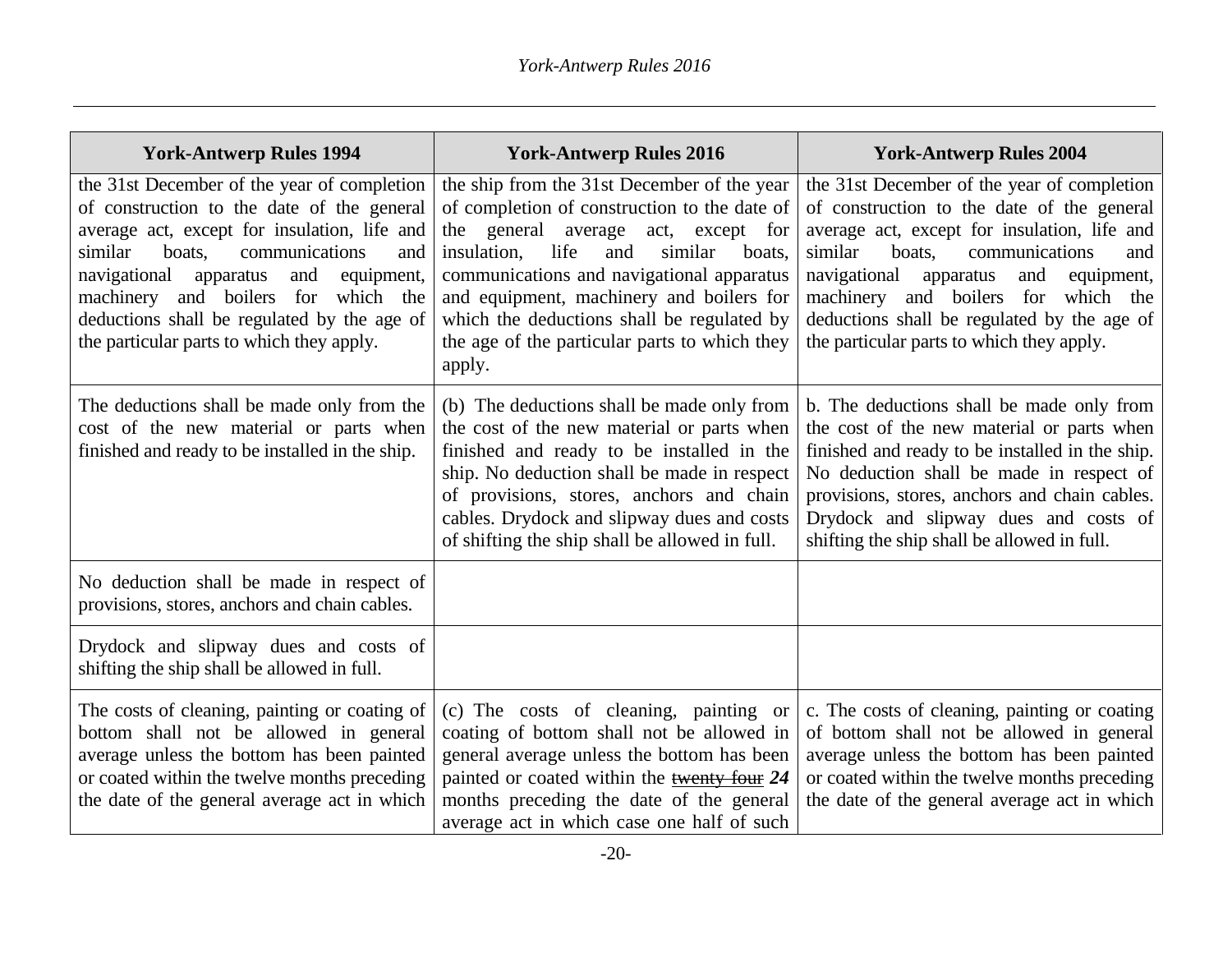| <b>York-Antwerp Rules 1994</b>                                                                                                                                                                                                                                                                                                                                                                              | <b>York-Antwerp Rules 2016</b>                                                                                                                                                                                                                                                                                                                                                                                                                                                                                                                                                                                                                                                                                                                                                                                                                                                                                                                                                         | <b>York-Antwerp Rules 2004</b>                                                                                                                                                                                                                                                                                                                                                                                                                                                                                                                                                                                                                                                                                                                                                                                                                                                                                                                                                |
|-------------------------------------------------------------------------------------------------------------------------------------------------------------------------------------------------------------------------------------------------------------------------------------------------------------------------------------------------------------------------------------------------------------|----------------------------------------------------------------------------------------------------------------------------------------------------------------------------------------------------------------------------------------------------------------------------------------------------------------------------------------------------------------------------------------------------------------------------------------------------------------------------------------------------------------------------------------------------------------------------------------------------------------------------------------------------------------------------------------------------------------------------------------------------------------------------------------------------------------------------------------------------------------------------------------------------------------------------------------------------------------------------------------|-------------------------------------------------------------------------------------------------------------------------------------------------------------------------------------------------------------------------------------------------------------------------------------------------------------------------------------------------------------------------------------------------------------------------------------------------------------------------------------------------------------------------------------------------------------------------------------------------------------------------------------------------------------------------------------------------------------------------------------------------------------------------------------------------------------------------------------------------------------------------------------------------------------------------------------------------------------------------------|
| case one half of such costs shall be allowed.                                                                                                                                                                                                                                                                                                                                                               | costs shall be allowed.                                                                                                                                                                                                                                                                                                                                                                                                                                                                                                                                                                                                                                                                                                                                                                                                                                                                                                                                                                | case one half of such costs shall be allowed.                                                                                                                                                                                                                                                                                                                                                                                                                                                                                                                                                                                                                                                                                                                                                                                                                                                                                                                                 |
| <b>RULE XIV. TEMPORARY REPAIRS</b>                                                                                                                                                                                                                                                                                                                                                                          | <b>RULE XIV - TEMPORARY REPAIRS</b>                                                                                                                                                                                                                                                                                                                                                                                                                                                                                                                                                                                                                                                                                                                                                                                                                                                                                                                                                    | <b>RULE XIV. TEMPORARY REPAIRS</b>                                                                                                                                                                                                                                                                                                                                                                                                                                                                                                                                                                                                                                                                                                                                                                                                                                                                                                                                            |
| Where temporary repairs are effected to a<br>ship at a port of loading, call or refuge, for<br>the common safety, or of damage caused by<br>general average sacrifice, the cost of such<br>repairs shall be admitted as general average.                                                                                                                                                                    | (a) Where temporary repairs are effected to<br>a ship at a port of loading, call or refuge, for<br>the common safety, or of damage caused by<br>general average sacrifice, the cost of such<br>repairs shall be <i>allowed</i> as general average.                                                                                                                                                                                                                                                                                                                                                                                                                                                                                                                                                                                                                                                                                                                                     | a. Where temporary repairs are effected to a<br>ship at a port of loading, call or refuge, for<br>the common safety, or of damage caused by<br>general average sacrifice, the cost of such<br>repairs shall be allowed as general average.                                                                                                                                                                                                                                                                                                                                                                                                                                                                                                                                                                                                                                                                                                                                    |
| Where temporary repairs of accidental<br>damage are effected in order to enable the<br>adventure to be completed, the cost of such<br>repairs shall be admitted as general average<br>without regard to the saving, if any, to other<br>interests, but only up to the saving in expense<br>which would have been incurred and allowed<br>in general average if such repairs had not<br>been effected there. | (b) Where temporary repairs of accidental<br>damage are effected in order to enable the<br>adventure to be completed, the cost of such<br>repairs shall be <i>allowed</i> as general average<br>without regard to the saving, if any, to other<br>interests, but only up to the saving in expense<br>which would have been incurred and allowed<br>in general average if such repairs had not<br>been effected there. [Provided that, for the<br>purposes of this paragraph only, the cost of<br>temporary repairs falling for consideration<br>shall be limited to the extent that the cost of<br>temporary repairs effected at the port of<br>loading, call or refuge, together with either<br>the cost of permanent repairs eventually<br>effected or, if unrepaired at the time of the<br>adjustment, the reasonable depreciation in the<br>value of the vessel at the completion of the<br>voyage, exceeds the cost of permanent<br>repairs had they been effected at the port of | b. Where temporary repairs of accidental<br>damage are effected in order to enable the<br>adventure to be completed, the cost of such<br>repairs shall be allowed as general average<br>without regard to the saving, if any, to other<br>interests, but only up to the saving in expense<br>which would have been incurred and allowed<br>in general average if such repairs had not<br>been effected there. Provided that, for the<br>purposes of this paragraph only, the cost of<br>temporary repairs falling for consideration<br>shall be limited to the extent that the cost of<br>temporary repairs effected at the port of<br>loading, call or refuge, together with either<br>the cost of permanent repairs eventually<br>effected or, if unrepaired at the time of the<br>adjustment, the reasonable depreciation in the<br>value of the vessel at the completion of the<br>voyage, exceeds the cost of permanent<br>repairs had they been effected at the port of |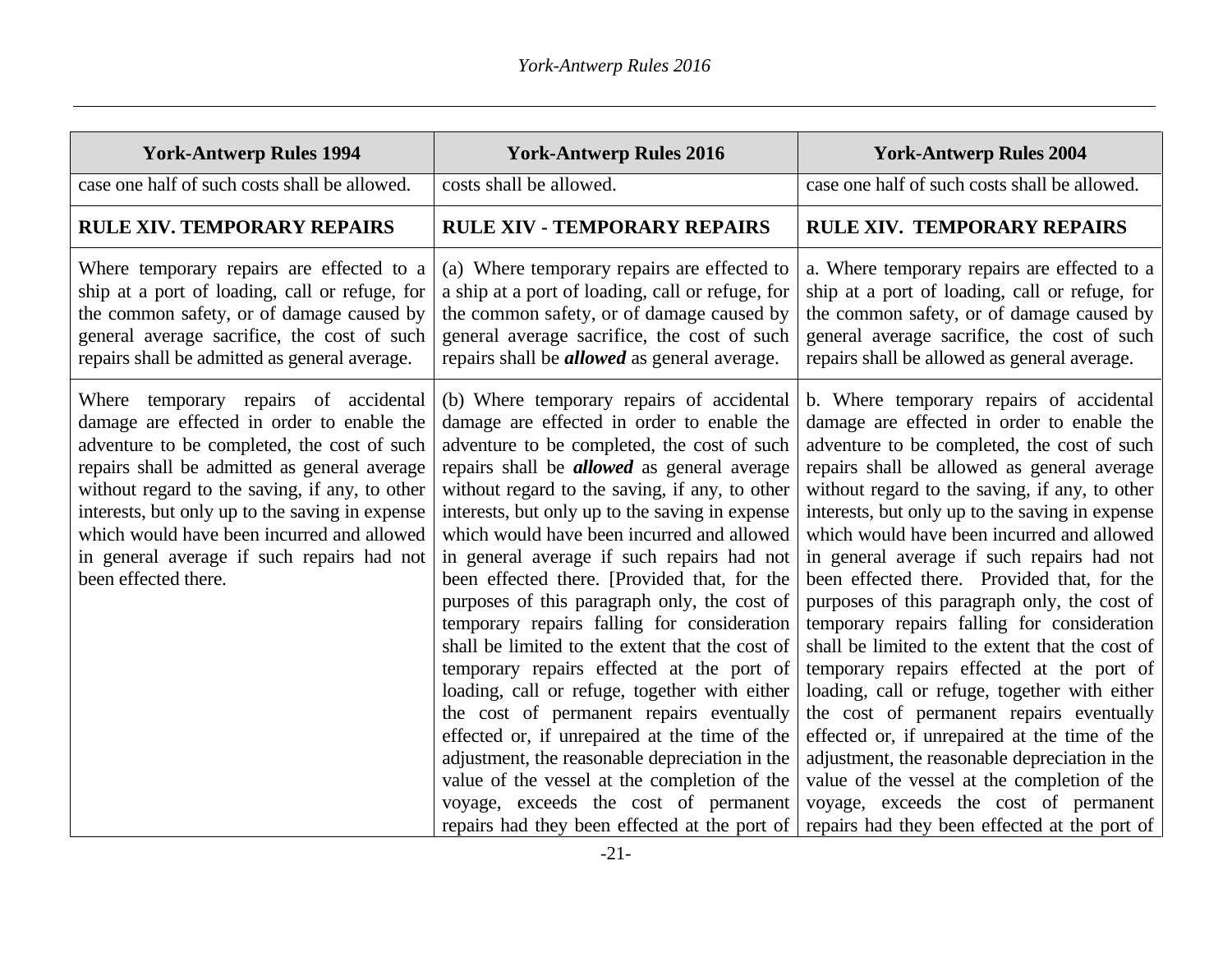| <b>York-Antwerp Rules 1994</b>                                                                              | <b>York-Antwerp Rules 2016</b>                                                                                                              | <b>York-Antwerp Rules 2004</b>                                                                                                 |
|-------------------------------------------------------------------------------------------------------------|---------------------------------------------------------------------------------------------------------------------------------------------|--------------------------------------------------------------------------------------------------------------------------------|
|                                                                                                             | loading, call or refuge.]                                                                                                                   | loading, call or refuge.                                                                                                       |
| No deductions "new for old" shall be made                                                                   | (c) No deductions "new for old" shall be                                                                                                    | c. No deductions "new for old" shall be made                                                                                   |
| from the cost of temporary repairs allowable                                                                | made from the cost of temporary repairs                                                                                                     | from the cost of temporary repairs allowable                                                                                   |
| as general average.                                                                                         | allowable as general average.                                                                                                               | as general average.                                                                                                            |
| <b>RULE XV. LOSS OF FREIGHT</b>                                                                             | <b>RULE XV. LOSS OF FREIGHT</b>                                                                                                             | <b>RULE XV. LOSS OF FREIGHT</b>                                                                                                |
| Loss of freight arising from damage to or loss                                                              | Loss of freight arising from damage to or loss                                                                                              | Loss of freight arising from damage to or loss                                                                                 |
| of cargo shall be made good as general                                                                      | of cargo shall be <i>allowed</i> as general average,                                                                                        | of cargo shall be allowed as general average,                                                                                  |
| average, either when caused by a general                                                                    | either when caused by a general average act,                                                                                                | either when caused by a general average act,                                                                                   |
| average act, or when the damage to or loss of                                                               | or when the damage to or loss of cargo is so                                                                                                | or when the damage to or loss of cargo is so                                                                                   |
| cargo is so made good.                                                                                      | allowed.                                                                                                                                    | allowed.                                                                                                                       |
| Deductions shall be made from the amount of                                                                 | Deductions shall be made from the amount of                                                                                                 | Deduction shall be made from the amount of                                                                                     |
| gross freight lost, of the charges which the                                                                | gross freight lost, of the charges which the                                                                                                | gross freight lost, of the charges which the                                                                                   |
| owner thereof would have incurred to earn                                                                   | owner thereof would have incurred to earn                                                                                                   | owner thereof would have incurred to earn                                                                                      |
| such freight, but has, in consequence of the                                                                | such freight, but has, in consequence of the                                                                                                | such freight, but has, in consequence of the                                                                                   |
| sacrifice, not incurred.                                                                                    | sacrifice, not incurred.                                                                                                                    | sacrifice, not incurred.                                                                                                       |
| RULE XVI. AMOUNT TO BE MADE<br><b>FOR CARGO</b><br><b>LOST</b><br>GOOD<br>OR<br><b>DAMAGED BY SACRIFICE</b> | <b>AMOUNT</b><br><b>TO</b><br><b>BE</b><br><b>RULE</b><br>XVI<br>$\blacksquare$<br>ALLOWED FOR CARGO LOST OR<br><b>DAMAGED BY SACRIFICE</b> | TO<br>BE<br><b>RULE</b><br>XVI.<br><b>AMOUNT</b><br><b>ALLOWED FOR CARGO LOST</b><br><b>OR</b><br><b>DAMAGED BY SACRIFICE.</b> |
| The amount to be made good as general                                                                       | (a) (i) The amount to be allowed as general                                                                                                 | a. The amount to be allowed as general                                                                                         |
| average for damage to or loss of cargo                                                                      | average for damage to or loss of cargo                                                                                                      | average for damage to or loss of cargo                                                                                         |
| sacrificed shall be the loss which has been                                                                 | sacrificed shall be the loss which has been                                                                                                 | sacrificed shall be the loss which has been                                                                                    |
| sustained thereby based on the value at the                                                                 | sustained thereby based on the value at the                                                                                                 | sustained thereby based on the value at the                                                                                    |
| time of discharge, ascertained from the                                                                     | time of discharge, ascertained from the                                                                                                     | time of discharge, ascertained from the                                                                                        |
| commercial invoice rendered to the receiver                                                                 | commercial invoice rendered to the receiver                                                                                                 | commercial invoice rendered to the receiver                                                                                    |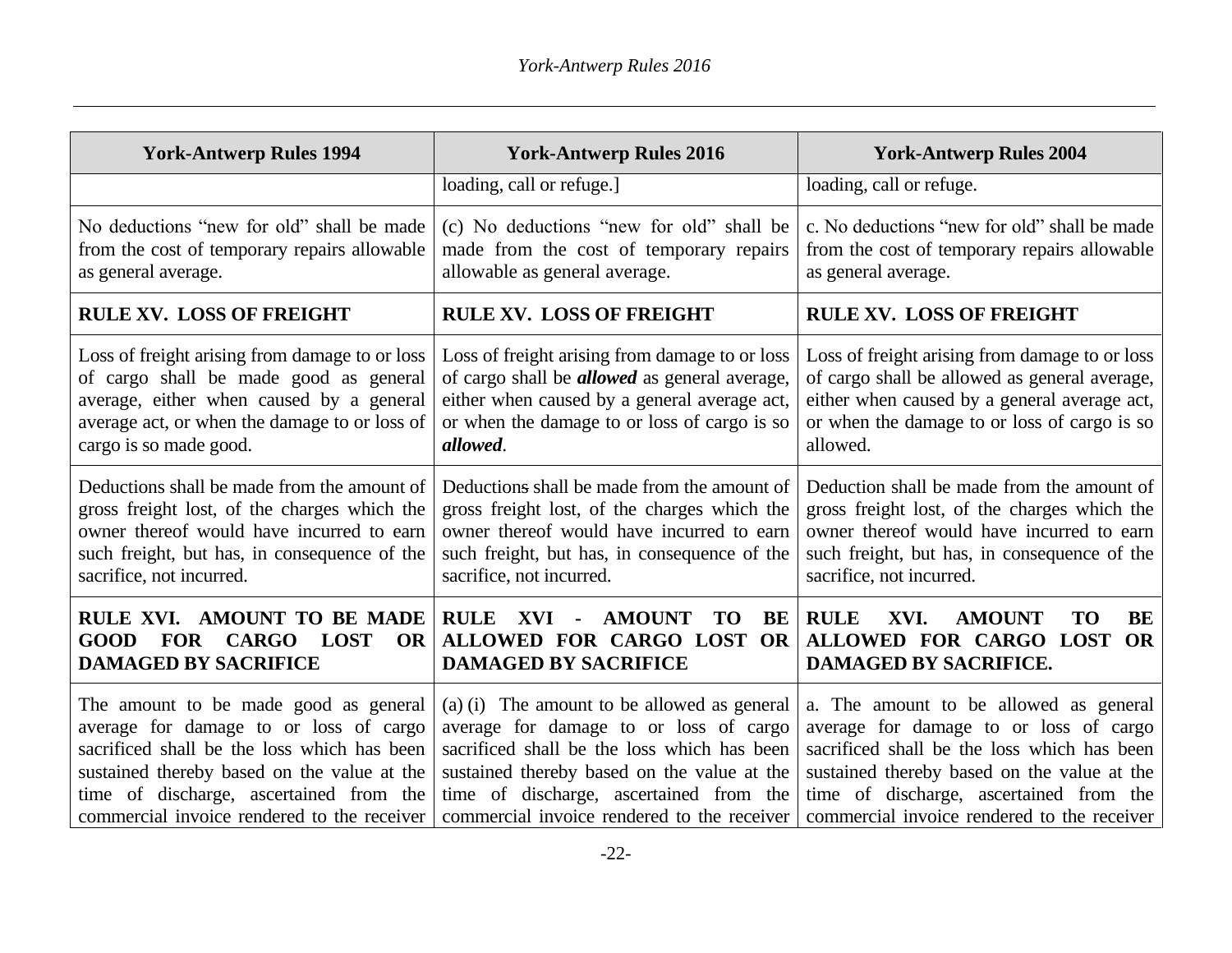| <b>York-Antwerp Rules 1994</b>                                                                                                                                                                                                         | <b>York-Antwerp Rules 2016</b>                                                                                                                                                                                                                                                                                                                                                                                                                            | <b>York-Antwerp Rules 2004</b>                                                                                                                                                                                                         |
|----------------------------------------------------------------------------------------------------------------------------------------------------------------------------------------------------------------------------------------|-----------------------------------------------------------------------------------------------------------------------------------------------------------------------------------------------------------------------------------------------------------------------------------------------------------------------------------------------------------------------------------------------------------------------------------------------------------|----------------------------------------------------------------------------------------------------------------------------------------------------------------------------------------------------------------------------------------|
| or if there is no such invoice from the<br>shipped value. The value at the time of<br>discharge shall include the cost of insurance<br>and freight except insofar as such freight is at<br>the risk of interests other than the cargo. | or if there is no such invoice from the shipped<br>value. Such commercial invoice may be<br>deemed by the average adjuster to reflect the<br>value at the time of discharge irrespective of<br>the place of final inland delivery under the<br>Contract of Carriage.<br>(ii) The value at the time of discharge<br>shall include the cost of insurance and freight<br>except insofar as such freight is at the risk of<br>interests other than the cargo. | or if there is no such invoice from the shipped<br>value. The value at the time of discharge<br>shall include the cost of insurance and freight<br>except insofar as such freight is at the risk of<br>interests other than the cargo. |
| When cargo so damaged is sold and the                                                                                                                                                                                                  | (b) When cargo so damaged is sold and the                                                                                                                                                                                                                                                                                                                                                                                                                 | b. When cargo so damaged is sold and the                                                                                                                                                                                               |
| amount of the damage has not been otherwise                                                                                                                                                                                            | amount of the damage has not been otherwise                                                                                                                                                                                                                                                                                                                                                                                                               | amount of the damage has not been otherwise                                                                                                                                                                                            |
| agreed, the loss to be made good in general                                                                                                                                                                                            | agreed, the loss to be allowed in general                                                                                                                                                                                                                                                                                                                                                                                                                 | agreed, the loss to be allowed in general                                                                                                                                                                                              |
| average shall be the difference between the                                                                                                                                                                                            | average shall be the difference between the                                                                                                                                                                                                                                                                                                                                                                                                               | average shall be the difference between the                                                                                                                                                                                            |
| net proceeds of sale and the net sound value                                                                                                                                                                                           | net proceeds of sale and the net sound value                                                                                                                                                                                                                                                                                                                                                                                                              | net proceeds of sale and the net sound value                                                                                                                                                                                           |
| as computed in the first paragraph of this                                                                                                                                                                                             | as computed in the first paragraph of this                                                                                                                                                                                                                                                                                                                                                                                                                | as computed in the first paragraph of this                                                                                                                                                                                             |
| Rule.                                                                                                                                                                                                                                  | Rule.                                                                                                                                                                                                                                                                                                                                                                                                                                                     | Rule.                                                                                                                                                                                                                                  |
| XVII.                                                                                                                                                                                                                                  | <b>RULE</b>                                                                                                                                                                                                                                                                                                                                                                                                                                               | XVII.                                                                                                                                                                                                                                  |
| <b>CONTRIBUTORY</b>                                                                                                                                                                                                                    | <b>XVII</b>                                                                                                                                                                                                                                                                                                                                                                                                                                               | <b>CONTRIBUTORY</b>                                                                                                                                                                                                                    |
| <b>RULE</b>                                                                                                                                                                                                                            | <b>CONTRIBUTORY</b>                                                                                                                                                                                                                                                                                                                                                                                                                                       | <b>RULE</b>                                                                                                                                                                                                                            |
| <b>VALUES</b>                                                                                                                                                                                                                          | <b>VALUES</b>                                                                                                                                                                                                                                                                                                                                                                                                                                             | <b>VALUES</b>                                                                                                                                                                                                                          |
| The contribution to a general average shall be                                                                                                                                                                                         | (a) (i) The contribution to a general                                                                                                                                                                                                                                                                                                                                                                                                                     | a. (i) The contribution to a general average                                                                                                                                                                                           |
| made upon the actual net values of the                                                                                                                                                                                                 | average shall be made upon the actual net                                                                                                                                                                                                                                                                                                                                                                                                                 | shall be made upon the actual net values of                                                                                                                                                                                            |
| property at the termination of the adventure                                                                                                                                                                                           | values of the property at the termination of                                                                                                                                                                                                                                                                                                                                                                                                              | the property at the termination of the                                                                                                                                                                                                 |
| except that the value of cargo shall be the                                                                                                                                                                                            | the adventure except that the value of cargo                                                                                                                                                                                                                                                                                                                                                                                                              | adventure except that the value of cargo shall                                                                                                                                                                                         |
| value at the time of discharge, ascertained                                                                                                                                                                                            | shall be the value at the time of discharge,                                                                                                                                                                                                                                                                                                                                                                                                              | be the value at the time of discharge,                                                                                                                                                                                                 |
| from the commercial invoice rendered to the                                                                                                                                                                                            | ascertained from the commercial invoice                                                                                                                                                                                                                                                                                                                                                                                                                   | ascertained from the commercial invoice                                                                                                                                                                                                |
| receiver or if there is no such invoice from                                                                                                                                                                                           | rendered to the receiver or if there is no                                                                                                                                                                                                                                                                                                                                                                                                                | rendered to the receiver or if there is no such                                                                                                                                                                                        |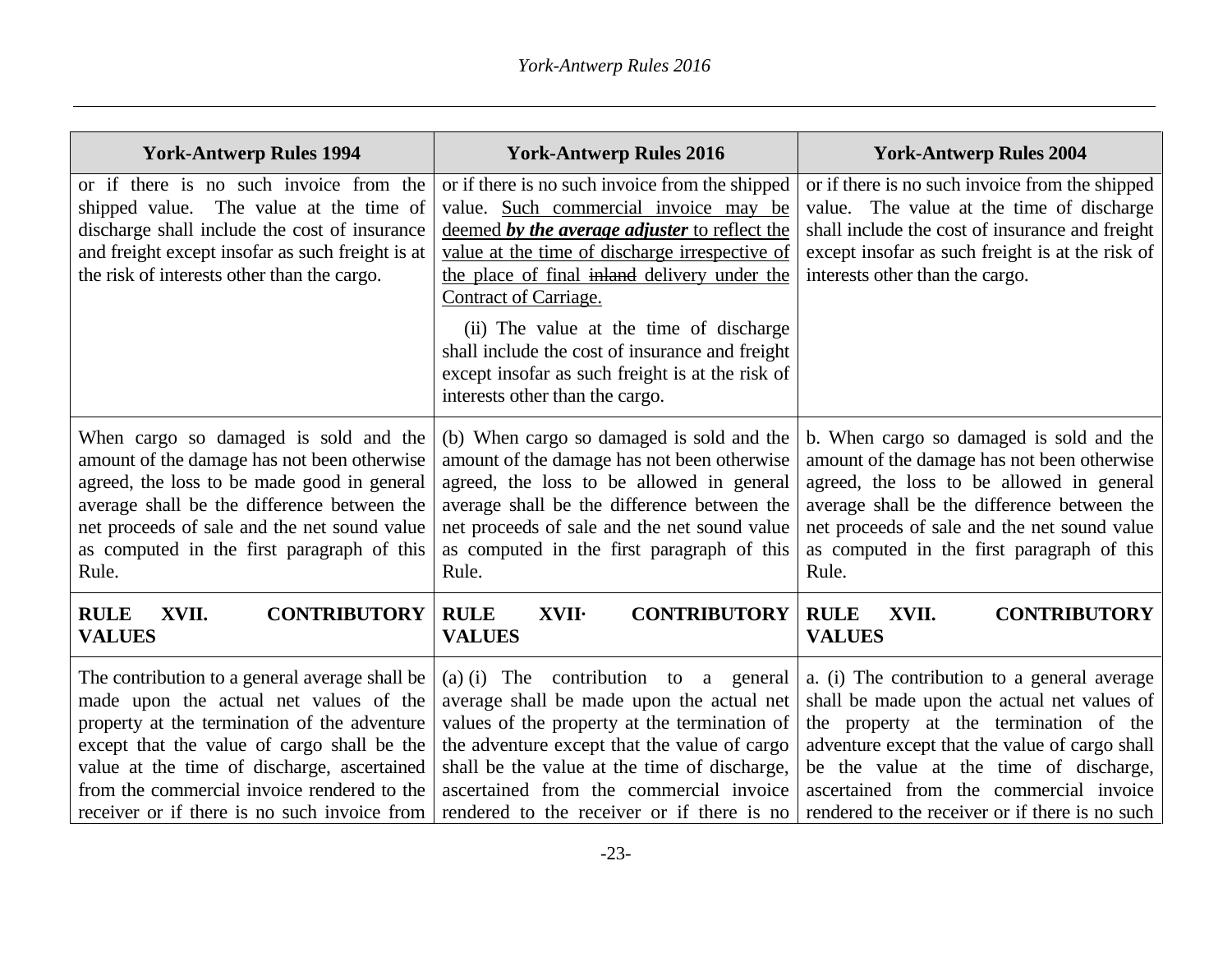| <b>York-Antwerp Rules 1994</b>                                                                                                                                                                                                                                            | <b>York-Antwerp Rules 2016</b>                                                                                                                                                                                                                                                                                                                                                                                                                                                                                 | <b>York-Antwerp Rules 2004</b>                                                                                                                                                                                                                                                     |
|---------------------------------------------------------------------------------------------------------------------------------------------------------------------------------------------------------------------------------------------------------------------------|----------------------------------------------------------------------------------------------------------------------------------------------------------------------------------------------------------------------------------------------------------------------------------------------------------------------------------------------------------------------------------------------------------------------------------------------------------------------------------------------------------------|------------------------------------------------------------------------------------------------------------------------------------------------------------------------------------------------------------------------------------------------------------------------------------|
| the shipped value.                                                                                                                                                                                                                                                        | such invoice from the shipped value. Such<br>commercial invoice may be deemed by the<br><i>average adjuster</i> to reflect the value at the<br>time of discharge irrespective of the place of<br>final inland delivery under the Contract of<br>Carriage.                                                                                                                                                                                                                                                      | invoice from the shipped value.                                                                                                                                                                                                                                                    |
| The value of the cargo shall include the cost<br>of insurance and freight unless and insofar as<br>such freight is at the risk of interests other<br>than cargo, deducting therefrom any loss or<br>damage suffered by the cargo prior to or at<br>the time of discharge. | (ii) The value of the cargo shall include<br>the cost of insurance and freight unless and<br>insofar as such freight is at the risk of<br>interests other than the cargo, deducting<br>therefrom any loss or damage suffered by<br>the cargo prior to or at the time of<br>discharge. Any cargo may be excluded from<br>the general average should the average<br>adjuster consider that the cost of including it<br>in the adjustment would be likely to be<br>disproportionate to its eventual contribution. | (ii) The value of the cargo shall include the<br>cost of insurance and freight unless and<br>insofar as such freight is at the risk of<br>interests other than the cargo, deducting<br>therefrom any loss or damage suffered by the<br>cargo prior to or at the time of discharge. |
| The value of the ship shall be assessed<br>without taking into account the beneficial or<br>detrimental effect of any demise or time<br>charterparty to which the ship may be<br>committed.                                                                               | (iii) The value of the ship shall be<br>assessed without taking into account the<br>beneficial or detrimental effect of any<br>demise or time charterparty to which the<br>ship may be committed.                                                                                                                                                                                                                                                                                                              | (iii) The value of the ship shall be assessed<br>without taking into account the beneficial or<br>detrimental effect of any demise or time<br>charterparty to which the ship may be<br>committed.                                                                                  |
| To these values shall be added the amount<br>made good as general average for property<br>sacrificed, if not already included, deduction<br>being made from the freight and passage<br>money at risk of such charges and crew's                                           | (b) To these values shall be added the<br>amount allowed as general average for<br>property sacrificed, if not already included,<br>deduction being made from the freight and<br>passage money at risk of such charges and                                                                                                                                                                                                                                                                                     | b. To these values shall be added the amount<br>allowed as general average for property<br>sacrificed, if not already included, deduction<br>being made from the freight and passage<br>money at risk of such charges and crew's                                                   |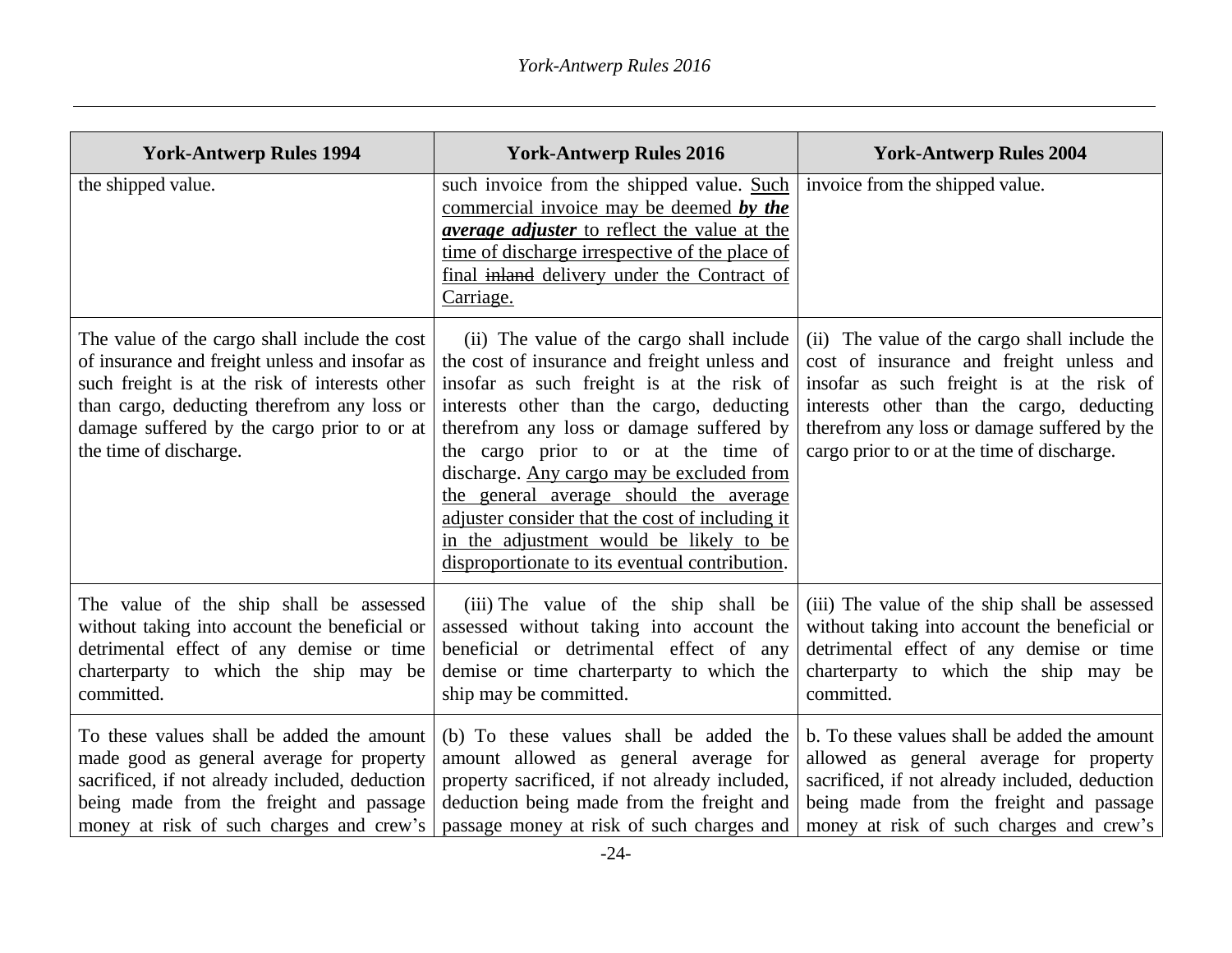| <b>York-Antwerp Rules 1994</b>                                                                                                                                                                                                                                                                                                                                                                                                                                                                                                                                                                                                          | <b>York-Antwerp Rules 2016</b>                                                                                                                                                                                                                                                                                                                                                                                                                                                                                                                                                                                                                                               | <b>York-Antwerp Rules 2004</b>                                                                                                                                                                                                                                                                                                                                                                                                                                                                                                                                                                                                          |
|-----------------------------------------------------------------------------------------------------------------------------------------------------------------------------------------------------------------------------------------------------------------------------------------------------------------------------------------------------------------------------------------------------------------------------------------------------------------------------------------------------------------------------------------------------------------------------------------------------------------------------------------|------------------------------------------------------------------------------------------------------------------------------------------------------------------------------------------------------------------------------------------------------------------------------------------------------------------------------------------------------------------------------------------------------------------------------------------------------------------------------------------------------------------------------------------------------------------------------------------------------------------------------------------------------------------------------|-----------------------------------------------------------------------------------------------------------------------------------------------------------------------------------------------------------------------------------------------------------------------------------------------------------------------------------------------------------------------------------------------------------------------------------------------------------------------------------------------------------------------------------------------------------------------------------------------------------------------------------------|
| wages as would not have been incurred in<br>earning the freight had the ship and cargo<br>been totally lost at the date of the general<br>average act and have not been allowed as<br>general average; deduction being also made<br>from the value of the property of all extra<br>incurred in respect<br>thereof<br>charges<br>subsequently to the general average act,<br>except such charges as are allowed in general<br>average or fall upon the ship by virtue of an<br>award for special compensation under Art. 14<br>of the International Convention on Salvage,<br>1989 or under any other provision similar in<br>substance. | crew's wages as would not have been<br>incurred in earning the freight had the ship<br>and cargo been totally lost at the date of the<br>general average act and have not been<br>allowed as general average; deduction being<br>also made from the value of the property of<br>all extra charges incurred in respect thereof<br>subsequently to the general average act,<br>except such charges as are allowed in<br>general average. Where payment for salvage<br>services has not been allowed as General<br>Average by reason of Rule VI sub-<br>paragraph b, deductions shall be limited to<br>the amount paid to the salvors including<br>interest and salvors' costs. | wages as would not have been incurred in<br>earning the freight had the ship and cargo<br>been totally lost at the date of the general<br>average act and have not been allowed as<br>general average; deduction being also made<br>from the value of the property of all extra<br>incurred in respect<br>charges<br>thereof<br>subsequently to the general average act,<br>except such charges as are allowed in general<br>average or fall upon the ship by virtue of an<br>award for special compensation under Art. 14<br>of the International Convention on Salvage,<br>1989 or under any other provision similar in<br>substance. |
| In the circumstances envisaged in the third<br>paragraph of Rule G, the cargo and other<br>property shall contribute on the basis of its<br>value upon delivery at original destination<br>unless sold or otherwise disposed of short of<br>that destination, and the ship shall contribute<br>upon its actual net value at the time of<br>completion of discharge of cargo.                                                                                                                                                                                                                                                            | (c) In the circumstances envisaged in the<br>third paragraph of Rule G, the cargo and<br>other property shall contribute on the basis<br>of its value upon delivery at original<br>destination unless sold or I otherwise<br>disposed of short of that destination, and the<br>ship shall contribute upon its actual net<br>value at the time of completion of discharge<br>of cargo.                                                                                                                                                                                                                                                                                        | c. In the circumstances envisaged in the third<br>paragraph of Rule G, the cargo and other<br>property shall contribute on the basis of its<br>value upon delivery at original destination<br>unless sold or otherwise disposed of short of<br>that destination, and the ship shall contribute<br>upon its actual net value at the time of<br>completion of discharge of cargo.                                                                                                                                                                                                                                                         |
| Where cargo is sold short of destination,<br>however, it shall contribute upon the actual<br>net proceeds of sale, with the addition of any                                                                                                                                                                                                                                                                                                                                                                                                                                                                                             | (d) Where cargo is sold short of destination,<br>however, it shall contribute upon the actual<br>net proceeds of sale, with the addition of                                                                                                                                                                                                                                                                                                                                                                                                                                                                                                                                  | d. Where cargo is sold short of destination,<br>however, it shall contribute upon the actual<br>net proceeds of sale, with the addition of any                                                                                                                                                                                                                                                                                                                                                                                                                                                                                          |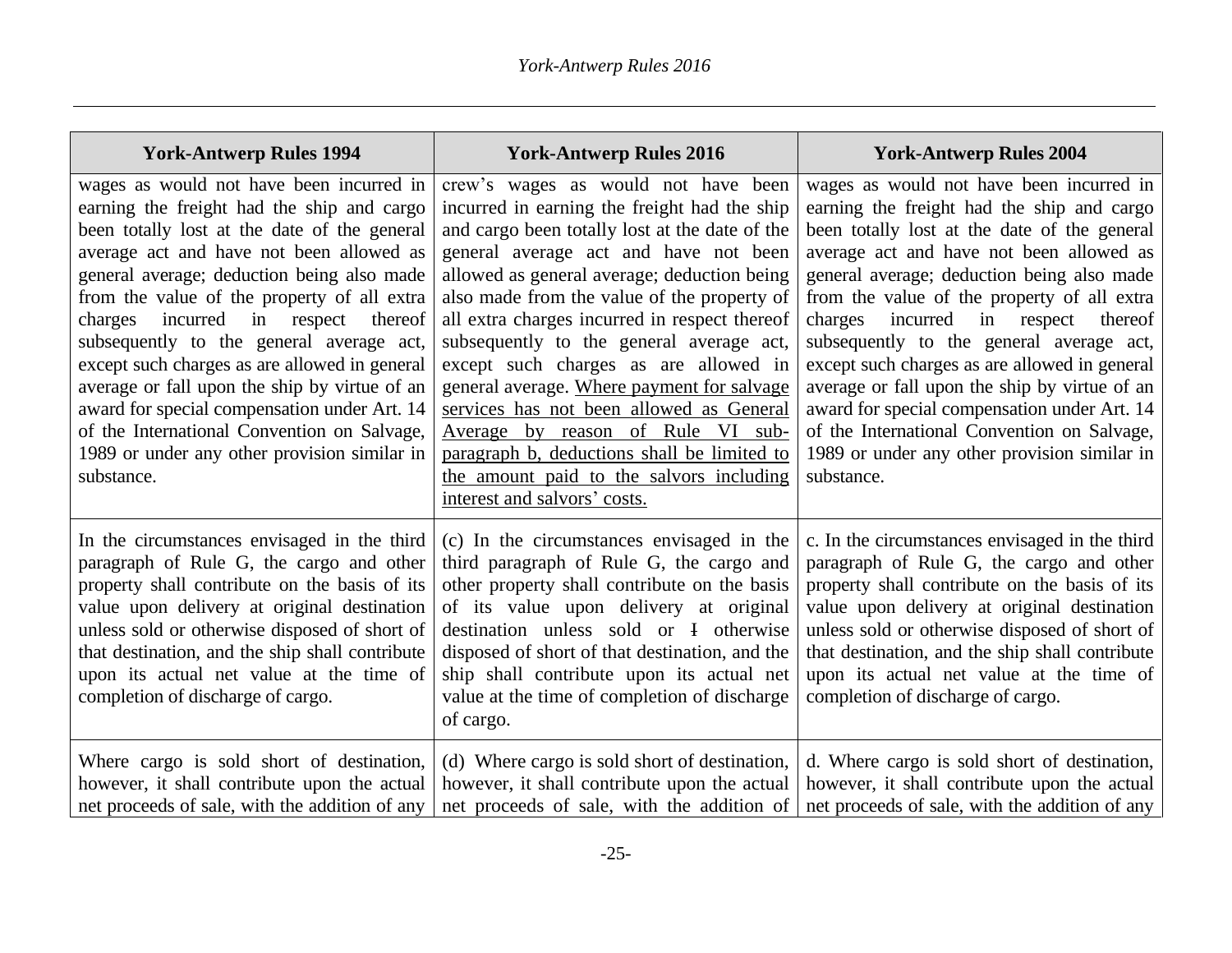| <b>York-Antwerp Rules 1994</b>                                                                                                                                                                                                                                                                                                                                                   | <b>York-Antwerp Rules 2016</b>                                                                                                                                                                                                                                                                                                                                                   | <b>York-Antwerp Rules 2004</b>                                                                                                                                                                                                                                                                                                                                                   |
|----------------------------------------------------------------------------------------------------------------------------------------------------------------------------------------------------------------------------------------------------------------------------------------------------------------------------------------------------------------------------------|----------------------------------------------------------------------------------------------------------------------------------------------------------------------------------------------------------------------------------------------------------------------------------------------------------------------------------------------------------------------------------|----------------------------------------------------------------------------------------------------------------------------------------------------------------------------------------------------------------------------------------------------------------------------------------------------------------------------------------------------------------------------------|
| amount made good as general average.                                                                                                                                                                                                                                                                                                                                             | any amount allowed as general average.                                                                                                                                                                                                                                                                                                                                           | amount allowed as general average.                                                                                                                                                                                                                                                                                                                                               |
| Mails, passengers' luggage, personal effects<br>and accompanied private motor vehicles shall<br>not contribute in general average.                                                                                                                                                                                                                                               | (e) Mails,<br>passengers'<br>luggage<br>and<br>effects<br>accompanied<br>personal<br>and  <br>accompanied private motor vehicles shall<br>not contribute to general average.                                                                                                                                                                                                     | e. Mails, passengers' luggage,<br>personal<br>effects and accompanied private motor<br>vehicles shall not contribute to general<br>average.                                                                                                                                                                                                                                      |
| <b>RULE XVIII. DAMAGE TO SHIP</b>                                                                                                                                                                                                                                                                                                                                                | <b>RULE XVIII. DAMAGE TO SHIP</b>                                                                                                                                                                                                                                                                                                                                                | <b>RULE XVIII. DAMAGE TO SHIP</b>                                                                                                                                                                                                                                                                                                                                                |
| The amount to be allowed as general average<br>for damage or loss to the ship, her machinery<br>and/or gear caused by a general average act<br>shall be as follows:                                                                                                                                                                                                              | The amount to be allowed as general average<br>for damage or loss to the ship, her machinery<br>and/or gear caused by a general average act<br>shall be as follows:                                                                                                                                                                                                              | The amount to be allowed as general average<br>for damage or loss to the ship, her machinery<br>and/or gear caused by a general average act<br>shall be as follows:                                                                                                                                                                                                              |
| (a) When repaired or replaced,                                                                                                                                                                                                                                                                                                                                                   | (a) When repaired or replaced,                                                                                                                                                                                                                                                                                                                                                   | a. When repaired or replaced,                                                                                                                                                                                                                                                                                                                                                    |
| The actual reasonable cost of repairing or<br>replacing such damage or loss, subject to<br>deductions in accordance with Rule XIII;                                                                                                                                                                                                                                              | The actual reasonable cost of repairing or<br>replacing such damage or loss, subject to<br>deductions in accordance with Rule XIII;                                                                                                                                                                                                                                              | The actual reasonable cost of repairing or<br>replacing such damage or loss, subject to<br>deductions in accordance with Rule XIII;                                                                                                                                                                                                                                              |
| (b) When not repaired or replaced,                                                                                                                                                                                                                                                                                                                                               | (b) When not repaired or replaced,                                                                                                                                                                                                                                                                                                                                               | b. When not repaired or replaced,                                                                                                                                                                                                                                                                                                                                                |
| The reasonable depreciation arising from<br>such damage or loss, but not exceeding the<br>estimated cost of repairs. But where the ship<br>is an actual total loss or when the cost of<br>repairs of the damage would exceed the value<br>of the ship when repaired, the amount to be<br>allowed as general average shall be the<br>difference between the estimated sound value | The reasonable depreciation arising from<br>such damage or loss, but not exceeding the<br>estimated cost of repairs. But where the ship<br>is an actual total loss or when the cost of<br>repairs of the damage would exceed the value<br>of the ship when repaired, the amount to be<br>allowed as general average shall be the<br>difference between the estimated sound value | The reasonable depreciation arising from<br>such damage or loss, but not exceeding the<br>estimated cost of repairs. But where the ship<br>is an actual total loss or when the cost of<br>repairs of the damage would exceed the value<br>of the ship when repaired, the amount to be<br>allowed as general average shall be the<br>difference between the estimated sound value |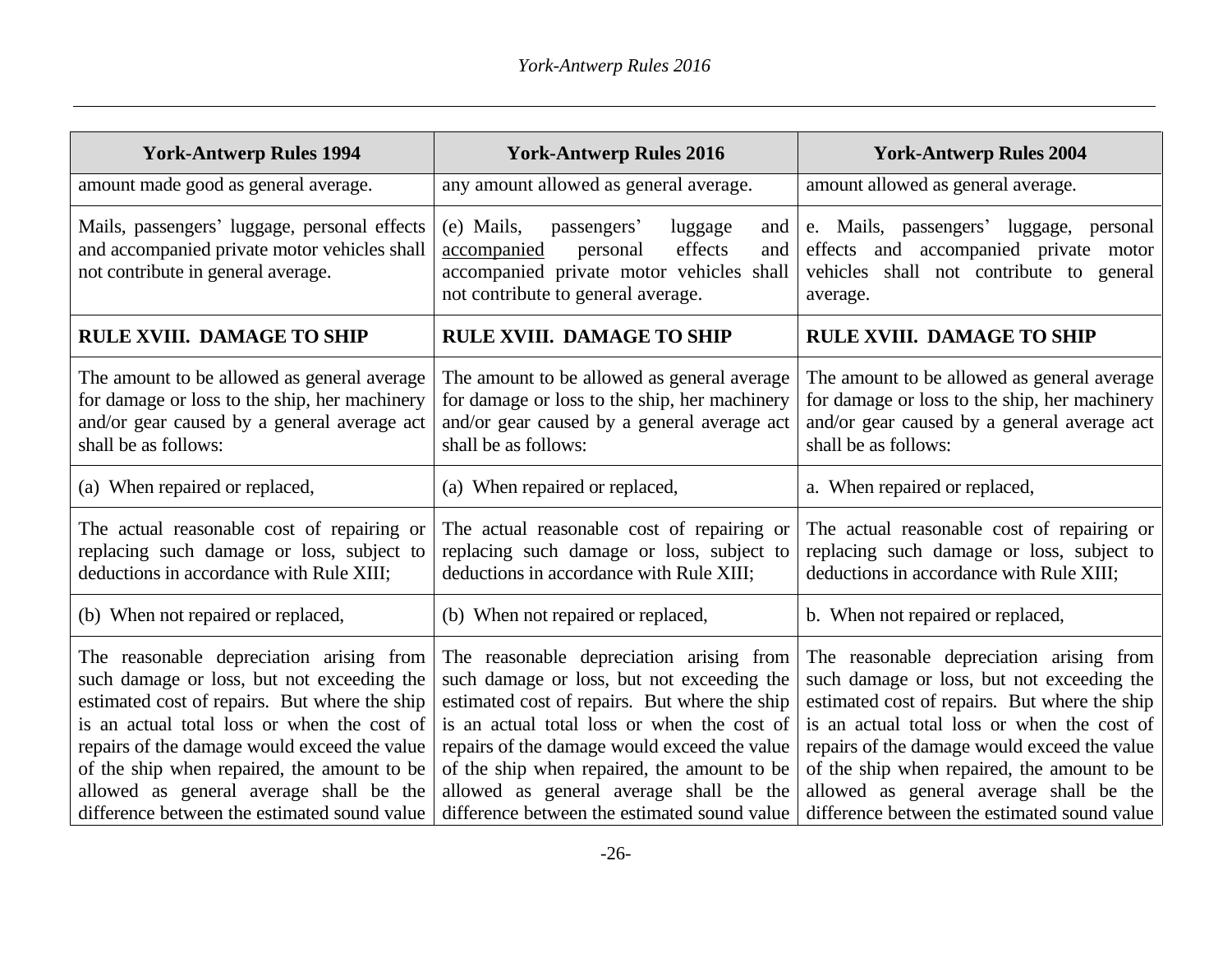| <b>York-Antwerp Rules 1994</b>                                                                                                                                                                                                                                      | <b>York-Antwerp Rules 2016</b>                                                                                                                                                                                                                                                                                     | <b>York-Antwerp Rules 2004</b>                                                                                                                                                                                                                                         |
|---------------------------------------------------------------------------------------------------------------------------------------------------------------------------------------------------------------------------------------------------------------------|--------------------------------------------------------------------------------------------------------------------------------------------------------------------------------------------------------------------------------------------------------------------------------------------------------------------|------------------------------------------------------------------------------------------------------------------------------------------------------------------------------------------------------------------------------------------------------------------------|
| of the ship after deducting therefrom the<br>estimated cost of repairing damage which is<br>not general average and the value of the ship<br>in her damaged state which may be measured<br>by the net proceeds of sale, if any.                                     | of the ship after deducting therefrom the<br>estimated cost of repairing damage which is<br>not general average and the value of the ship<br>in her damaged state which may be measured<br>by the net proceeds of sale, if any.                                                                                    | of the ship after deducting therefrom the<br>estimated cost of repairing damage which is<br>not general average and the value of the ship<br>in her damaged state which may be measured<br>by the net proceeds of sale, if any.                                        |
| XIX.<br><b>UNDECLARED</b><br><b>RULE</b><br>OR  <br><b>WRONGFULLY DECLARED CARGO</b>                                                                                                                                                                                | XIX.<br><b>RULE</b><br><b>UNDECLARED</b><br><b>OR</b><br><b>WRONGFULLY DECLARED CARGO</b>                                                                                                                                                                                                                          | <b>UNDECLARED</b><br><b>RULE</b><br>XIX.<br><b>OR</b><br><b>WRONGFULLY DECLARED CARGO</b>                                                                                                                                                                              |
| Damage or loss caused to goods loaded<br>without the knowledge of the shipowner or<br>his agent or to goods wilfully misdescribed at<br>time of shipment shall not be allowed as<br>general average, but such goods shall remain<br>liable to contribute, if saved. | (a) Damage or loss caused to goods loaded<br>without the knowledge of the shipowner or<br>his agent or to goods wilfully misdescribed at<br>the time of shipment shall not be allowed as<br>general average, but such goods shall remain<br>liable to contribute, if saved.                                        | a. Damage or loss caused to goods loaded<br>without the knowledge of the Shipowner or<br>his agent or to goods wilfully misdescribed at<br>time of shipment shall not be allowed as<br>general average, but such goods shall remain<br>liable to contribute, if saved. |
| Damage or loss caused to goods which have<br>been wrongfully declared on shipment at a<br>value which is lower than their real value<br>shall be contributed for at the declared value,<br>but such goods shall contribute upon their<br>actual value.              | (b) Damage or loss caused to goods which<br>have been wrongfully declared on at the time<br>of shipment at a value which is lower than<br>their real value shall be contributed for at the<br><i>allowed in proportion to their declared value,</i><br>but such goods shall contribute upon their<br>actual value. | b. Damage or loss caused to goods which<br>have been wrongfully declared on shipment<br>at a value which is lower than their real value<br>shall be contributed for at the declared value,<br>but such goods shall contribute upon their<br>actual value.              |
| <b>RULE XX. PROVISION OF FUNDS</b>                                                                                                                                                                                                                                  | <b>RULE XX - PROVISION OF FUNDS</b>                                                                                                                                                                                                                                                                                | <b>RULE XX. PROVISION OF FUNDS</b>                                                                                                                                                                                                                                     |
| A commission of 2 per cent. on general<br>average disbursements, other than the wages<br>and maintenance of master, officers and crew<br>and fuel and stores not replaced during the                                                                                |                                                                                                                                                                                                                                                                                                                    |                                                                                                                                                                                                                                                                        |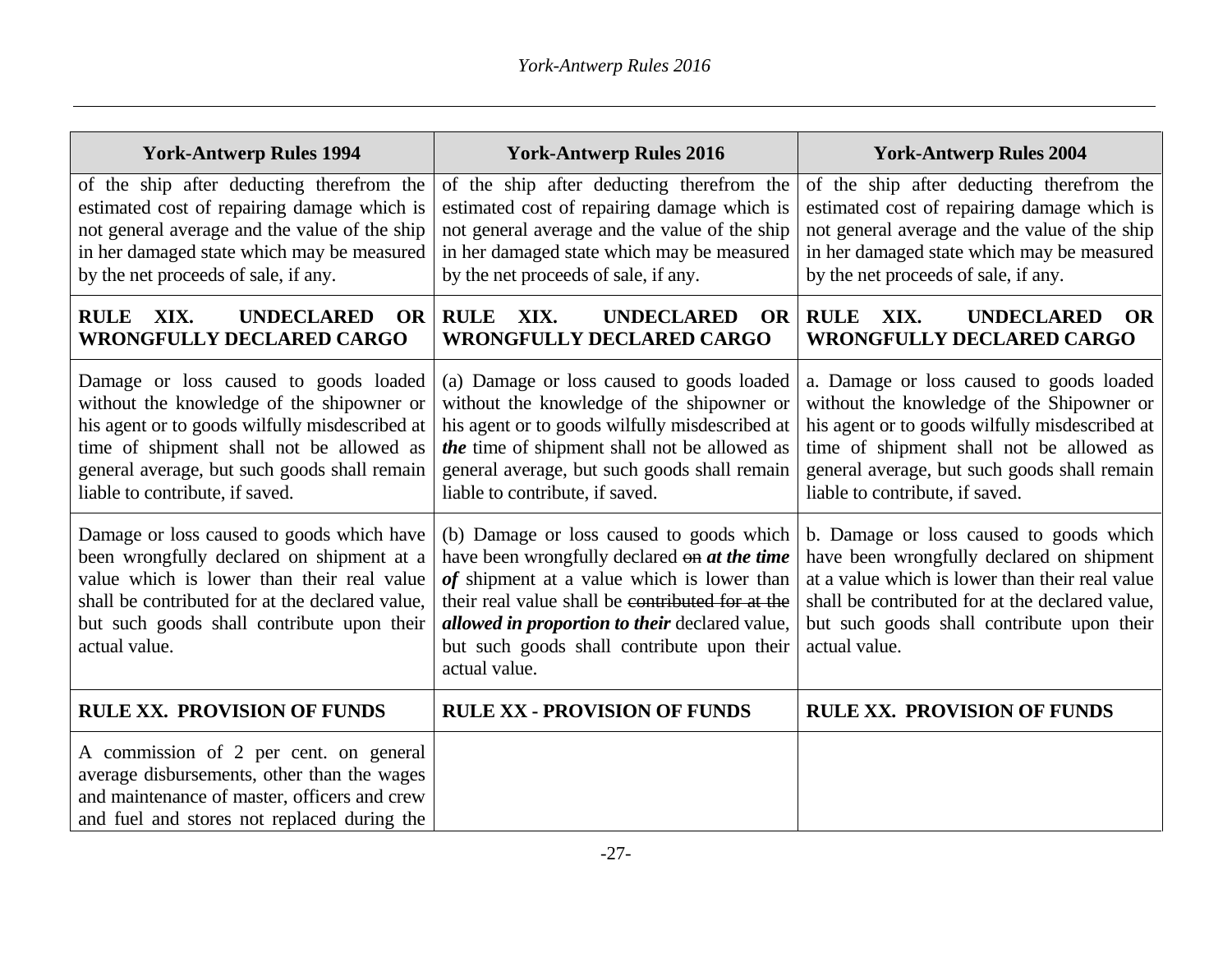| <b>York-Antwerp Rules 1994</b>                                                                                                                                                                                                                                                                                                                              | <b>York-Antwerp Rules 2016</b>                                                                                                                                                                                                                                                                                                | <b>York-Antwerp Rules 2004</b>                                                                                                                                                                                                                                                                                              |
|-------------------------------------------------------------------------------------------------------------------------------------------------------------------------------------------------------------------------------------------------------------------------------------------------------------------------------------------------------------|-------------------------------------------------------------------------------------------------------------------------------------------------------------------------------------------------------------------------------------------------------------------------------------------------------------------------------|-----------------------------------------------------------------------------------------------------------------------------------------------------------------------------------------------------------------------------------------------------------------------------------------------------------------------------|
| voyage, shall be allowed in general average.                                                                                                                                                                                                                                                                                                                |                                                                                                                                                                                                                                                                                                                               |                                                                                                                                                                                                                                                                                                                             |
| The capital loss sustained by the owners of<br>goods sold for the purpose of raising funds to<br>defray general average disbursements shall<br>be allowed in general average.                                                                                                                                                                               | (a) The capital loss sustained by the owners<br>of goods sold for the purpose of raising funds<br>to defray general average disbursements shall<br>be allowed in general average.                                                                                                                                             | (a) The capital loss sustained by the owners<br>of goods sold for the purpose of raising funds<br>to defray general average disbursements shall<br>be allowed in general average.                                                                                                                                           |
| The cost of insuring general average<br>disbursements shall also be admitted in<br>general average.                                                                                                                                                                                                                                                         | (b) The cost of insuring general average<br>disbursements shall also be <i>allowed</i> in<br>general average.                                                                                                                                                                                                                 | $(b)$ The<br>insuring<br>of<br>cost<br>average<br>disbursements shall also be allowed in<br>general average.                                                                                                                                                                                                                |
| <b>INTEREST ON LOSSES</b><br>RULE XXI.<br><b>MADE GOOD IN GENERAL AVERAGE</b>                                                                                                                                                                                                                                                                               | <b>RULE XXI - INTEREST ON LOSSES</b><br><b>ALLOWED IN GENERAL AVERAGE</b>                                                                                                                                                                                                                                                     | RULE XXI. INTEREST ON LOSSES<br><b>ALLOWED IN GENERAL AVERAGE</b>                                                                                                                                                                                                                                                           |
| Interest shall be allowed on expenditure,<br>sacrifices and allowances in general average<br>at the rate of 7 per cent. per annum, until<br>three months after the date of issue of the<br>general average adjustment, due allowance<br>being made for any payment on account by<br>the contributory interests or from the general<br>average deposit fund. | (a) Interest shall be allowed on expenditure,<br>sacrifices and allowances in general average<br>until three months after the date of issue of<br>the, general average<br>adjustment,<br>due<br>allowance being made for any payment on<br>account by the contributory interests or from<br>the general average deposit fund. | a. Interest shall be allowed on expenditure,<br>sacrifices and allowances in general average<br>until three months after the date of issue of<br>average adjustment,<br>the general<br>due<br>allowance being made for any payment on<br>account by the contributory interests or from<br>the general average deposit fund. |
|                                                                                                                                                                                                                                                                                                                                                             | (b) The rate used for calculating interest<br>accruing during each calendar year shall be<br>the 12-month ICE LIBOR for the currency in<br>which the adjustment is prepared<br>as<br>announced on 1 January of that calendar year,<br>increased by 4%. If the adjustment is<br>prepared in a currency for which no ICE        | b. Each year the Assembly of the Comite<br>Maritime International shall decide the rate of<br>interest which shall apply. This rate shall be<br>used for calculating interest accruing during<br>the following calendar year.                                                                                               |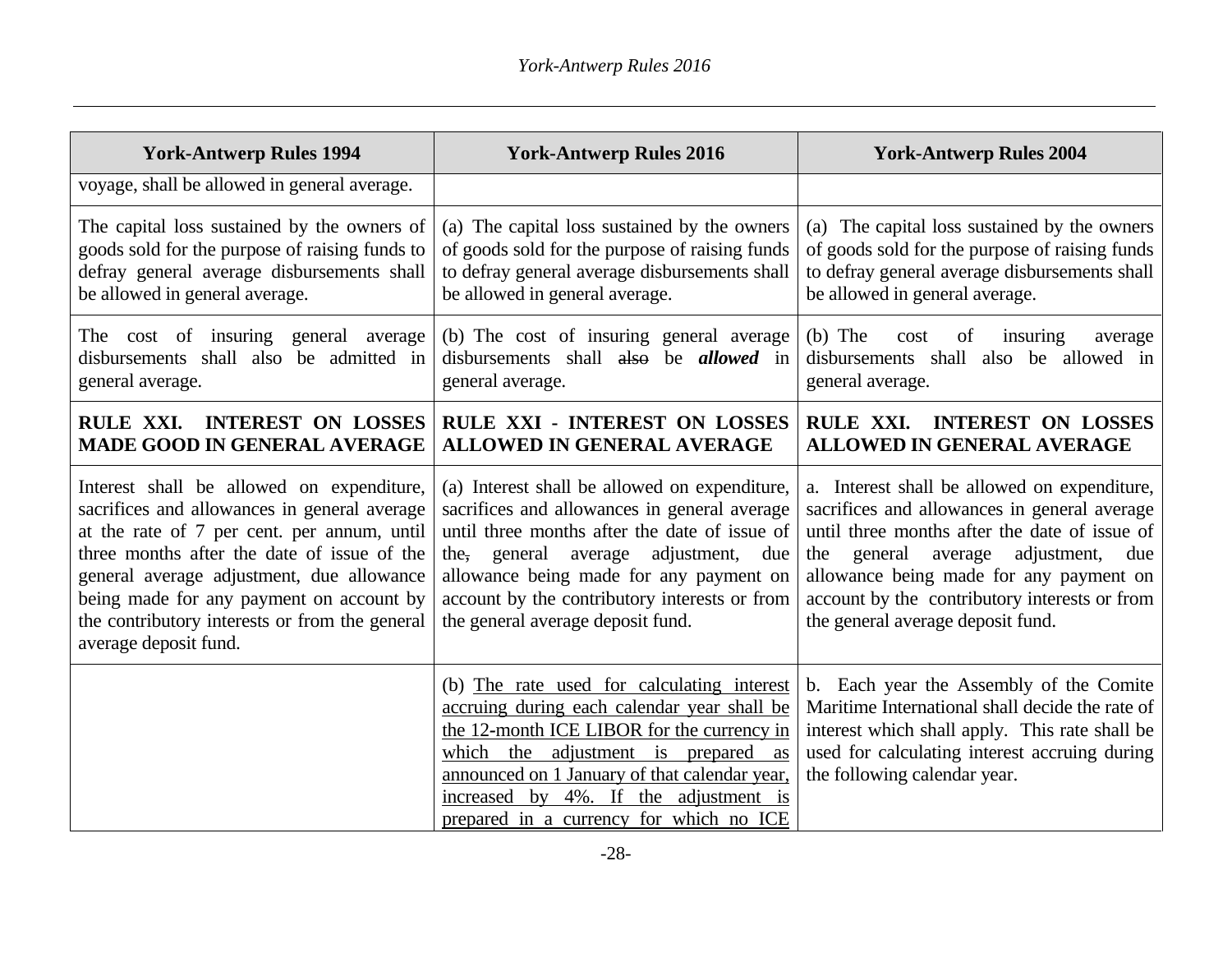| <b>York-Antwerp Rules 1994</b>                                                                                                                                                                                                                                                                                                                                                                                                                                                                                                                                                                                                                                                                                                                                                                                                                                                                                       | <b>York-Antwerp Rules 2016</b>                                                                                                                                                                                                                                                                                                                                                                         | <b>York-Antwerp Rules 2004</b>                                                                                                                                                                                                                                                                                                                                                                                                                                                                                                                                                                                                                                                                                                                                                                                                                                                                                        |
|----------------------------------------------------------------------------------------------------------------------------------------------------------------------------------------------------------------------------------------------------------------------------------------------------------------------------------------------------------------------------------------------------------------------------------------------------------------------------------------------------------------------------------------------------------------------------------------------------------------------------------------------------------------------------------------------------------------------------------------------------------------------------------------------------------------------------------------------------------------------------------------------------------------------|--------------------------------------------------------------------------------------------------------------------------------------------------------------------------------------------------------------------------------------------------------------------------------------------------------------------------------------------------------------------------------------------------------|-----------------------------------------------------------------------------------------------------------------------------------------------------------------------------------------------------------------------------------------------------------------------------------------------------------------------------------------------------------------------------------------------------------------------------------------------------------------------------------------------------------------------------------------------------------------------------------------------------------------------------------------------------------------------------------------------------------------------------------------------------------------------------------------------------------------------------------------------------------------------------------------------------------------------|
|                                                                                                                                                                                                                                                                                                                                                                                                                                                                                                                                                                                                                                                                                                                                                                                                                                                                                                                      | LIBOR rate is announced, the rate shall be<br>the 12-month US Dollar ICE LIBOR.                                                                                                                                                                                                                                                                                                                        |                                                                                                                                                                                                                                                                                                                                                                                                                                                                                                                                                                                                                                                                                                                                                                                                                                                                                                                       |
| RULE XXII. TREATMENT OF CASH<br><b>DEPOSITS</b>                                                                                                                                                                                                                                                                                                                                                                                                                                                                                                                                                                                                                                                                                                                                                                                                                                                                      | RULE XXII - TREATMENT OF CASH<br><b>DEPOSITS</b>                                                                                                                                                                                                                                                                                                                                                       | RULE XXII. TREATMENT OF CASH<br><b>DEPOSITS</b>                                                                                                                                                                                                                                                                                                                                                                                                                                                                                                                                                                                                                                                                                                                                                                                                                                                                       |
| Where cash deposits have been collected in<br>respect of cargo's liability for general<br>average, salvage or special charges such<br>deposits shall be paid without any delay into<br>a special account in the joint names of a<br>representative nominated on behalf of the<br>shipowner and a representative nominated on<br>behalf of the depositors in a bank to be<br>approved by both. The sum so deposited<br>together with accrued interest, if any, shall be<br>held as security for payment to the parties<br>entitled thereto of the general average,<br>salvage or special charges payable by cargo<br>in respect of which the deposits have been<br>collected. Payments on account or refunds of<br>deposits may be made if certified to in<br>writing by the average adjuster.<br>Such<br>deposits and payments or refunds shall be<br>without prejudice to the ultimate liability of<br>the parties. | 1. Where cash deposits have been collected<br>by the average adjuster in respect of cargo's<br>liability for general average, salvage or<br>special charges, such deposits shall be paid<br>without any delay into a special account,<br>earning interest where possible, in the name<br>of the average adjuster. The average<br>adjuster shall issue a deposit receipt in<br>respect of all deposits. | Where cash deposits have been collected in<br>respect of cargo's liability for general<br>average, salvage or special charges, such<br>deposits shall be paid without any delay into<br>a special account in the joint names of a<br>representative nominated on behalf of the<br>shipowner and a representative nominated on<br>behalf of the depositors in a bank to be<br>approved by both. The sum so deposited<br>together with accrued interest, if any, shall be<br>held as security for payment to the parties<br>entitled thereto of the general average,<br>salvage or special charges payable by cargo<br>in respect of which the deposits have been<br>collected. Payments on account or refunds of<br>deposits may be made if certified to in<br>writing by the average adjuster.<br>Such<br>deposits and payments or refunds shall be<br>without prejudice to the ultimate liability of<br>the parties. |
|                                                                                                                                                                                                                                                                                                                                                                                                                                                                                                                                                                                                                                                                                                                                                                                                                                                                                                                      | 2. The special account shall be constituted<br>in accordance with the law regarding client<br>or third party funds applicable in the                                                                                                                                                                                                                                                                   |                                                                                                                                                                                                                                                                                                                                                                                                                                                                                                                                                                                                                                                                                                                                                                                                                                                                                                                       |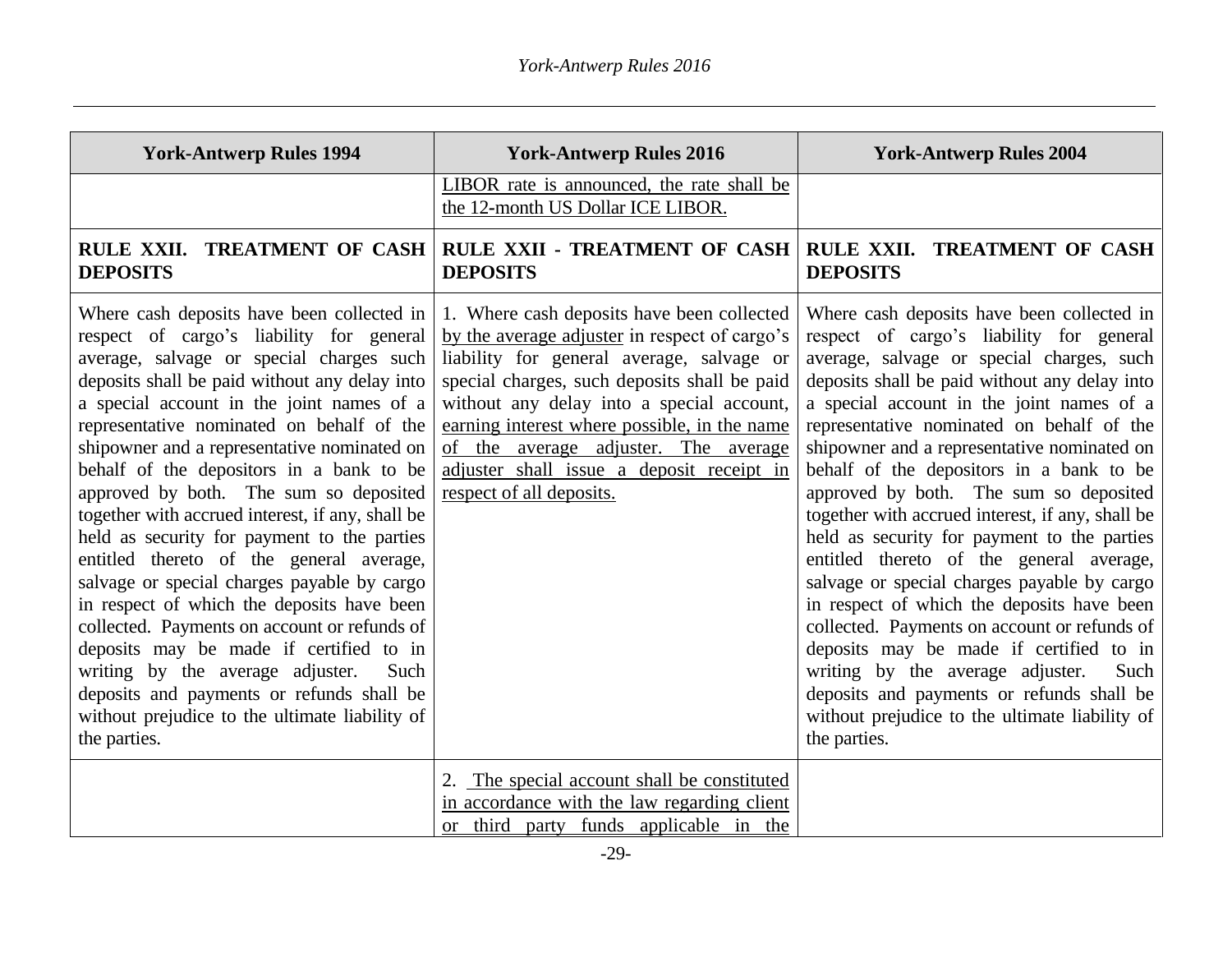| <b>York-Antwerp Rules 1994</b> | <b>York-Antwerp Rules 2016</b>                                                                                                                                                                                                                                                                                                                                                                                                                                                                                                                                                                                                                                                                                                                                                                                                                                                   | <b>York-Antwerp Rules 2004</b> |
|--------------------------------|----------------------------------------------------------------------------------------------------------------------------------------------------------------------------------------------------------------------------------------------------------------------------------------------------------------------------------------------------------------------------------------------------------------------------------------------------------------------------------------------------------------------------------------------------------------------------------------------------------------------------------------------------------------------------------------------------------------------------------------------------------------------------------------------------------------------------------------------------------------------------------|--------------------------------|
|                                | domicile of the average adjuster. The<br>account shall be held separately from the<br>average adjuster's own funds, in trust or in<br>compliance with similar rules of law<br>providing for the administration of the funds<br>of third parties.                                                                                                                                                                                                                                                                                                                                                                                                                                                                                                                                                                                                                                 |                                |
|                                | 3. The sums so deposited, together with<br>accrued interest, if any, shall be held as<br>security for payment to the parties entitled<br>thereto, of the general average, salvage or<br>special charges payable by cargo in respect<br>of which the deposits have been collected.<br>Payments on account or refunds of deposits<br>may only be made when such payments are<br>certified to in writing by the average<br>adjuster and advised <i>notified</i> to the<br>depositor requesting their approval. Upon<br>the receipt of the depositor's approval, or in<br>the absence of such approval within a period<br>of 90 days, the average adjuster may deduct<br>the amount of the payment on account or<br>the final contribution from the deposit.<br>Where refunds are due to the depositor,<br>these may only be made upon surrender of<br>the original deposit receipt. |                                |
|                                | 4. All deposits and payments or refunds<br>shall be without prejudice to the ultimate                                                                                                                                                                                                                                                                                                                                                                                                                                                                                                                                                                                                                                                                                                                                                                                            |                                |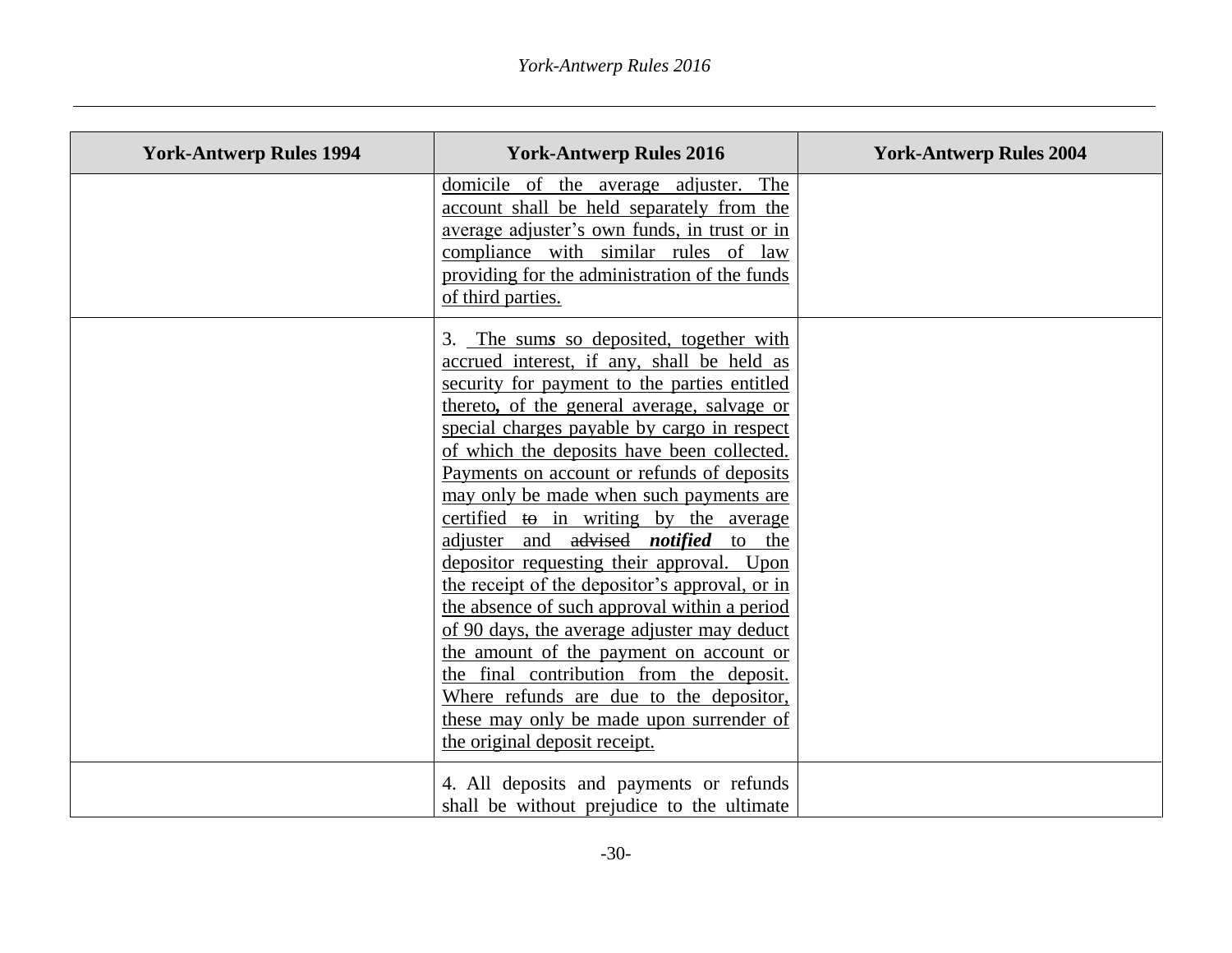| <b>York-Antwerp Rules 1994</b> | <b>York-Antwerp Rules 2016</b>                                                                                                                                                                                                                                                                                                                                                                                                                                                                                                  | <b>York-Antwerp Rules 2004</b>                                                                                                                                                                                                                                                                                                                                                                                                                                                             |
|--------------------------------|---------------------------------------------------------------------------------------------------------------------------------------------------------------------------------------------------------------------------------------------------------------------------------------------------------------------------------------------------------------------------------------------------------------------------------------------------------------------------------------------------------------------------------|--------------------------------------------------------------------------------------------------------------------------------------------------------------------------------------------------------------------------------------------------------------------------------------------------------------------------------------------------------------------------------------------------------------------------------------------------------------------------------------------|
|                                | liability of the parties.                                                                                                                                                                                                                                                                                                                                                                                                                                                                                                       |                                                                                                                                                                                                                                                                                                                                                                                                                                                                                            |
|                                | RULE XXIII. -<br><b>TIME</b><br><b>BAR FOR</b><br><b>CONTRIBUTIONS</b><br><b>TO</b><br><b>GENERAL</b><br><b>AVERAGE</b>                                                                                                                                                                                                                                                                                                                                                                                                         | <b>TIME</b><br>RULE XXIII. -<br><b>BAR FOR</b><br><b>CONTRIBUTIONS</b><br><b>TO</b><br><b>GENERAL</b><br><b>AVERAGE</b>                                                                                                                                                                                                                                                                                                                                                                    |
|                                | (a) Subject always to any mandatory rule<br>on time limitation contained in any<br>applicable law:                                                                                                                                                                                                                                                                                                                                                                                                                              | a. Subject always to any mandatory rule on<br>time limitation contained in any applicable<br>law:                                                                                                                                                                                                                                                                                                                                                                                          |
|                                | (i) Any rights to general average<br>contribution including any rights to claim<br>general<br>average bonds<br>under<br>and<br>guarantees, shall be extinguished unless an<br>action is brought by the party claiming such<br>contribution within a period of one year<br>after the date upon which the general<br>adjustment<br>was<br>$\boldsymbol{i}$ s<br>issued.<br>average<br>However, in no case shall such an action be<br>brought after six years from the date of<br>termination of the common maritime<br>adventure. | (i) Any rights to general average contribution<br>including any rights to claim under general<br>average bonds and guarantees, shall be<br>extinguished unless an action is brought by<br>the party claiming such contribution within a<br>period of one year after the date upon which<br>the general average adjustment was issued.<br>However, in no case shall such an action be<br>brought after six years from the date of<br>termination<br>of the common<br>maritime<br>adventure. |
|                                | (ii) These periods may be extended if the<br>parties so agree after the termination of the<br>common maritime adventure.                                                                                                                                                                                                                                                                                                                                                                                                        | (ii) These periods may be extended if the<br>parties so agree after the termination of the<br>common maritime adventure.                                                                                                                                                                                                                                                                                                                                                                   |
|                                | (b) This rule shall not apply as between the<br>parties to the general average and their                                                                                                                                                                                                                                                                                                                                                                                                                                        | b. This rule shall not apply as between the<br>parties to the general average and their                                                                                                                                                                                                                                                                                                                                                                                                    |